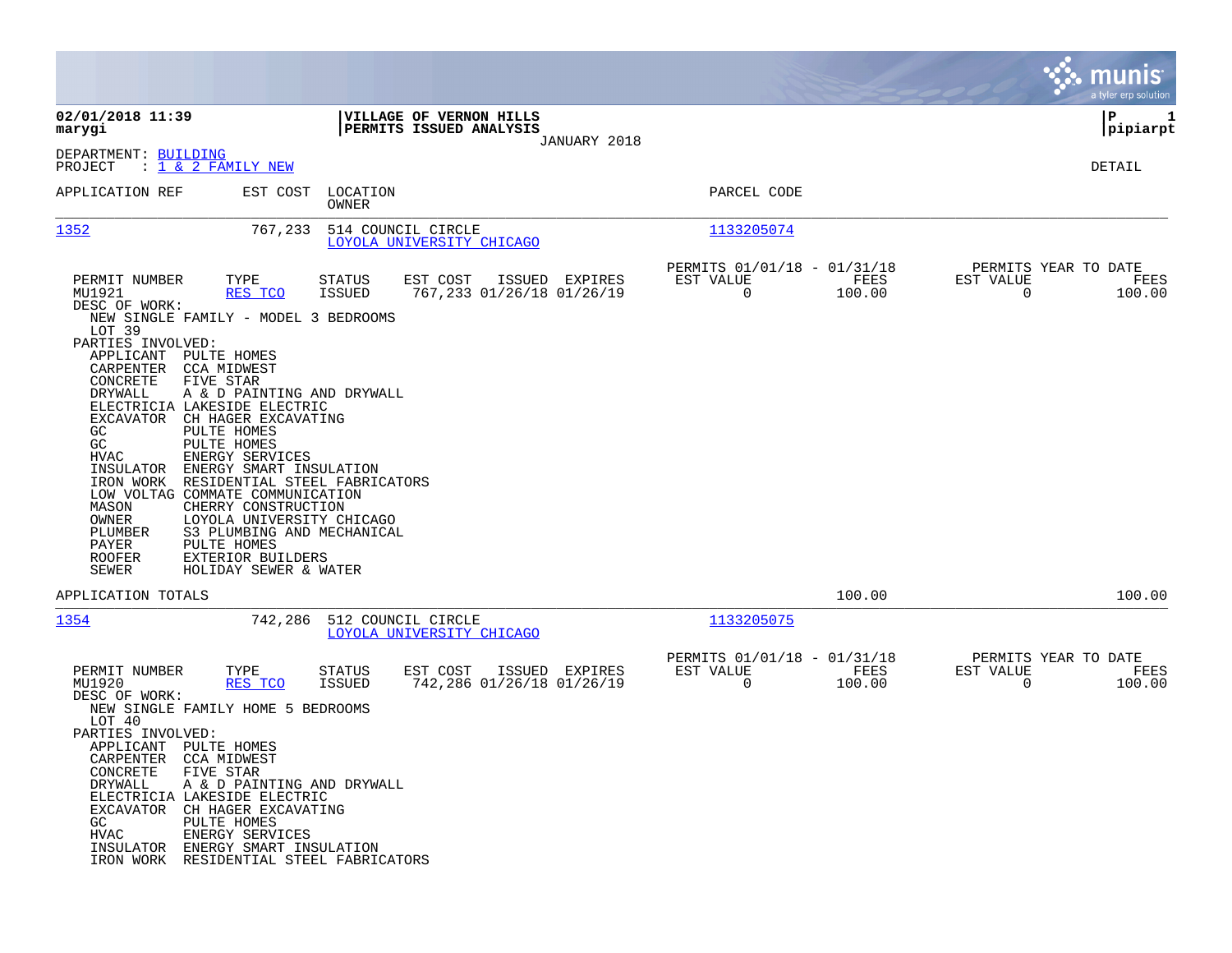|                                                                                                                                                                                                                                                        |                                                                           |             |                       | munis <sup>®</sup><br>a tyler erp solution |
|--------------------------------------------------------------------------------------------------------------------------------------------------------------------------------------------------------------------------------------------------------|---------------------------------------------------------------------------|-------------|-----------------------|--------------------------------------------|
| 02/01/2018 11:39<br>marygi                                                                                                                                                                                                                             | <b>VILLAGE OF VERNON HILLS</b><br>PERMITS ISSUED ANALYSIS<br>JANUARY 2018 |             |                       | 2<br>ΙP<br> pipiarpt                       |
| DEPARTMENT: BUILDING<br>$: 1 \& 2$ FAMILY NEW<br>PROJECT                                                                                                                                                                                               |                                                                           |             |                       | DETAIL                                     |
| EST COST<br>APPLICATION REF<br>LOW VOLTAG COMMATE COMMUNICATION<br>MASON<br>CHERRY CONSTRUCTION<br>OWNER<br>LOYOLA UNIVERSITY CHICAGO<br>PLUMBER<br>S3 PLUMBING AND MECHANICAL<br>EXTERIOR BUILDERS<br><b>ROOFER</b><br>HOLIDAY SEWER & WATER<br>SEWER | LOCATION<br>OWNER                                                         | PARCEL CODE |                       |                                            |
| APPLICATION TOTALS<br>PROJECT TOTALS                                                                                                                                                                                                                   |                                                                           | 0           | 100.00<br>200.00<br>C | 100.00<br>200.00                           |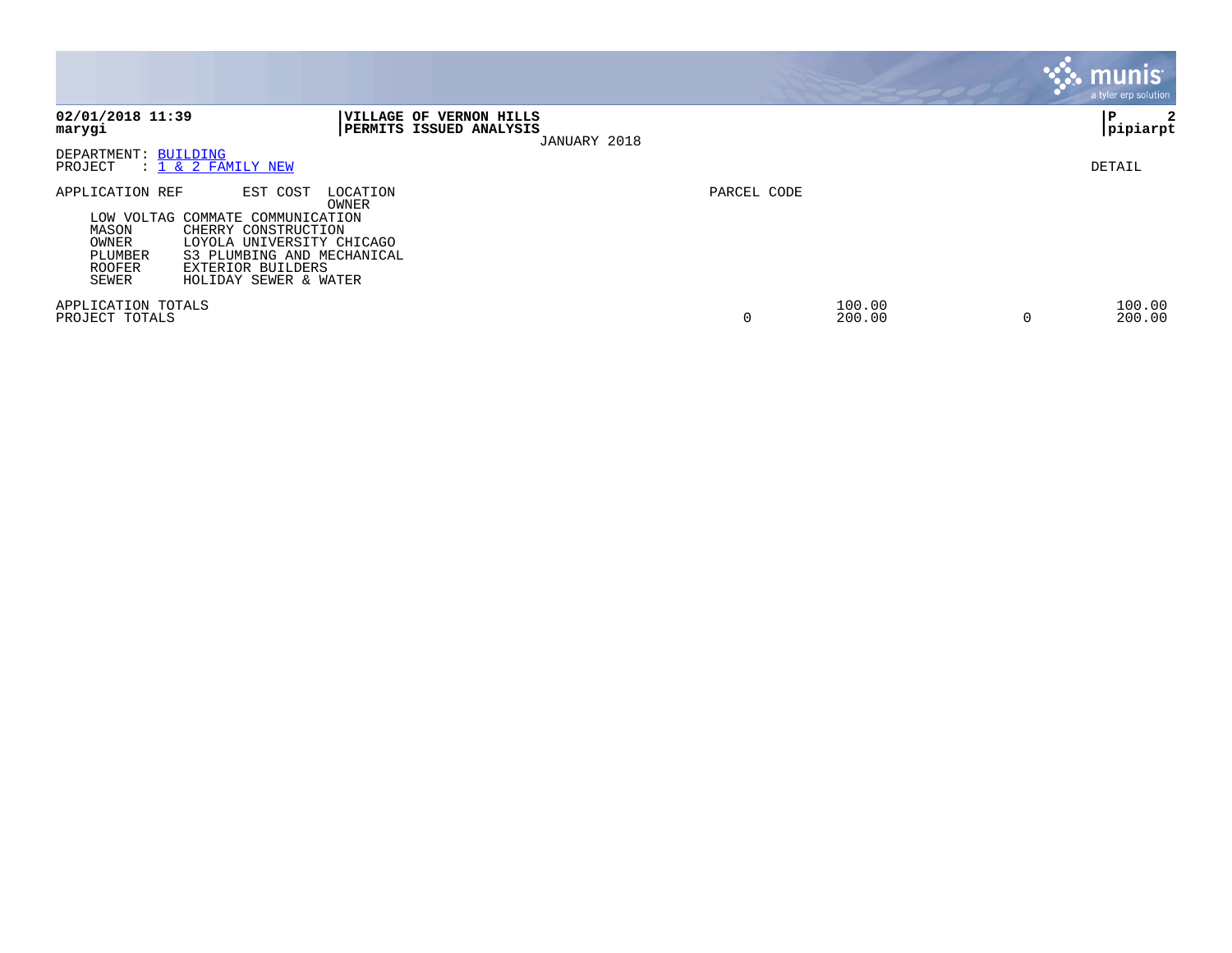|                                                                                                                                                                                                                                                                                                                                                                                                                    |                                                                        | munis<br>a tyler erp solution                                       |
|--------------------------------------------------------------------------------------------------------------------------------------------------------------------------------------------------------------------------------------------------------------------------------------------------------------------------------------------------------------------------------------------------------------------|------------------------------------------------------------------------|---------------------------------------------------------------------|
| 02/01/2018 11:39<br>VILLAGE OF VERNON HILLS<br>marygi<br>PERMITS ISSUED ANALYSIS<br>JANUARY 2018                                                                                                                                                                                                                                                                                                                   |                                                                        | lР<br>3<br> pipiarpt                                                |
| DEPARTMENT: BUILDING<br>: COMMERCIAL ALTERATION<br>PROJECT                                                                                                                                                                                                                                                                                                                                                         |                                                                        | DETAIL                                                              |
| APPLICATION REF<br>EST COST LOCATION<br>OWNER                                                                                                                                                                                                                                                                                                                                                                      | PARCEL CODE                                                            |                                                                     |
| 1166<br>150,000<br>670 HAWTHORN CTR<br><b>CENTENNIAL</b>                                                                                                                                                                                                                                                                                                                                                           | 1133401086                                                             |                                                                     |
| PERMIT NUMBER<br>TYPE<br><b>STATUS</b><br>EST COST<br>ISSUED EXPIRES<br>150,000 01/03/18 01/03/19<br>MU1858<br>CO NO FEE<br>COMPLT<br>DESC OF WORK:<br>INTERIOR BUILDOUT: TOUS LES JOURS                                                                                                                                                                                                                           | PERMITS 01/01/18 - 01/31/18<br>FEES<br>EST VALUE<br>$\mathbf 0$<br>.00 | PERMITS YEAR TO DATE<br>EST VALUE<br><b>FEES</b><br>$\Omega$<br>.00 |
| PARTIES INVOLVED:<br>APPLICANT<br>TOUS LES JOURS<br>BUILDERS LAND INC<br>CARPENTER<br>DRYWALL<br>BUILDERS LAND INC<br>ELECTRICIA UMBDENSTOCK ELECTRIC<br>BUILDERS LAND INC<br>GC<br>GLASS<br>FGD GLASS SOLUTIONS<br>HVAC<br>PHOENIX HEATING AND COOLING<br>OCCUPANT<br>TOUS LES JOURS<br>OWNER<br>CENTENNIAL<br>PLUMBER<br>ALTRA PLUMBING<br><b>PAYER</b><br>BUILDERS LAND INC                                     |                                                                        |                                                                     |
| APPLICATION TOTALS                                                                                                                                                                                                                                                                                                                                                                                                 | .00                                                                    | .00                                                                 |
| 1553<br>195,000<br>290 EVERGREEN DR<br>VILLAGE OF VERNON HILLS                                                                                                                                                                                                                                                                                                                                                     | 1508200053                                                             |                                                                     |
| PERMIT NUMBER<br>TYPE<br>STATUS<br>EST COST<br>ISSUED EXPIRES<br>MU1931<br><b>COM ALT</b><br>ISSUED<br>195,000 01/30/18 01/30/19<br>DESC OF WORK:<br>COMMERCIAL ALATERATION                                                                                                                                                                                                                                        | PERMITS 01/01/18 - 01/31/18<br>EST VALUE<br>FEES<br>195,000<br>.00     | PERMITS YEAR TO DATE<br>EST VALUE<br>FEES<br>195,000<br>.00         |
| PARTIES INVOLVED:<br>APPLICANT<br>THE HEZNER CORPORATION<br>CARPENTER BROOKWOOD BUILDERS<br>BROOKWOOD BUILDERS<br>DRYWALL<br>ELECTRICIA GEARY ELECTRIC INC<br>GC<br>HEZCORP CONSTRUCTION SERVICES<br>GLASS<br><b>MADDEN GLASS</b><br><b>HVAC</b><br>MK INDUSTRIES, INC<br>INSULATOR BROOKWOOD BUILDERS<br>LOW VOLTAG GEARY ELECTRIC INC<br>OCCUPANT<br>VILLAGE OF VERNON HILLS<br>OWNER<br>VILLAGE OF VERNON HILLS |                                                                        |                                                                     |
| APPLICATION TOTALS                                                                                                                                                                                                                                                                                                                                                                                                 | .00                                                                    | .00                                                                 |
| 1811<br>160,000<br>210 EAST TOWNLINE RD                                                                                                                                                                                                                                                                                                                                                                            | 1133302008                                                             |                                                                     |

[BLUEBRIDGE PROPERTIES II LLC](http://vvh-munis1:55000/views/PassThru.aspx?-E=vs0kc1XQdVA%2BXGsXJ0dVwm6HyCGLdzq1ofLa4MU7d2E=&)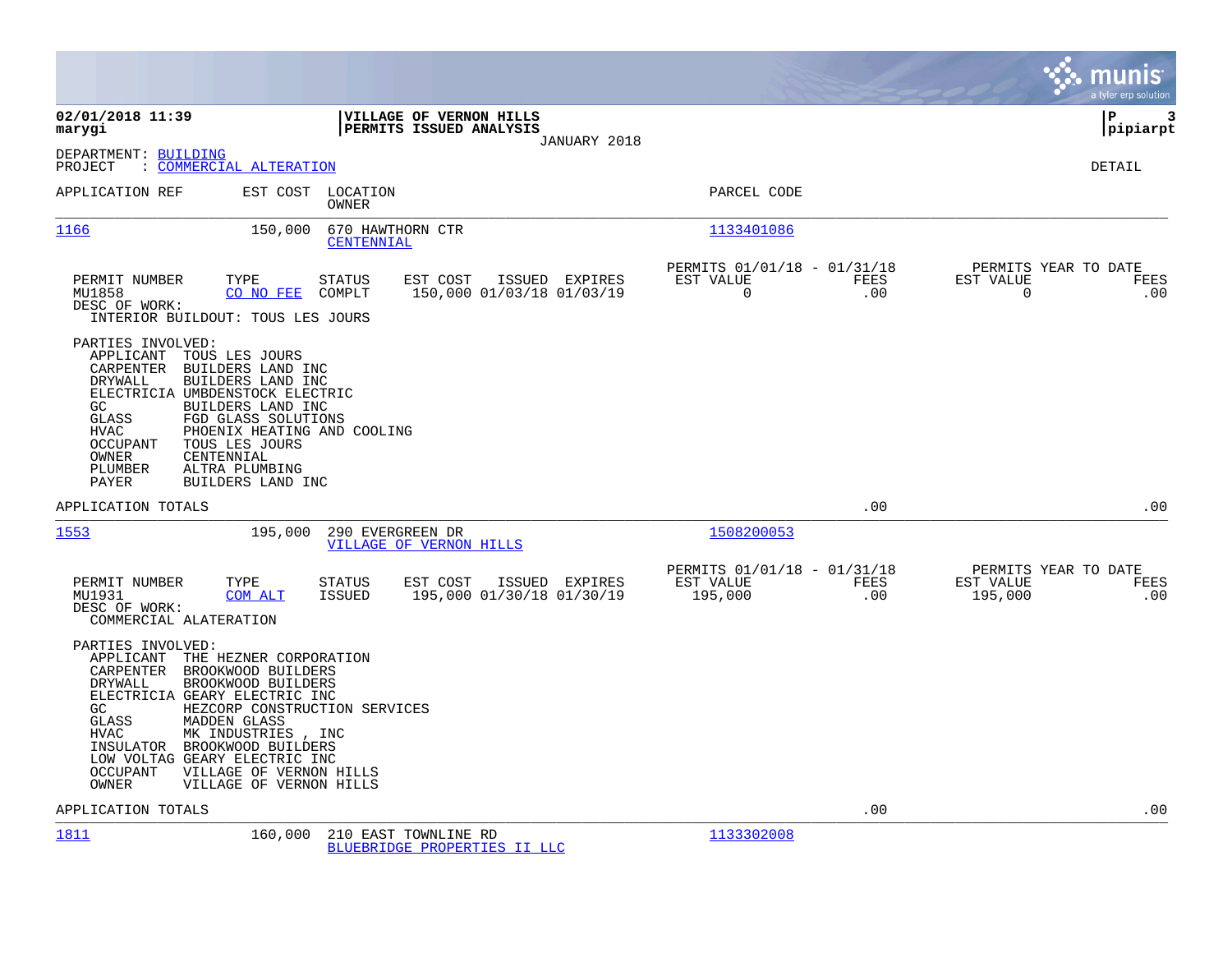|                                                                                                                                                                                                                                                                                                                                                                   |                                                                                    |                                                                         | munis<br>a tyler erp solution                                    |
|-------------------------------------------------------------------------------------------------------------------------------------------------------------------------------------------------------------------------------------------------------------------------------------------------------------------------------------------------------------------|------------------------------------------------------------------------------------|-------------------------------------------------------------------------|------------------------------------------------------------------|
| 02/01/2018 11:39<br>marygi                                                                                                                                                                                                                                                                                                                                        | VILLAGE OF VERNON HILLS<br>PERMITS ISSUED ANALYSIS                                 | PERMITS 01/01/18 - 01/31/18                                             | l P<br>4<br> pipiarpt<br>PERMITS YEAR TO DATE                    |
| PERMIT NUMBER<br>TYPE                                                                                                                                                                                                                                                                                                                                             | <b>STATUS</b><br>EST COST<br>ISSUED EXPIRES<br>JANUARY 2018                        | EST VALUE<br>FEES                                                       | EST VALUE<br>FEES                                                |
| DEPARTMENT: BUILDING<br>: COMMERCIAL ALTERATION<br>PROJECT                                                                                                                                                                                                                                                                                                        |                                                                                    |                                                                         | <b>DETAIL</b>                                                    |
| APPLICATION REF<br>EST COST                                                                                                                                                                                                                                                                                                                                       | LOCATION<br>OWNER                                                                  | PARCEL CODE                                                             |                                                                  |
| MU1905<br>COM ALT<br>DESC OF WORK:<br>FACADE & INTERIOR RENOVATIONS                                                                                                                                                                                                                                                                                               | 160,000 01/22/18 01/30/19<br>ISSUED                                                | 160,000<br>3,020.00                                                     | 160,000<br>3,020.00                                              |
| PARTIES INVOLVED:<br>APPLICANT MANNA INC<br>CARPENTER BLAESER CONSTRUCTION<br>DRYWALL<br>BLAESER CONSTRUCTION<br>ELECTRICIA REIN ELECTRIC<br>GC.<br>BLAESER CONSTRUCTION<br><b>OCCUPANT</b><br>WENDY'S<br>OWNER<br>PAYER<br>BLAESER CONSTRUCTION                                                                                                                  | BLUEBRIDGE PROPERTIES II LLC                                                       |                                                                         |                                                                  |
| APPLICATION TOTALS                                                                                                                                                                                                                                                                                                                                                |                                                                                    | 3,020.00                                                                | 3,020.00                                                         |
| 1813<br>220,665                                                                                                                                                                                                                                                                                                                                                   | 225 NORTH MILWAUKEE AVE<br>EVANSTON NORTHWESTERN HEALTHCARE CORP                   | 1503301045                                                              |                                                                  |
| PERMIT NUMBER<br>TYPE<br>MU1903<br>COM ALT<br>DESC OF WORK:<br>INTERIOR REMODEL                                                                                                                                                                                                                                                                                   | <b>STATUS</b><br>EST COST<br>ISSUED EXPIRES<br>220,665 01/19/18 01/19/19<br>ISSUED | PERMITS 01/01/18 - 01/31/18<br>EST VALUE<br>FEES<br>220,665<br>2,406.65 | PERMITS YEAR TO DATE<br>EST VALUE<br>FEES<br>220,665<br>2,406.65 |
| PARTIES INVOLVED:<br>APPLICANT<br>CUSTOM CONTRACTING LTD<br>CARPENTER<br>CUSTOM CONTRACTING LTD<br><b>DRYWALL</b><br>CUSTOM CONTRACTING LTD<br>ELECTRICIA BLACKHAWK ELECTRICAL CONSTRUCTION<br>GC.<br>CUSTOM CONTRACTING LTD<br>HILL MECHANICAL CORP<br><b>HVAC</b><br>OCCUPANT<br>OWNER<br>PLUMBER<br>MARTIN PETERSEN COMPANY<br>PAYER<br>CUSTOM CONTRACTING LTD | NORTH SHORE UNIVERSITY HEALTH SYSTEM<br>EVANSTON NORTHWESTERN HEALTHCARE CORP      |                                                                         |                                                                  |
| APPLICATION TOTALS                                                                                                                                                                                                                                                                                                                                                |                                                                                    | 2,406.65                                                                | 2,406.65                                                         |
| 1885                                                                                                                                                                                                                                                                                                                                                              | 9,800<br>977 LAKEVIEW PARKWAY 100<br>ORCHARD INVESTMENTS, L.L.P.                   | 1133302012                                                              |                                                                  |
| PERMIT NUMBER<br>TYPE<br>MU1901<br>CO NO FEE<br>DESC OF WORK:<br>COMM ALTER - AG BEHAVIOR HEALTH                                                                                                                                                                                                                                                                  | STATUS<br>EST COST<br>ISSUED EXPIRES<br>9,800 01/19/18 01/19/19<br>COMPLT          | PERMITS 01/01/18 - 01/31/18<br>FEES<br>EST VALUE<br>$\Omega$<br>.00     | PERMITS YEAR TO DATE<br>EST VALUE<br>FEES<br>$\mathbf 0$<br>.00  |
| PARTIES INVOLVED:<br>APPLICANT OMNI COMMERCIAL                                                                                                                                                                                                                                                                                                                    |                                                                                    |                                                                         |                                                                  |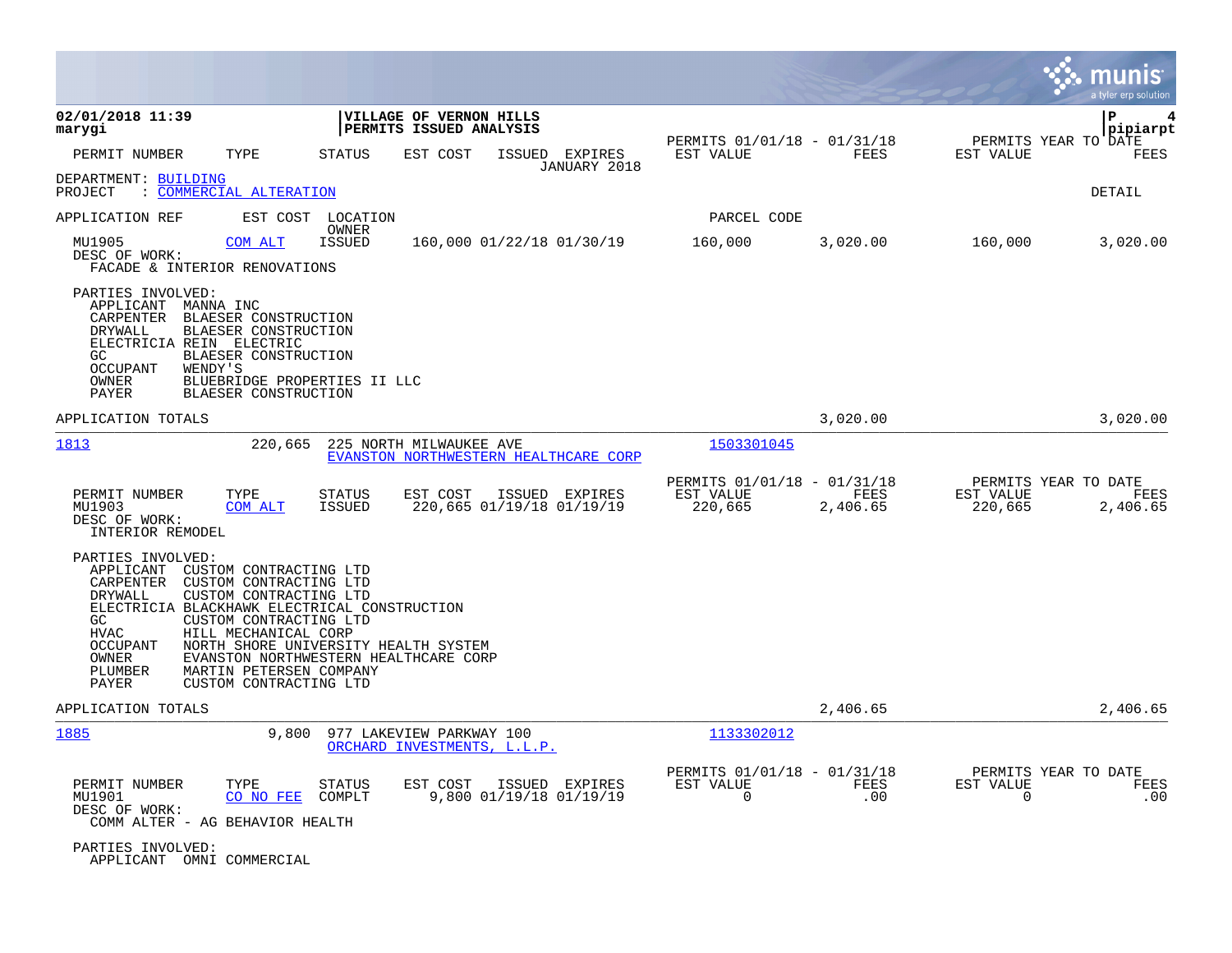|                                                                                                                                                                                                                                                                                                                                                                                                                  |                                                                                              |                                                     |                                          | munis<br>a tyler erp solution            |
|------------------------------------------------------------------------------------------------------------------------------------------------------------------------------------------------------------------------------------------------------------------------------------------------------------------------------------------------------------------------------------------------------------------|----------------------------------------------------------------------------------------------|-----------------------------------------------------|------------------------------------------|------------------------------------------|
| 02/01/2018 11:39<br>marygi                                                                                                                                                                                                                                                                                                                                                                                       | <b>VILLAGE OF VERNON HILLS</b><br>PERMITS ISSUED ANALYSIS<br>JANUARY 2018                    |                                                     |                                          | ∣P<br>5<br> pipiarpt                     |
| DEPARTMENT: BUILDING<br>: COMMERCIAL ALTERATION<br>PROJECT                                                                                                                                                                                                                                                                                                                                                       |                                                                                              |                                                     |                                          | DETAIL                                   |
| APPLICATION REF<br>EST COST<br>OMNI COMMERCIAL<br>CARPENTER<br>DRYWALL<br>OMNI COMMERCIAL<br>ELECTRICIA CONNOR ELECTRIC SERVICE<br>OMNI COMMERCIAL<br>GC.<br>OCCUPANT<br>AG BEHAVIORAL HEALTH<br>OWNER<br>ORCHARD INVESTMENTS, L.L.P.<br>PAYER<br>OMNI COMMERCIAL                                                                                                                                                | LOCATION<br>OWNER                                                                            | PARCEL CODE                                         |                                          |                                          |
| APPLICATION TOTALS                                                                                                                                                                                                                                                                                                                                                                                               |                                                                                              |                                                     | .00                                      | .00                                      |
| 1919<br>120,000                                                                                                                                                                                                                                                                                                                                                                                                  | 730 LAKEVIEW PKY<br>CHICAGO TITLE LAND TRUST CO                                              | 1504111016                                          |                                          |                                          |
| PERMIT NUMBER<br>TYPE<br>MU1890<br>COM ALT<br>DESC OF WORK:<br>TENANT IMPROVEMENTS                                                                                                                                                                                                                                                                                                                               | <b>STATUS</b><br>EST COST<br>ISSUED EXPIRES<br>120,000 01/16/18 01/24/19<br><b>ISSUED</b>    | PERMITS 01/01/18 - 01/31/18<br>EST VALUE<br>120,000 | FEES<br>EST VALUE<br>120,000<br>1,400.00 | PERMITS YEAR TO DATE<br>FEES<br>1,400.00 |
| PARTIES INVOLVED:<br>APPLICANT<br>OSTRANDER CONSTRUCTION<br>CARPENTER<br>OSTRANDER CONSTRUCTION<br>DRYWALL<br>OSTRANDER CONSTRUCTION<br>ELECTRICIA EVOLVE ELECTRIC<br>GC.<br>OSTRANDER CONSTRUCTION<br>HVAC<br>PRO-TECH COOLING & HEATING<br>CERTIFIED MASONRY<br>MASON<br>REMKE INDUSTRIES<br>OCCUPANT<br>CHICAGO TITLE LAND TRUST CO<br>OWNER<br>A PLUS PLUMBING<br>PLUMBER<br>PAYER<br>OSTRANDER CONSTRUCTION |                                                                                              |                                                     |                                          |                                          |
| APPLICATION TOTALS                                                                                                                                                                                                                                                                                                                                                                                               |                                                                                              |                                                     | 1,400.00                                 | 1,400.00                                 |
| 930<br>2,540,405                                                                                                                                                                                                                                                                                                                                                                                                 | 1000 WOODLANDS PARKWAY<br>Neil Enterprises                                                   | <u>1515101031</u>                                   |                                          |                                          |
| PERMIT NUMBER<br>TYPE<br>MU1895<br>COMM TCO<br>DESC OF WORK:<br>INTERIOR BUILD OUT: NEIL ENTERPRISES                                                                                                                                                                                                                                                                                                             | <b>STATUS</b><br>EST COST<br><b>ISSUED</b><br>EXPIRES<br><b>ISSUED</b><br>2,540,405 01/18/18 | PERMITS 01/01/18 - 01/31/18<br>EST VALUE<br>0       | FEES<br>EST VALUE<br>350.00<br>0         | PERMITS YEAR TO DATE<br>FEES<br>350.00   |
| PARTIES INVOLVED:<br>APPLICANT<br>HARBOUR CONTRACTORS<br>CARPENTER<br>CALIBER CONSTRUCTION<br>CONCRETE<br>CONCRETE BY WAGNER<br>DRYWALL<br>CALIBER CONSTRUCTION<br>ELECTRICIA NESKO ELECTRIC COMPANY<br><b>EXCAVATOR</b><br>LAKE COUNTY GRADING<br>GC<br>HARBOUR CONTRACTORS<br><b>HVAC</b><br>SHERMAN MECHANICAL                                                                                                |                                                                                              |                                                     |                                          |                                          |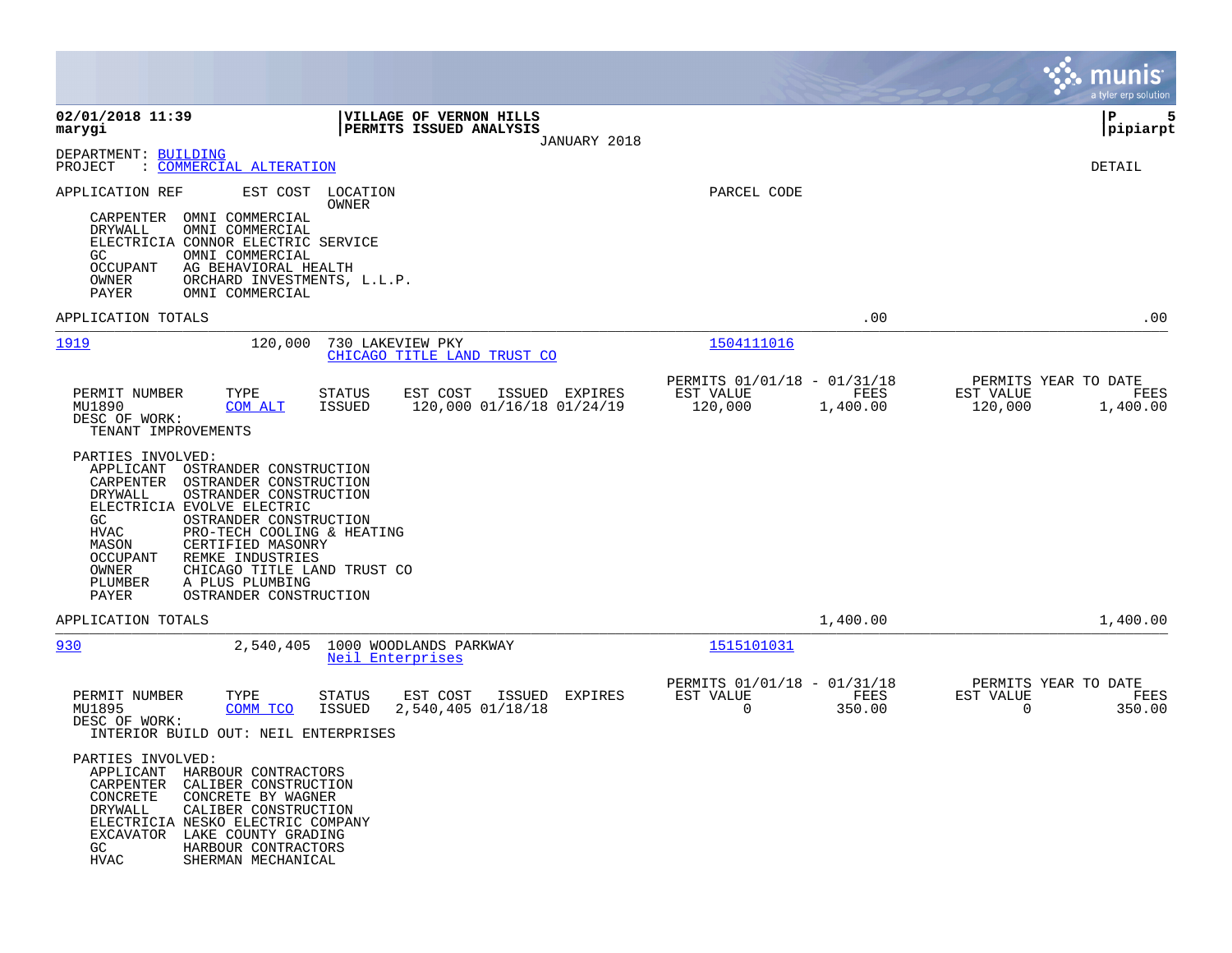|                                                                                                                                                                                                                                                                                                                                                 |             |                    |         | <b>munis</b><br>a tyler erp solution |
|-------------------------------------------------------------------------------------------------------------------------------------------------------------------------------------------------------------------------------------------------------------------------------------------------------------------------------------------------|-------------|--------------------|---------|--------------------------------------|
| 02/01/2018 11:39<br>VILLAGE OF VERNON HILLS<br>PERMITS ISSUED ANALYSIS<br>marygi<br>JANUARY 2018                                                                                                                                                                                                                                                |             |                    |         | IΡ<br>6<br>pipiarpt                  |
| DEPARTMENT: BUILDING<br>: COMMERCIAL ALTERATION<br>PROJECT                                                                                                                                                                                                                                                                                      |             |                    |         | DETAIL                               |
| APPLICATION REF<br>EST COST<br>LOCATION<br>OWNER<br>INSULATOR<br>CALIBER CONSTRUCTION<br>IRON WORK<br>KINGERY STEEL<br>Neil Enterprises<br>OCCUPANT<br>Neil Enterprises<br>OWNER<br>PLUMBER<br>SHERMAN MECHANICAL<br>EAST BUNKER COURT, L.L.C.<br>PAYER<br><b>ROOFER</b><br>ALL AMERICAN EXTERIOR SOLUTIONS DBA<br>SEWER<br>LAKE COUNTY GRADING | PARCEL CODE |                    |         |                                      |
| APPLICATION TOTALS<br>PROJECT TOTALS                                                                                                                                                                                                                                                                                                            | 695,665     | 350.00<br>7,176.65 | 695,665 | 350.00<br>7,176.65                   |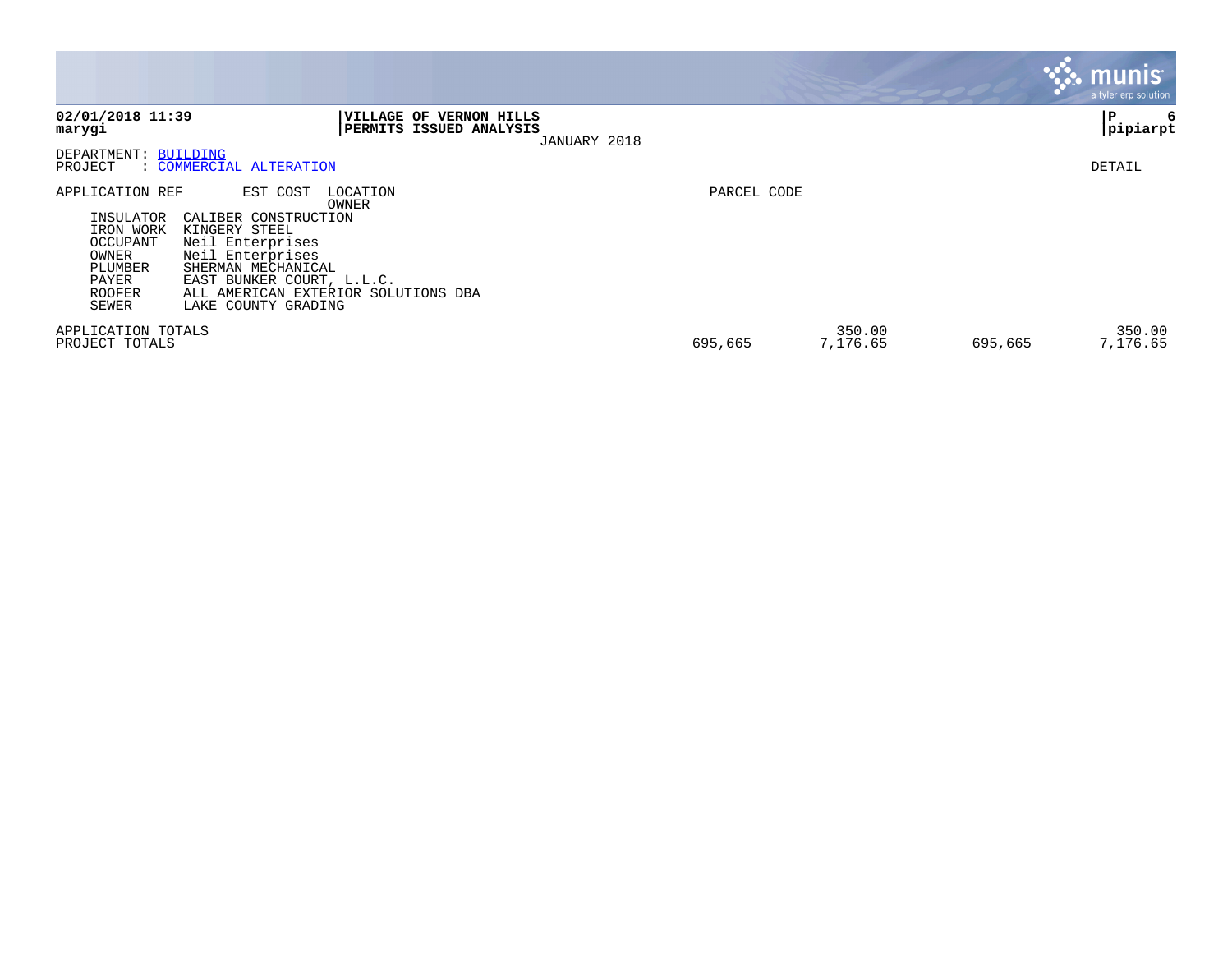|                                                                         |                                                                                  |                                |                                                        |              |                                                         |                       |                                                     | munis<br>a tyler erp solution |
|-------------------------------------------------------------------------|----------------------------------------------------------------------------------|--------------------------------|--------------------------------------------------------|--------------|---------------------------------------------------------|-----------------------|-----------------------------------------------------|-------------------------------|
| 02/01/2018 11:39<br>marygi                                              |                                                                                  |                                | VILLAGE OF VERNON HILLS<br>PERMITS ISSUED ANALYSIS     | JANUARY 2018 |                                                         |                       |                                                     | lР<br>7<br> pipiarpt          |
| DEPARTMENT: BUILDING<br>: DEMOLITION<br>PROJECT                         |                                                                                  |                                |                                                        |              |                                                         |                       |                                                     | <b>DETAIL</b>                 |
| APPLICATION REF                                                         | EST COST                                                                         | LOCATION<br>OWNER              |                                                        |              | PARCEL CODE                                             |                       |                                                     |                               |
| 1824                                                                    | 10,000                                                                           | PLACEHOLDER                    | 24021 US HIGHWAY 45                                    |              | 1509300033                                              |                       |                                                     |                               |
| PERMIT NUMBER<br>MU1874<br>DESC OF WORK:<br>DEMO OF EXISTING STRUCTURE  | TYPE<br><b>DEMO</b>                                                              | <b>STATUS</b><br><b>ISSUED</b> | EST COST<br>ISSUED EXPIRES<br>10,000 01/11/18 01/11/19 |              | PERMITS 01/01/18 - 01/31/18<br>EST VALUE<br>$\mathbf 0$ | FEES<br>100.00        | PERMITS YEAR TO DATE<br>EST VALUE<br>$\mathbf 0$    | FEES<br>100.00                |
| PARTIES INVOLVED:<br>APPLICANT<br>GC<br>OWNER<br><b>PAYER</b>           | ICON BUILDING GROUP<br>ICON BUILDING GROUP<br>PLACEHOLDER<br>ICON BUILDING GROUP |                                |                                                        |              |                                                         |                       |                                                     |                               |
| APPLICATION TOTALS                                                      |                                                                                  |                                |                                                        |              |                                                         | 100.00                |                                                     | 100.00                        |
| 1826                                                                    | 10,000                                                                           | PLACEHOLDER                    | 24058 US HIGHWAY 45                                    |              | 1509300012                                              |                       |                                                     |                               |
| PERMIT NUMBER<br>MU1876<br>DESC OF WORK:<br>DEMO FOR EXISTING STRUCTURE | TYPE<br><b>DEMO</b>                                                              | <b>STATUS</b><br><b>ISSUED</b> | EST COST<br>ISSUED EXPIRES<br>10,000 01/11/18 01/11/19 |              | PERMITS 01/01/18 - 01/31/18<br>EST VALUE<br>$\Omega$    | FEES<br>100.00        | PERMITS YEAR TO DATE<br>EST VALUE<br>$\Omega$       | FEES<br>100.00                |
| PARTIES INVOLVED:<br>APPLICANT ICON BUILDING GROUP<br>GC.<br>OWNER      | ICON BUILDING GROUP<br>PLACEHOLDER                                               |                                |                                                        |              |                                                         |                       |                                                     |                               |
| APPLICATION TOTALS                                                      |                                                                                  |                                |                                                        |              |                                                         | 100.00                |                                                     | 100.00                        |
| 1827                                                                    | 10,000                                                                           | <b>PLACEHOLDER</b>             | 23990 US HIGHWAY 45                                    |              | 1516100003                                              |                       |                                                     |                               |
| PERMIT NUMBER<br>MU1878<br>DESC OF WORK:<br>DEMO OF EXISTING STRUCTURE  | TYPE<br><b>DEMO</b>                                                              | <b>STATUS</b><br><b>ISSUED</b> | ISSUED EXPIRES<br>EST COST<br>10,000 01/11/18 01/11/19 |              | PERMITS 01/01/18 - 01/31/18<br>EST VALUE<br>$\mathbf 0$ | <b>FEES</b><br>100.00 | PERMITS YEAR TO DATE<br>EST VALUE<br>$\overline{0}$ | FEES<br>100.00                |
| PARTIES INVOLVED:<br>APPLICANT<br>GC<br>OWNER                           | ICON BUILDING GROUP<br>ICON BUILDING GROUP<br>PLACEHOLDER                        |                                |                                                        |              |                                                         |                       |                                                     |                               |
| APPLICATION TOTALS                                                      |                                                                                  |                                |                                                        |              |                                                         | 100.00                |                                                     | 100.00                        |
| 1828                                                                    | 10,000                                                                           | PLACEHOLDER                    | 24024 US HIGHWAY 45                                    |              | 1509300013                                              |                       |                                                     |                               |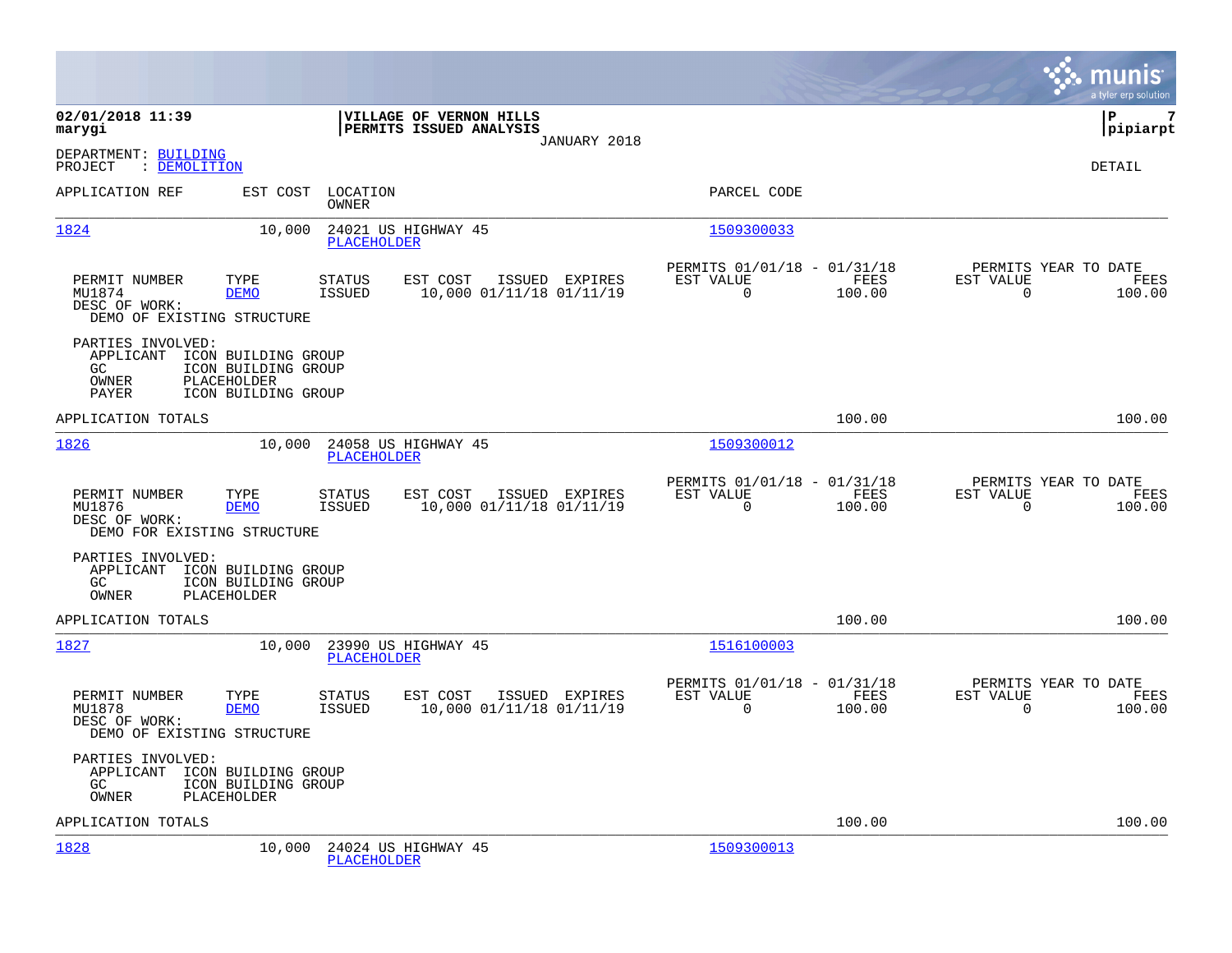|                                                                         |                                                           |                    |                                                    |        |                                            |                                               |                  |                                               | ९: munis<br>a tyler erp solution |
|-------------------------------------------------------------------------|-----------------------------------------------------------|--------------------|----------------------------------------------------|--------|--------------------------------------------|-----------------------------------------------|------------------|-----------------------------------------------|----------------------------------|
| 02/01/2018 11:39<br>marygi                                              |                                                           |                    | VILLAGE OF VERNON HILLS<br>PERMITS ISSUED ANALYSIS |        |                                            |                                               |                  |                                               | P<br> pipiarpt                   |
| PERMIT NUMBER                                                           | TYPE                                                      | STATUS             | EST COST                                           | ISSUED | EXPIRES<br>JANUARY 2018                    | PERMITS 01/01/18 - 01/31/18<br>EST VALUE      | FEES             | PERMITS YEAR TO DATE<br>EST VALUE             | FEES                             |
| DEPARTMENT: BUILDING<br>PROJECT<br>: DEMOLITION                         |                                                           |                    |                                                    |        |                                            |                                               |                  |                                               | DETAIL                           |
| APPLICATION REF                                                         | EST COST                                                  | LOCATION<br>OWNER  |                                                    |        |                                            | PARCEL CODE                                   |                  |                                               |                                  |
| MU1875<br>DESC OF WORK:<br>DEMO EXISTING STRUCTURES                     | <b>DEMO</b>                                               | <b>ISSUED</b>      |                                                    |        | 10,000 01/11/18 01/11/19                   | $\mathbf 0$                                   | 100.00           | $\Omega$                                      | 100.00                           |
| PARTIES INVOLVED:<br>APPLICANT<br>GC<br>OWNER                           | ICON BUILDING GROUP<br>ICON BUILDING GROUP<br>PLACEHOLDER |                    |                                                    |        |                                            |                                               |                  |                                               |                                  |
| APPLICATION TOTALS                                                      |                                                           |                    |                                                    |        |                                            |                                               | 100.00           |                                               | 100.00                           |
| 1829                                                                    | 10,000                                                    | <b>PLACEHOLDER</b> | 23958 NORTH BUFFALO GROVE ROAD                     |        |                                            | 1516100039                                    |                  |                                               |                                  |
| PERMIT NUMBER<br>MU1877<br>DESC OF WORK:<br>DEMO OF EXISTING STRUCTURES | TYPE<br><b>DEMO</b>                                       | STATUS<br>ISSUED   | EST COST                                           |        | ISSUED EXPIRES<br>10,000 01/11/18 01/11/19 | PERMITS 01/01/18 - 01/31/18<br>EST VALUE<br>0 | FEES<br>100.00   | PERMITS YEAR TO DATE<br>EST VALUE<br>$\Omega$ | FEES<br>100.00                   |
| PARTIES INVOLVED:<br>APPLICANT<br>GC<br>OWNER                           | ICON BUILDING GROUP<br>ICON BUILDING GROUP<br>PLACEHOLDER |                    |                                                    |        |                                            |                                               |                  |                                               |                                  |
| APPLICATION TOTALS<br>PROJECT TOTALS                                    |                                                           |                    |                                                    |        |                                            | 0                                             | 100.00<br>500.00 | $\Omega$                                      | 100.00<br>500.00                 |

 $\mathcal{L}$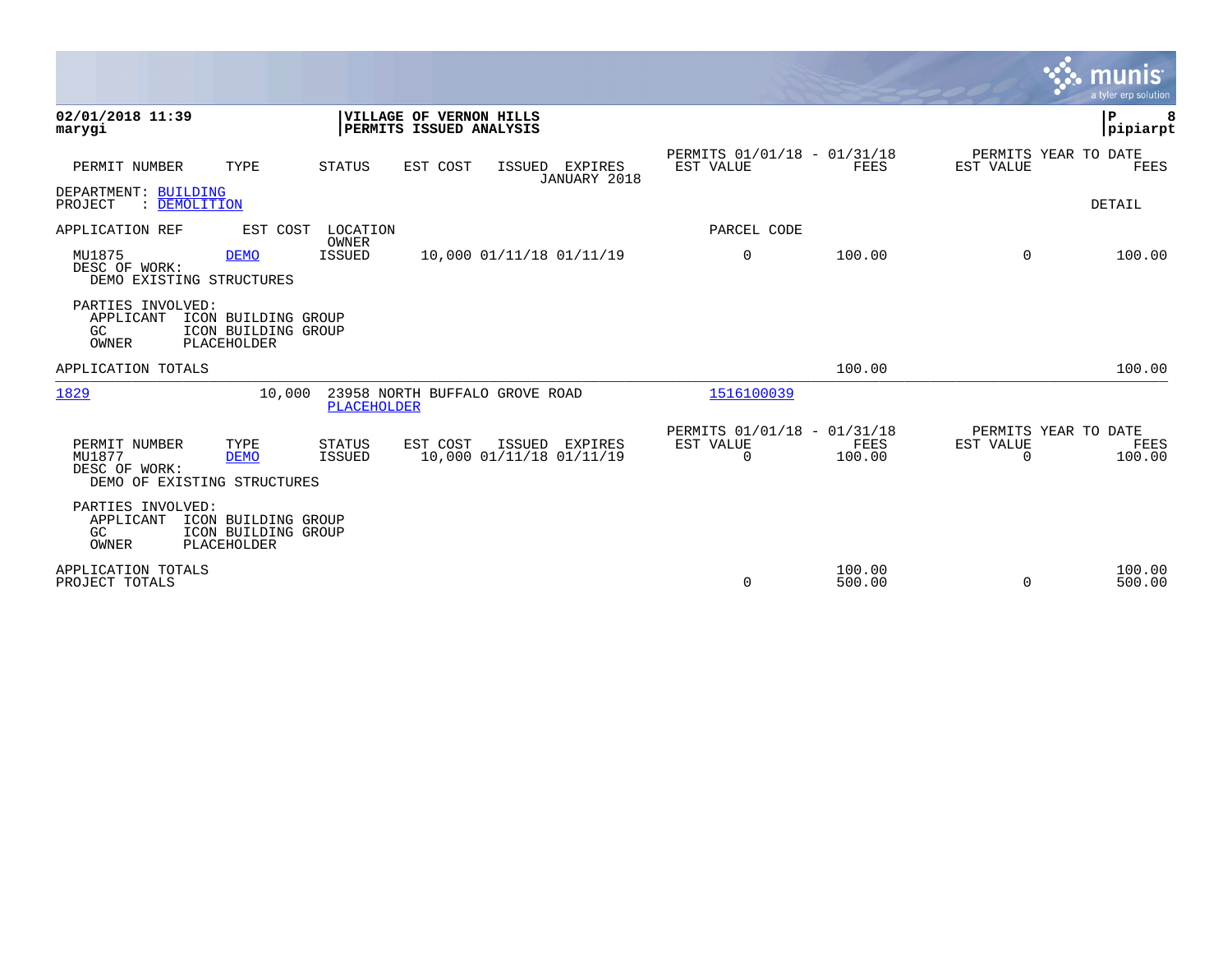|                                                                                                                  |                                                                                                                                                                                                                       |                                                                             | munis<br>a tyler erp solution                                     |
|------------------------------------------------------------------------------------------------------------------|-----------------------------------------------------------------------------------------------------------------------------------------------------------------------------------------------------------------------|-----------------------------------------------------------------------------|-------------------------------------------------------------------|
| 02/01/2018 11:39<br>marygi                                                                                       | VILLAGE OF VERNON HILLS<br>PERMITS ISSUED ANALYSIS                                                                                                                                                                    |                                                                             | P<br>9<br> pipiarpt                                               |
| DEPARTMENT: BUILDING<br>PROJECT<br>: <u>AC/FURNACE</u>                                                           | JANUARY 2018                                                                                                                                                                                                          |                                                                             | DETAIL                                                            |
| APPLICATION REF                                                                                                  | EST COST LOCATION<br>OWNER                                                                                                                                                                                            | PARCEL CODE                                                                 |                                                                   |
| 1933                                                                                                             | 9,724<br>701 COURT OF SPRUCE<br>VERNON HILLS APARTMENTS LLC                                                                                                                                                           | 1508108058                                                                  |                                                                   |
| PERMIT NUMBER<br>TYPE<br>MU1861<br>AC/FURN<br>DESC OF WORK:<br>BOILER FOR ENTIRE BLDG                            | STATUS<br>EST COST<br>ISSUED EXPIRES<br>ISSUED<br>9,724 01/04/18 01/04/19                                                                                                                                             | PERMITS 01/01/18 - 01/31/18<br>FEES<br>EST VALUE<br>$\overline{0}$<br>97.24 | PERMITS YEAR TO DATE<br>EST VALUE<br>FEES<br>$\mathbf 0$<br>97.24 |
| PARTIES INVOLVED:<br>GC.<br>HVAC<br>OWNER<br>PAYER                                                               | APPLICANT ABC PLUMBING, HEATING, COOLING, ELECTRIC<br>ABC PLUMBING, HEATING, COOLING, ELECTRIC<br>ABC PLUMBING, HEATING, COOLING, ELECTRIC<br>VERNON HILLS APARTMENTS LLC<br>ABC PLUMBING, HEATING, COOLING, ELECTRIC |                                                                             |                                                                   |
| APPLICATION TOTALS                                                                                               |                                                                                                                                                                                                                       | 97.24                                                                       | 97.24                                                             |
| 1940                                                                                                             | 8 WHITE BARN ROAD<br>5,470<br>MIKE RIZZUTO                                                                                                                                                                            | 1508217002                                                                  |                                                                   |
| PERMIT NUMBER<br>TYPE<br>MU1871<br>AC/FURN<br>DESC OF WORK:<br>AC/FURNACE                                        | <b>STATUS</b><br>EST COST<br>ISSUED EXPIRES<br>COMPLT<br>5,470 01/10/18 01/10/19                                                                                                                                      | PERMITS 01/01/18 - 01/31/18<br>EST VALUE<br>FEES<br>$\Omega$<br>54.70       | PERMITS YEAR TO DATE<br>EST VALUE<br>FEES<br>$\Omega$<br>54.70    |
| PARTIES INVOLVED:<br>APPLICANT FOUR SEASONS HEATING & AIR<br>GC.<br>HVAC<br>OWNER<br>MIKE RIZZUTO<br>PAYER       | FOUR SEASONS HEATING & AIR<br>FOUR SEASONS HEATING & AIR<br>FOUR SEASONS HEATING & AIR                                                                                                                                |                                                                             |                                                                   |
| APPLICATION TOTALS                                                                                               |                                                                                                                                                                                                                       | 54.70                                                                       | 54.70                                                             |
| 1941                                                                                                             | 3,969 1436 CLAIRMONT COURT<br><b>MARSH CORDER</b>                                                                                                                                                                     | 1133101197                                                                  |                                                                   |
| PERMIT NUMBER<br>TYPE<br>MU1872<br>AC/FURN<br>DESC OF WORK:<br>AC/FURNACE                                        | EST COST<br>ISSUED EXPIRES<br>STATUS<br>3,969 01/10/18 01/10/19<br>ISSUED                                                                                                                                             | PERMITS 01/01/18 - 01/31/18<br>EST VALUE<br>FEES<br>0<br>50.00              | PERMITS YEAR TO DATE<br>EST VALUE<br>FEES<br>0<br>50.00           |
| PARTIES INVOLVED:<br>APPLICANT FOUR SEASONS HEATING & AIR<br>GC<br><b>HVAC</b><br>OWNER<br>MARSH CORDER<br>PAYER | FOUR SEASONS HEATING & AIR<br>FOUR SEASONS HEATING & AIR<br>FOUR SEASONS HEATING & AIR                                                                                                                                |                                                                             |                                                                   |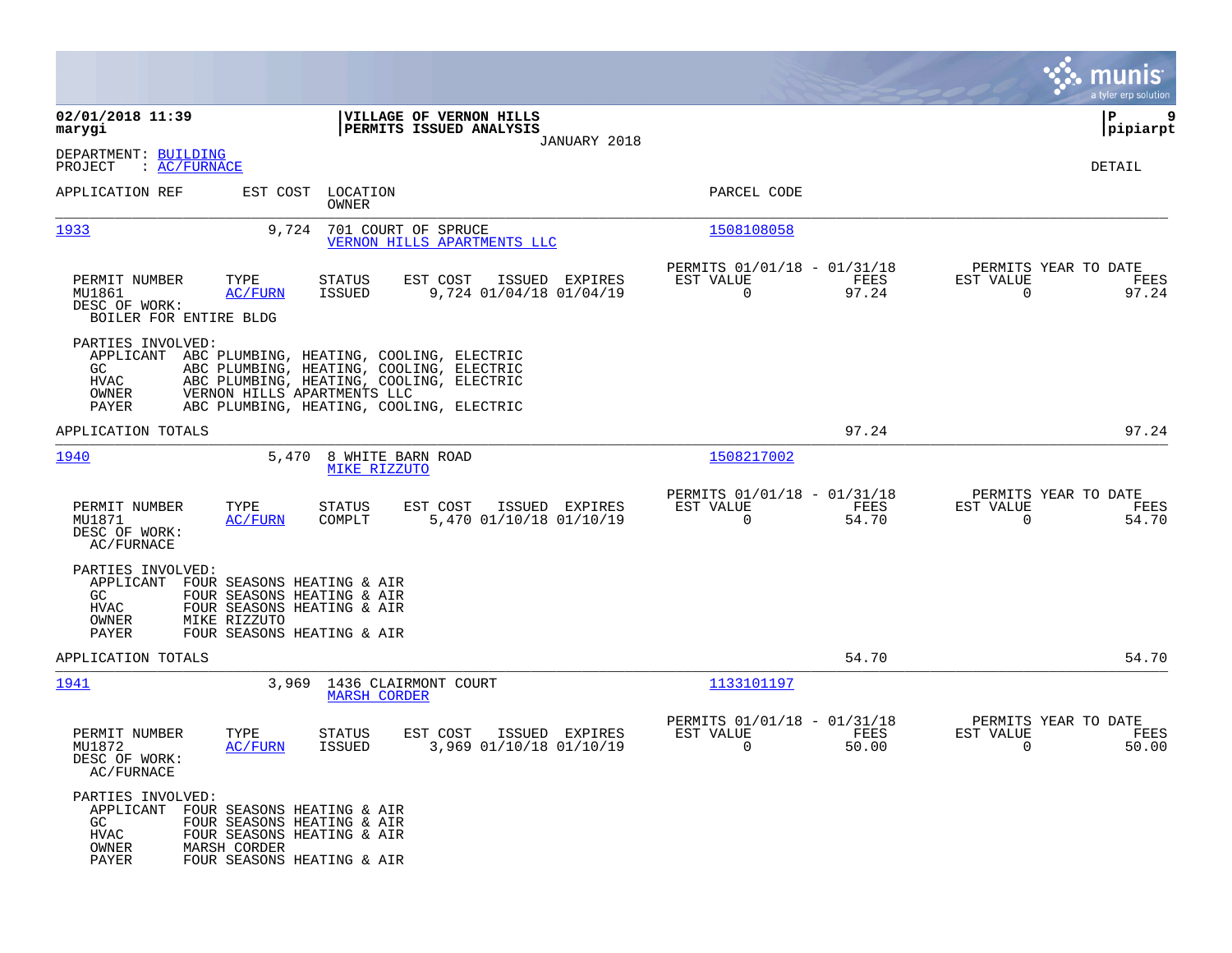|                                                                                                                                                                                                                                                                       | munis<br>a tyler erp solution                                                                                                         |      |
|-----------------------------------------------------------------------------------------------------------------------------------------------------------------------------------------------------------------------------------------------------------------------|---------------------------------------------------------------------------------------------------------------------------------------|------|
| 02/01/2018 11:39<br>VILLAGE OF VERNON HILLS<br>PERMITS ISSUED ANALYSIS<br>marygi<br>JANUARY 2018                                                                                                                                                                      | ΙP<br> pipiarpt                                                                                                                       | 10   |
| DEPARTMENT: BUILDING<br>: AC/FURNACE<br>PROJECT                                                                                                                                                                                                                       | DETAIL                                                                                                                                |      |
| EST COST<br>LOCATION<br>APPLICATION REF<br>OWNER                                                                                                                                                                                                                      | PARCEL CODE                                                                                                                           |      |
| APPLICATION TOTALS                                                                                                                                                                                                                                                    | 50.00<br>50.00                                                                                                                        |      |
| 1945<br>306 CHERRY VALLEY RD<br>5,659<br><b>MARY A GOOSMAN</b>                                                                                                                                                                                                        | 1508110014                                                                                                                            |      |
| TYPE<br>EST COST<br>PERMIT NUMBER<br><b>STATUS</b><br>ISSUED EXPIRES<br><b>ISSUED</b><br>5,659 01/11/18 01/11/19<br>MU1882<br><b>AC/FURN</b><br>DESC OF WORK:<br>FURNACE                                                                                              | PERMITS 01/01/18 - 01/31/18<br>PERMITS YEAR TO DATE<br>EST VALUE<br>FEES<br>EST VALUE<br>$\Omega$<br>56.59<br>$\Omega$<br>56.59       | FEES |
| PARTIES INVOLVED:<br>APPLICANT ABC PLUMBING, HEATING, COOLING, ELECTRIC<br>ABC PLUMBING, HEATING, COOLING, ELECTRIC<br>GC.<br><b>HVAC</b><br>ABC PLUMBING, HEATING, COOLING, ELECTRIC<br>OWNER<br>MARY A GOOSMAN<br>PAYER<br>ABC PLUMBING, HEATING, COOLING, ELECTRIC |                                                                                                                                       |      |
| APPLICATION TOTALS                                                                                                                                                                                                                                                    | 56.59<br>56.59                                                                                                                        |      |
| 1950<br>6,153<br>904 JACKSON CT<br><b>MARSH CORDER</b>                                                                                                                                                                                                                | 8888888888                                                                                                                            |      |
| PERMIT NUMBER<br>TYPE<br><b>STATUS</b><br>EST COST<br>ISSUED EXPIRES<br>6,153 01/15/18 01/15/19<br>MU1889<br>AC/FURN<br><b>ISSUED</b><br>DESC OF WORK:<br>FURNACE                                                                                                     | PERMITS 01/01/18 - 01/31/18<br>PERMITS YEAR TO DATE<br>EST VALUE<br>FEES<br>EST VALUE<br>$\Omega$<br>61.53<br>$\Omega$<br>61.53       | FEES |
| PARTIES INVOLVED:<br>APPLICANT<br>ABC PLUMBING, HEATING, COOLING, ELECTRIC<br>ABC PLUMBING, HEATING, COOLING, ELECTRIC<br>GC<br><b>HVAC</b><br>ABC PLUMBING, HEATING, COOLING, ELECTRIC<br>OWNER<br>MARSH CORDER<br>PAYER<br>ABC PLUMBING, HEATING, COOLING, ELECTRIC |                                                                                                                                       |      |
| APPLICATION TOTALS                                                                                                                                                                                                                                                    | 61.53<br>61.53                                                                                                                        |      |
| 1962<br>210 SHADOW CREEK CIRCLE<br>2,400<br><b>MARSH CORDER</b>                                                                                                                                                                                                       | 1129201130                                                                                                                            |      |
| PERMIT NUMBER<br>TYPE<br><b>STATUS</b><br>EST COST<br>ISSUED EXPIRES<br>2,400 01/22/18 01/22/19<br>MU1906<br>AC/FURN<br>COMPLT<br>DESC OF WORK:<br>FURNANCE ONLY                                                                                                      | PERMITS 01/01/18 - 01/31/18<br>PERMITS YEAR TO DATE<br>EST VALUE<br>EST VALUE<br>FEES<br>50.00<br>$\mathbf 0$<br>50.00<br>$\mathbf 0$ | FEES |
| PARTIES INVOLVED:<br>APPLICANT<br>ROBERT ARGERSINGER<br>GC.<br>ALLIED AIR CONDITIONING & HEATING<br>GC<br>ROBERT ARGERSINGER                                                                                                                                          |                                                                                                                                       |      |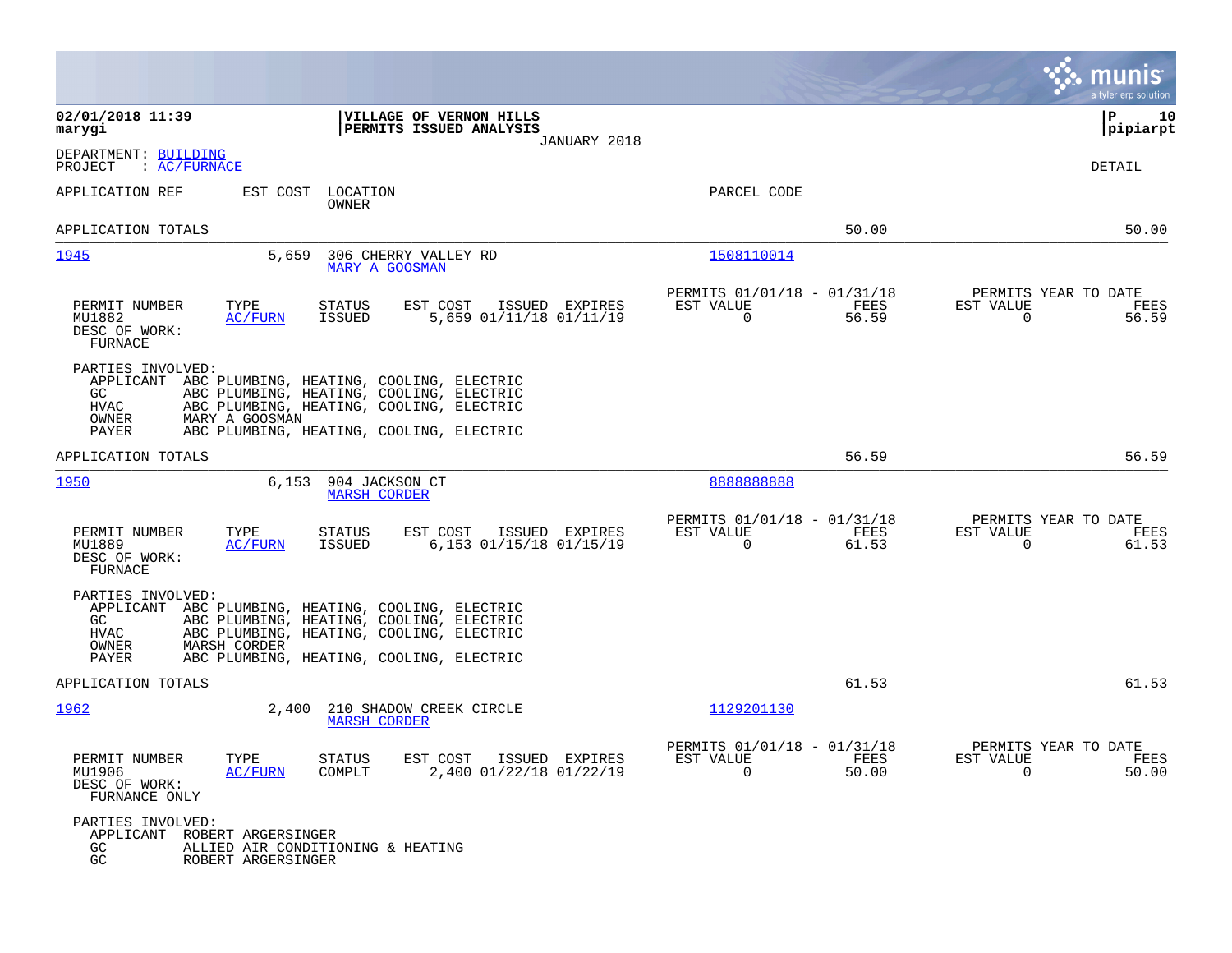|                                                                                                                                                                                                                                                                                              |                                               | munis <sup>®</sup><br>a tyler erp solution                          |
|----------------------------------------------------------------------------------------------------------------------------------------------------------------------------------------------------------------------------------------------------------------------------------------------|-----------------------------------------------|---------------------------------------------------------------------|
| 02/01/2018 11:39<br><b>VILLAGE OF VERNON HILLS</b><br>PERMITS ISSUED ANALYSIS<br>marygi<br>JANUARY 2018                                                                                                                                                                                      |                                               | lР<br>11<br> pipiarpt                                               |
| DEPARTMENT: BUILDING<br>PROJECT<br>: AC/FURNACE                                                                                                                                                                                                                                              |                                               | DETAIL                                                              |
| APPLICATION REF<br>EST COST<br>LOCATION<br>OWNER<br>OWNER<br><b>MARSH CORDER</b><br><b>PAYER</b><br>ROBERT ARGERSINGER                                                                                                                                                                       | PARCEL CODE                                   |                                                                     |
| APPLICATION TOTALS                                                                                                                                                                                                                                                                           |                                               | 50.00<br>50.00                                                      |
| 1967<br>8,538 1317 MAIDSTONE DR<br>PAUL R FASBINDER JR TRUSTEE                                                                                                                                                                                                                               | 1132104068                                    |                                                                     |
| EST COST<br>PERMIT NUMBER<br>TYPE<br>STATUS<br>ISSUED EXPIRES<br>8,538 01/24/18 01/24/19<br>MU1911<br>AC/FURN<br>ISSUED<br>DESC OF WORK:<br><b>FURNACE</b>                                                                                                                                   | PERMITS 01/01/18 - 01/31/18<br>EST VALUE<br>0 | PERMITS YEAR TO DATE<br>EST VALUE<br>FEES<br>FEES<br>85.38<br>85.38 |
| PARTIES INVOLVED:<br>ABC PLUMBING, HEATING, COOLING, ELECTRIC<br>APPLICANT<br>ABC PLUMBING, HEATING, COOLING, ELECTRIC<br>GC.<br><b>HVAC</b><br>ABC PLUMBING, HEATING, COOLING, ELECTRIC<br>OWNER<br>PAUL R FASBINDER JR TRUSTEE<br><b>PAYER</b><br>ABC PLUMBING, HEATING, COOLING, ELECTRIC |                                               |                                                                     |
| APPLICATION TOTALS<br>PROJECT TOTALS                                                                                                                                                                                                                                                         | 0                                             | 85.38<br>85.38<br>455.44<br>455.44<br>$\Omega$                      |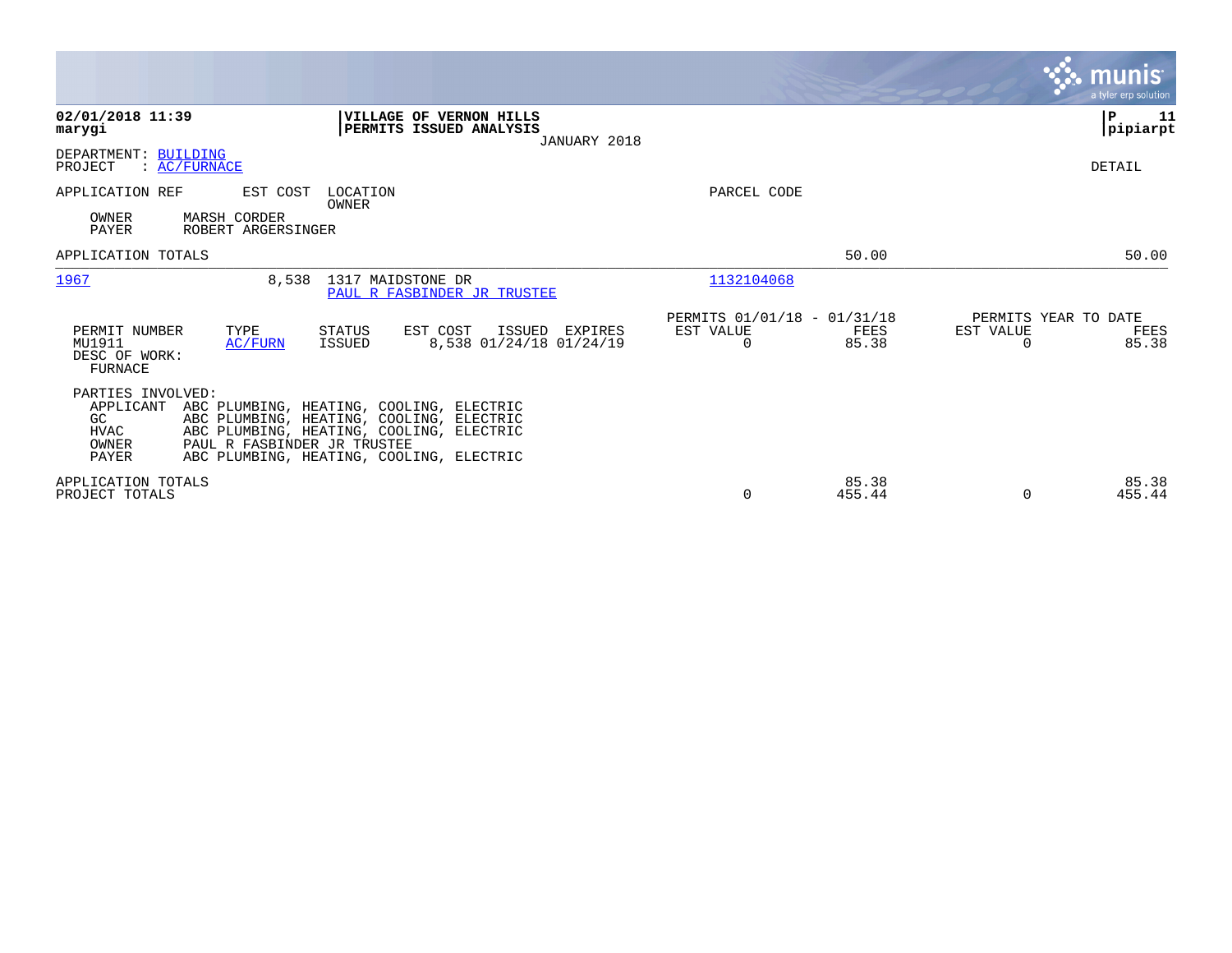|                                                                                                                                 |                                                                                                                  |                                |                                                           |              |                                               |                  |                       | <b>munis</b><br>a tyler erp solution   |
|---------------------------------------------------------------------------------------------------------------------------------|------------------------------------------------------------------------------------------------------------------|--------------------------------|-----------------------------------------------------------|--------------|-----------------------------------------------|------------------|-----------------------|----------------------------------------|
| 02/01/2018 11:39<br>marygi                                                                                                      |                                                                                                                  |                                | <b>VILLAGE OF VERNON HILLS</b><br>PERMITS ISSUED ANALYSIS | JANUARY 2018 |                                               |                  |                       | ∣P<br>12<br> pipiarpt                  |
| DEPARTMENT: BUILDING<br>PROJECT<br>: ANSUL SYSTEM                                                                               |                                                                                                                  |                                |                                                           |              |                                               |                  |                       | DETAIL                                 |
| APPLICATION REF                                                                                                                 | EST COST                                                                                                         | LOCATION<br>OWNER              |                                                           |              | PARCEL CODE                                   |                  |                       |                                        |
| 1917                                                                                                                            | 2,500                                                                                                            | 645 HAWTHORN CTR<br>CENTENNIAL |                                                           |              | 1133401086                                    |                  |                       |                                        |
| PERMIT NUMBER<br>MU1913<br>DESC OF WORK:<br>ANSUL                                                                               | TYPE<br><b>ANSUL</b>                                                                                             | STATUS<br>ISSUED               | EST COST<br>ISSUED<br>2,500 01/24/18 01/24/19             | EXPIRES      | PERMITS 01/01/18 - 01/31/18<br>EST VALUE<br>0 | FEES<br>325.00   | EST VALUE<br>$\Omega$ | PERMITS YEAR TO DATE<br>FEES<br>325.00 |
| PARTIES INVOLVED:<br>APPLICANT<br>FIRE SPRIN FIRE SCIENCE TECHNIQUES<br>GC<br>OCCUPANT<br>OWNER<br><b>PAYER</b><br><b>PAYER</b> | FIRE SCIENCE TECHNIQUES<br>CHEF YAN CAN<br>CHEF YAN CAN<br>CENTENNIAL<br>FIRE SCIENCE TECHNIQUES<br>CHEF YAN CAN |                                |                                                           |              |                                               |                  |                       |                                        |
| APPLICATION TOTALS<br>PROJECT TOTALS                                                                                            |                                                                                                                  |                                |                                                           |              | 0                                             | 325.00<br>325.00 | $\Omega$              | 325.00<br>325.00                       |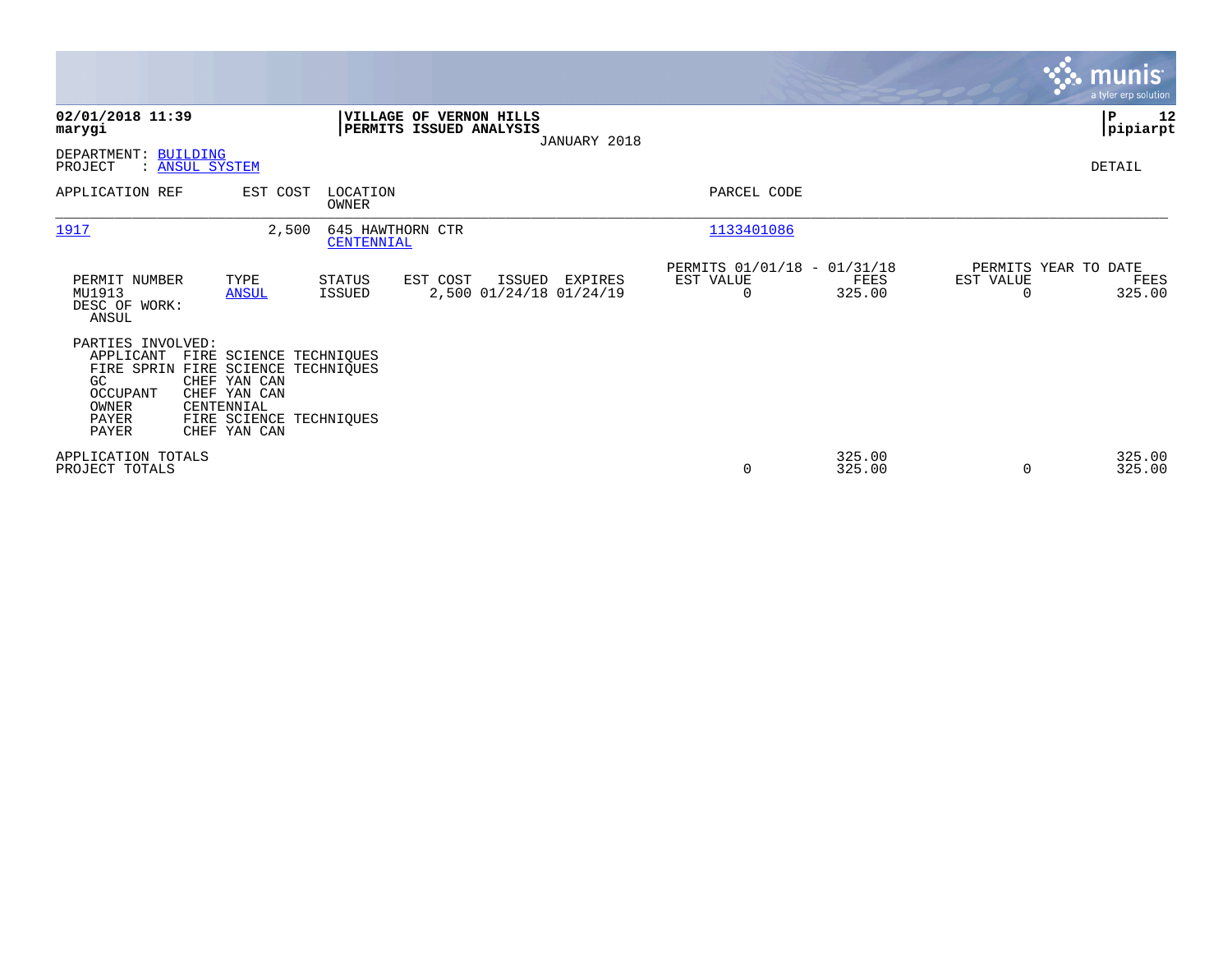|                                                                                                                                                         |                                                                                                                                                                                 |                                                                                              | munis<br>a tyler erp solution                                                            |
|---------------------------------------------------------------------------------------------------------------------------------------------------------|---------------------------------------------------------------------------------------------------------------------------------------------------------------------------------|----------------------------------------------------------------------------------------------|------------------------------------------------------------------------------------------|
| 02/01/2018 11:39<br>marygi                                                                                                                              | VILLAGE OF VERNON HILLS<br>PERMITS ISSUED ANALYSIS<br>JANUARY 2018                                                                                                              |                                                                                              | ΙP<br>13<br> pipiarpt                                                                    |
| DEPARTMENT: BUILDING<br>: NEW BUSINESS NO REMODEL<br>PROJECT                                                                                            |                                                                                                                                                                                 |                                                                                              | DETAIL                                                                                   |
| APPLICATION REF                                                                                                                                         | EST COST LOCATION<br>OWNER                                                                                                                                                      | PARCEL CODE                                                                                  |                                                                                          |
| 1768                                                                                                                                                    | $\Omega$<br>500 BUNKER CT<br><b>JAMES R WOLDENBERG</b>                                                                                                                          | 1504202094                                                                                   |                                                                                          |
| PERMIT NUMBER<br>TYPE<br>MU1867<br>CO NO FEE<br>DESC OF WORK:<br>CO: ENCORE PACKAGING LLC                                                               | <b>STATUS</b><br>ISSUED EXPIRES<br>EST COST<br>$0$ 01/08/18 01/08/19<br>COMPLT                                                                                                  | PERMITS 01/01/18 - 01/31/18<br>EST VALUE<br>FEES<br>$\overline{0}$<br>.00                    | PERMITS YEAR TO DATE<br>EST VALUE<br>FEES<br>$\mathbf 0$<br>.00                          |
| PARTIES INVOLVED:<br>GC.<br>ENCORE PACKAGING, LLC<br>OCCUPANT<br>ENCORE PACKAGING, LLC<br>OWNER<br>JAMES R WOLDENBERG<br>PAYER<br>ENCORE PACKAGING, LLC |                                                                                                                                                                                 |                                                                                              |                                                                                          |
| APPLICATION TOTALS                                                                                                                                      |                                                                                                                                                                                 | .00                                                                                          | .00                                                                                      |
| 1928                                                                                                                                                    | 0 706 NORTH DEERPATH DR<br>DEERPATH ATRIUM OFFICE CENTER LLC                                                                                                                    | 1505211001                                                                                   |                                                                                          |
| TYPE<br>PERMIT NUMBER<br>MU1856<br>MU1899<br>CO NO FEE<br>DESC OF WORK:<br>CHANGE OF OWNER - CERT OF OCC                                                | STATUS<br>EST COST<br>ISSUED EXPIRES<br>NO REMODEL COMPLT<br>$0$ 01/03/18 01/19/19<br>$0$ 01/18/18 01/19/19<br>COMPLT                                                           | PERMITS 01/01/18 - 01/31/18<br>EST VALUE<br>FEES<br>150.00<br>$\Omega$<br>$\mathbf 0$<br>.00 | PERMITS YEAR TO DATE<br>EST VALUE<br>FEES<br>$\mathbf 0$<br>150.00<br>$\mathbf 0$<br>.00 |
| PARTIES INVOLVED:<br>APPLICANT<br>GC.<br><b>OCCUPANT</b><br>OWNER<br>PAYER                                                                              | CANNON MEDICAL RESEARCH USA, INC<br>CANON MEDICAL RESEARCH USA, INC<br>CANON MEDICAL RESEARCH USA, INC<br>DEERPATH ATRIUM OFFICE CENTER LLC<br>CANNON MEDICAL RESEARCH USA, INC |                                                                                              |                                                                                          |
| APPLICATION TOTALS                                                                                                                                      |                                                                                                                                                                                 | 150.00                                                                                       | 150.00                                                                                   |
| 1949                                                                                                                                                    | $\Omega$<br>703 HAWTHORN CTR<br>CENTENNIAL                                                                                                                                      | 1133401086                                                                                   |                                                                                          |
| PERMIT NUMBER<br>TYPE<br>MU1887<br>MU1924<br>DESC OF WORK:<br>CO - U NAME IT                                                                            | STATUS<br>EST COST<br>ISSUED EXPIRES<br>NO REMODEL COMPLT<br>$0$ 01/12/18 01/17/19<br>CO NO FEE COMPLT<br>$0$ 01/26/18 01/26/19                                                 | PERMITS 01/01/18 - 01/31/18<br>EST VALUE<br>FEES<br>0<br>150.00<br>0<br>.00                  | PERMITS YEAR TO DATE<br>EST VALUE<br>FEES<br>0<br>150.00<br>0<br>.00                     |
| PARTIES INVOLVED:<br>APPLICANT<br>U NAME IT<br>GC<br>U NAME IT<br>U NAME IT<br>OCCUPANT<br>OWNER<br>CENTENNIAL                                          |                                                                                                                                                                                 |                                                                                              |                                                                                          |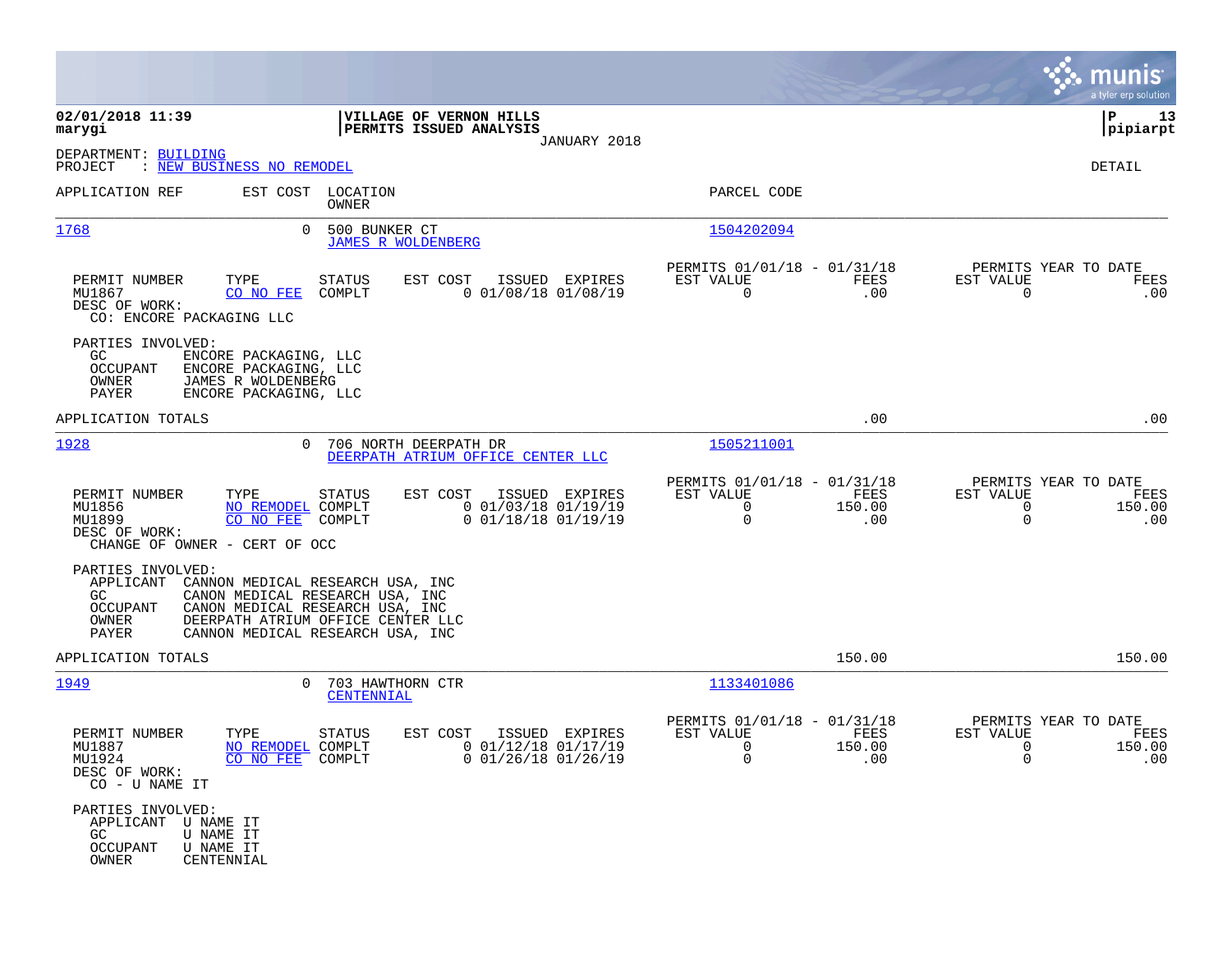|                                                                                                                                                                                                                                                       |                                                                                    | munis<br>a tyler erp solution                                                         |
|-------------------------------------------------------------------------------------------------------------------------------------------------------------------------------------------------------------------------------------------------------|------------------------------------------------------------------------------------|---------------------------------------------------------------------------------------|
| 02/01/2018 11:39<br>VILLAGE OF VERNON HILLS<br>PERMITS ISSUED ANALYSIS<br>marygi<br>JANUARY 2018                                                                                                                                                      |                                                                                    | ΙP<br>14<br> pipiarpt                                                                 |
| DEPARTMENT: BUILDING<br>PROJECT<br>: NEW BUSINESS NO REMODEL                                                                                                                                                                                          |                                                                                    | DETAIL                                                                                |
| APPLICATION REF<br>EST COST<br>LOCATION<br><b>OWNER</b>                                                                                                                                                                                               | PARCEL CODE                                                                        |                                                                                       |
| U NAME IT<br><b>PAYER</b><br>APPLICATION TOTALS                                                                                                                                                                                                       | 150.00                                                                             | 150.00                                                                                |
| 850 FOREST EDGE DR<br>1972<br>$\Omega$<br>FOREST EDGE LLC                                                                                                                                                                                             | 1515101004                                                                         |                                                                                       |
| TYPE<br>EST COST<br>ISSUED<br>PERMIT NUMBER<br><b>STATUS</b><br>EXPIRES<br>MU1918<br>NO REMODEL COMPLT<br>$0$ 01/25/18 01/26/19<br>$0$ 01/26/18 01/26/19<br>MU1926<br>CO NO FEE<br>COMPLT<br>DESC OF WORK:<br>CERT OF OCC - NE IL COUNCIL BOYS SCOUTS | PERMITS 01/01/18 - 01/31/18<br>EST VALUE<br><b>FEES</b><br>0<br>150.00<br>0<br>.00 | PERMITS YEAR TO DATE<br>EST VALUE<br>FEES<br>$\mathbf 0$<br>150.00<br>$\Omega$<br>.00 |
| PARTIES INVOLVED:<br>APPLICANT<br>NORTHEASTER ILLINOIS COUNCIL,<br>GC<br>NORTHEASTERN ILLINOIS COUNCIL,<br><b>OCCUPANT</b><br>NORTHEASTERN ILLINOIS COUNCIL,<br>OWNER<br>FOREST EDGE LLC<br>NORTHEASTERN ILLINOIS COUNCIL,<br>PAYER                   |                                                                                    |                                                                                       |
| APPLICATION TOTALS                                                                                                                                                                                                                                    | 150.00                                                                             | 150.00                                                                                |
| 1982<br>1000 NORTH BUTTERFIELD RD 1025<br>$\Omega$<br>NEW CENTURY TOWN LLC                                                                                                                                                                            | 1132300046                                                                         |                                                                                       |
| PERMIT NUMBER<br>TYPE<br>EST COST<br>ISSUED<br><b>STATUS</b><br>EXPIRES<br>$0$ $01/31/18$ $01/31/19$<br>MU1932<br>NO REMODEL ISSUED<br>DESC OF WORK:<br>CO - CLICK INCORPORATED                                                                       | PERMITS 01/01/18 - 01/31/18<br>EST VALUE<br>FEES<br>$\Omega$<br>150.00             | PERMITS YEAR TO DATE<br>EST VALUE<br>FEES<br>$\Omega$<br>150.00                       |
| PARTIES INVOLVED:<br>APPLICANT<br>CLICK INCORPORATED<br>CLICK INCORPORATED<br>GC.<br>CLICK INCORPORATED<br>OCCUPANT<br>OWNER<br>NEW CENTURY TOWN LLC<br>PAYER<br>CLICK INCORPORATED                                                                   |                                                                                    |                                                                                       |
| APPLICATION TOTALS<br>PROJECT TOTALS                                                                                                                                                                                                                  | 150.00<br>0<br>600.00                                                              | 150.00<br>$\Omega$<br>600.00                                                          |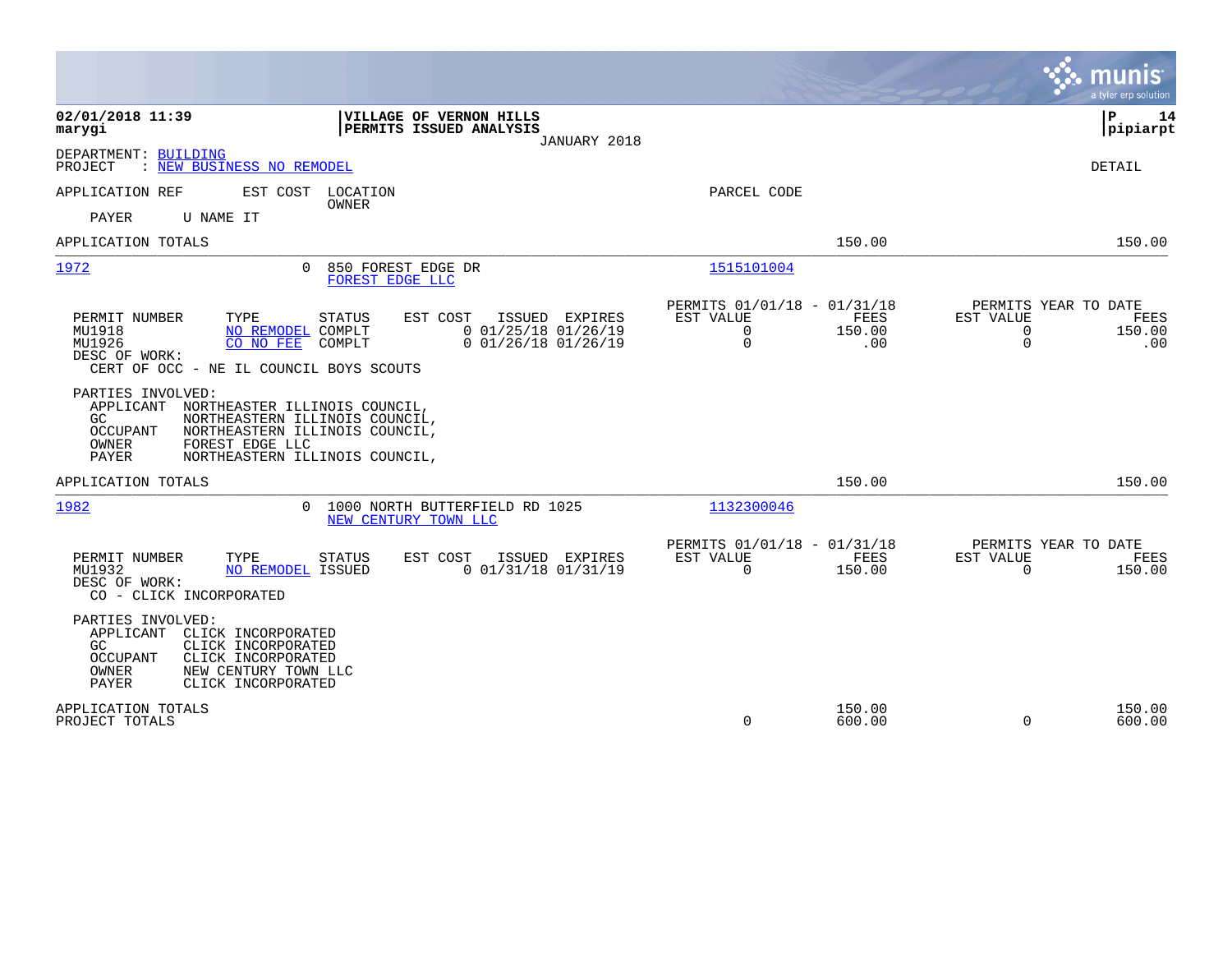|                                                                                    |                                                                                                                          |                          |                                                                    |                                                      |                  |                       | <b>munis</b><br>a tyler erp solution   |
|------------------------------------------------------------------------------------|--------------------------------------------------------------------------------------------------------------------------|--------------------------|--------------------------------------------------------------------|------------------------------------------------------|------------------|-----------------------|----------------------------------------|
| 02/01/2018 11:39<br>marygi                                                         |                                                                                                                          |                          | VILLAGE OF VERNON HILLS<br>PERMITS ISSUED ANALYSIS<br>JANUARY 2018 |                                                      |                  |                       | P<br>15<br> pipiarpt                   |
| DEPARTMENT: BUILDING<br>PROJECT                                                    | : COMMERCIAL ROOFTOP HVAC                                                                                                |                          |                                                                    |                                                      |                  |                       | DETAIL                                 |
| APPLICATION REF                                                                    | EST COST                                                                                                                 | LOCATION<br><b>OWNER</b> |                                                                    | PARCEL CODE                                          |                  |                       |                                        |
| 1929                                                                               | 23,600                                                                                                                   | GMRI INC                 | 701 NORTH MILWAUKEE AVE 358                                        | 1503102001                                           |                  |                       |                                        |
| PERMIT NUMBER<br>MU1857<br>DESC OF WORK:<br>2 ROOFTOP UNITS                        | TYPE<br>RFTP HVAC                                                                                                        | STATUS<br>ISSUED         | EST COST<br>ISSUED<br>EXPIRES<br>23,600 01/03/18 01/03/19          | PERMITS 01/01/18 - 01/31/18<br>EST VALUE<br>$\Omega$ | FEES<br>236.00   | EST VALUE<br>$\Omega$ | PERMITS YEAR TO DATE<br>FEES<br>236.00 |
| PARTIES INVOLVED:<br>APPLICANT<br>GC.<br><b>HVAC</b><br>OCCUPANT<br>OWNER<br>PAYER | GREAT LAKES SERVICES<br>GREAT LAKES SERVICES<br>GREAT LAKES SERVICES<br>OLIVE GARDEN<br>GMRI INC<br>GREAT LAKES SERVICES |                          |                                                                    |                                                      |                  |                       |                                        |
| APPLICATION TOTALS<br>PROJECT TOTALS                                               |                                                                                                                          |                          |                                                                    | 0                                                    | 236.00<br>236.00 | 0                     | 236.00<br>236.00                       |

**Contract**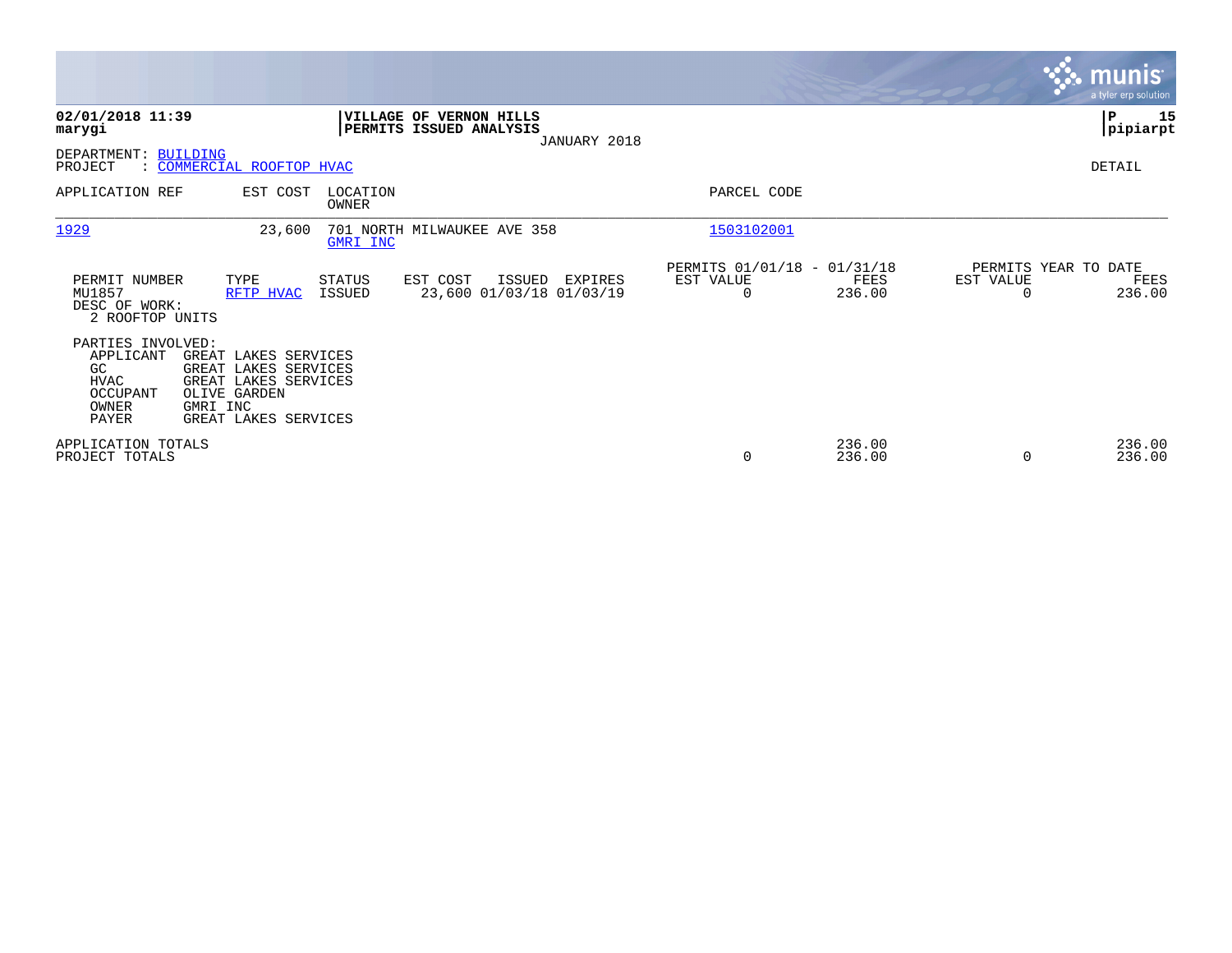|                                                                 |                                                                                                                     |                                                    |                         |                |                                                         |                      |                                                  | munis<br>a tyler erp solution |
|-----------------------------------------------------------------|---------------------------------------------------------------------------------------------------------------------|----------------------------------------------------|-------------------------|----------------|---------------------------------------------------------|----------------------|--------------------------------------------------|-------------------------------|
| 02/01/2018 11:39<br>marygi                                      |                                                                                                                     | VILLAGE OF VERNON HILLS<br>PERMITS ISSUED ANALYSIS |                         |                |                                                         |                      |                                                  | 16<br>IΡ<br> pipiarpt         |
| DEPARTMENT: BUILDING<br>$:$ FENCE<br>PROJECT                    |                                                                                                                     |                                                    |                         | JANUARY 2018   |                                                         |                      |                                                  | DETAIL                        |
| APPLICATION REF                                                 |                                                                                                                     | EST COST LOCATION<br>OWNER                         |                         |                | PARCEL CODE                                             |                      |                                                  |                               |
| 1350                                                            | 5,500                                                                                                               | 304 HADDON CIR<br>ALEX & ALLA STEIN                |                         |                | 1508401028                                              |                      |                                                  |                               |
| PERMIT NUMBER<br>MU1863<br>DESC OF WORK:<br>FENCE               | TYPE<br><b>FENCE</b>                                                                                                | <b>STATUS</b><br>EST COST<br>COMPLT                | 5,500 01/05/18 01/08/19 | ISSUED EXPIRES | PERMITS 01/01/18 - 01/31/18<br>EST VALUE<br>$\mathbf 0$ | FEES<br>55.00        | PERMITS YEAR TO DATE<br>EST VALUE<br>$\mathbf 0$ | FEES<br>55.00                 |
| PARTIES INVOLVED:<br>APPLICANT<br>FENCE<br>GC<br>OWNER<br>PAYER | ALEX & ALLA STEIN<br>ALEX & ALLA STEIN<br>ALEX & ALLA STEIN<br>ALEX & ALLA STEIN                                    | COMPLETE NORTHERN ILLINOIS FENCE                   |                         |                |                                                         |                      |                                                  |                               |
| APPLICATION TOTALS                                              |                                                                                                                     |                                                    |                         |                |                                                         | 55.00                |                                                  | 55.00                         |
| 1896                                                            | 463                                                                                                                 | 415 ALBANY LANE<br>HELENE G CAMERON                |                         |                | 1504104005                                              |                      |                                                  |                               |
| PERMIT NUMBER<br>MU1859<br>DESC OF WORK:<br>FENCE               | TYPE<br>FENCE                                                                                                       | STATUS<br>EST COST<br><b>ISSUED</b>                | 463 01/04/18 01/04/19   | ISSUED EXPIRES | PERMITS 01/01/18 - 01/31/18<br>EST VALUE<br>$\Omega$    | FEES<br>30.00        | PERMITS YEAR TO DATE<br>EST VALUE<br>$\Omega$    | FEES<br>30.00                 |
| PARTIES INVOLVED:<br>APPLICANT<br>FENCE<br>GC<br>OWNER<br>PAYER | HELENE G CAMERON<br><b>ACTION FENCE</b><br>RICHARD & KATHY PAUL<br>HELENE G CAMERON<br>RICHARD & KATHY PAUL         |                                                    |                         |                |                                                         |                      |                                                  |                               |
| APPLICATION TOTALS                                              |                                                                                                                     |                                                    |                         |                |                                                         | 30.00                |                                                  | 30.00                         |
| 1897                                                            | 6,200                                                                                                               | 417 ALBANY LANE<br>RICHARD & KATHY PAUL            |                         |                | 1504104006                                              |                      |                                                  |                               |
| PERMIT NUMBER<br>MU1860<br>DESC OF WORK:<br>FENCE               | TYPE<br><b>FENCE</b>                                                                                                | STATUS<br>EST COST<br><b>ISSUED</b>                | 6,200 01/04/18 01/04/19 | ISSUED EXPIRES | PERMITS 01/01/18 - 01/31/18<br>EST VALUE<br>$\mathbf 0$ | <b>FEES</b><br>62.00 | PERMITS YEAR TO DATE<br>EST VALUE<br>0           | FEES<br>62.00                 |
| PARTIES INVOLVED:<br>APPLICANT<br>FENCE<br>GC<br>OWNER<br>PAYER | RICHARD & KATHY PAUL<br><b>ACTION FENCE</b><br>RICHARD & KATHY PAUL<br>RICHARD & KATHY PAUL<br>RICHARD & KATHY PAUL |                                                    |                         |                |                                                         |                      |                                                  |                               |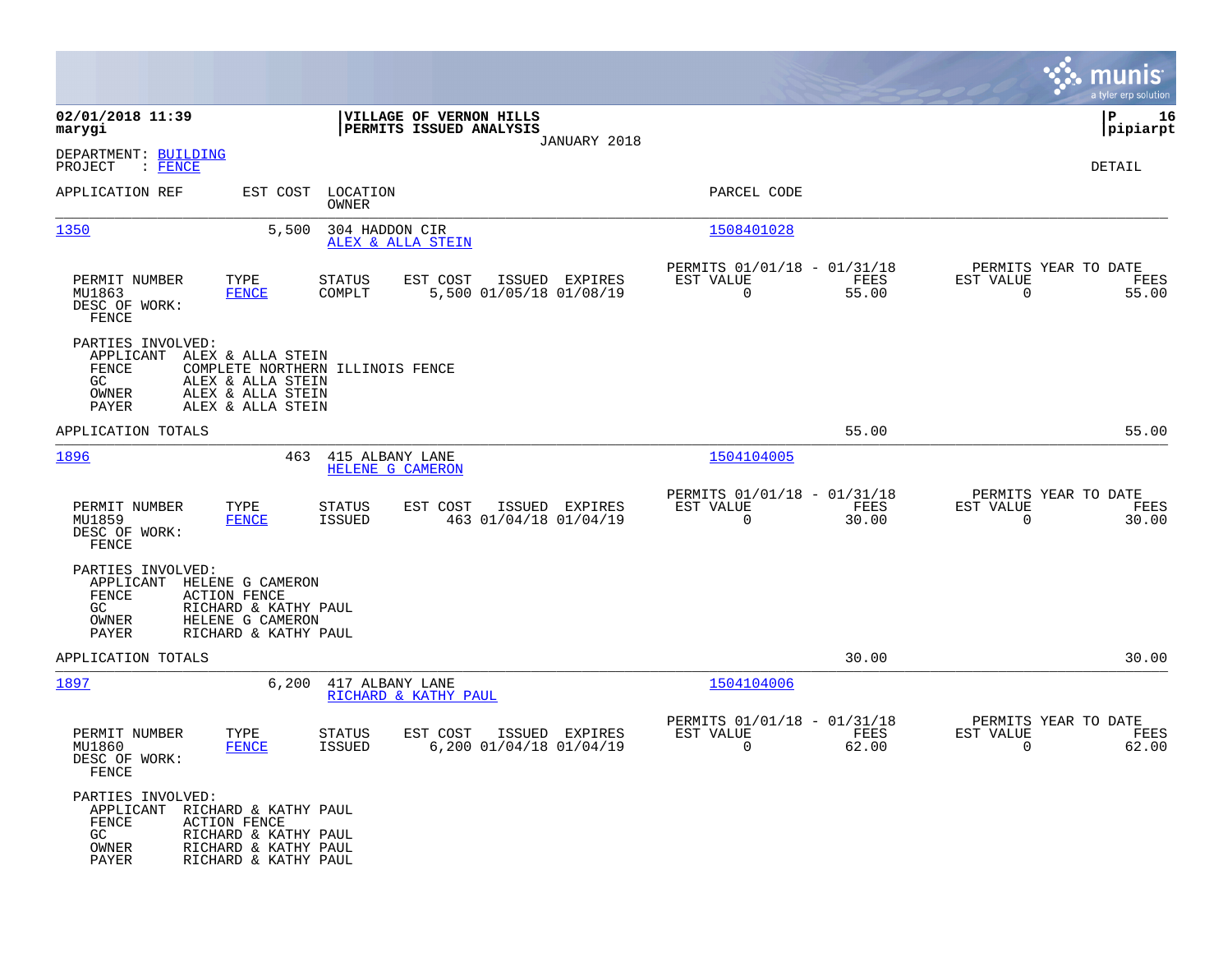|                                                                 |                                                                                              |                   |                                                    |              |                                                         |                 |                                               | <b>munis</b><br>a tyler erp solution |
|-----------------------------------------------------------------|----------------------------------------------------------------------------------------------|-------------------|----------------------------------------------------|--------------|---------------------------------------------------------|-----------------|-----------------------------------------------|--------------------------------------|
| 02/01/2018 11:39<br>marygi                                      |                                                                                              |                   | VILLAGE OF VERNON HILLS<br>PERMITS ISSUED ANALYSIS | JANUARY 2018 |                                                         |                 |                                               | 17<br>P<br> pipiarpt                 |
| DEPARTMENT: BUILDING<br>PROJECT<br>: FENCE                      |                                                                                              |                   |                                                    |              |                                                         |                 |                                               | DETAIL                               |
| APPLICATION REF                                                 | EST COST                                                                                     | LOCATION<br>OWNER |                                                    |              | PARCEL CODE                                             |                 |                                               |                                      |
| APPLICATION TOTALS                                              |                                                                                              |                   |                                                    |              |                                                         | 62.00           |                                               | 62.00                                |
| 1918                                                            | 2,600                                                                                        | 215 AUGUSTA DR    | DONALD & CYNTHIA J MOORE                           |              | 1505420003                                              |                 |                                               |                                      |
| PERMIT NUMBER<br>MU1873<br>DESC OF WORK:<br>FENCE               | TYPE<br><b>FENCE</b>                                                                         | STATUS<br>ISSUED  | EST COST<br>ISSUED<br>2,600 01/11/18 01/11/19      | EXPIRES      | PERMITS 01/01/18 - 01/31/18<br>EST VALUE<br>$\mathbf 0$ | FEES<br>50.00   | PERMITS YEAR TO DATE<br>EST VALUE<br>$\Omega$ | FEES<br>50.00                        |
| PARTIES INVOLVED:<br>APPLICANT<br>FENCE<br>GC<br>OWNER<br>PAYER | ARONSON FENCE<br>ARONSON FENCE<br>ARONSON FENCE<br>DONALD & CYNTHIA J MOORE<br>ARONSON FENCE |                   |                                                    |              |                                                         |                 |                                               |                                      |
| APPLICATION TOTALS<br>PROJECT TOTALS                            |                                                                                              |                   |                                                    |              | 0                                                       | 50.00<br>197.00 | $\Omega$                                      | 50.00<br>197.00                      |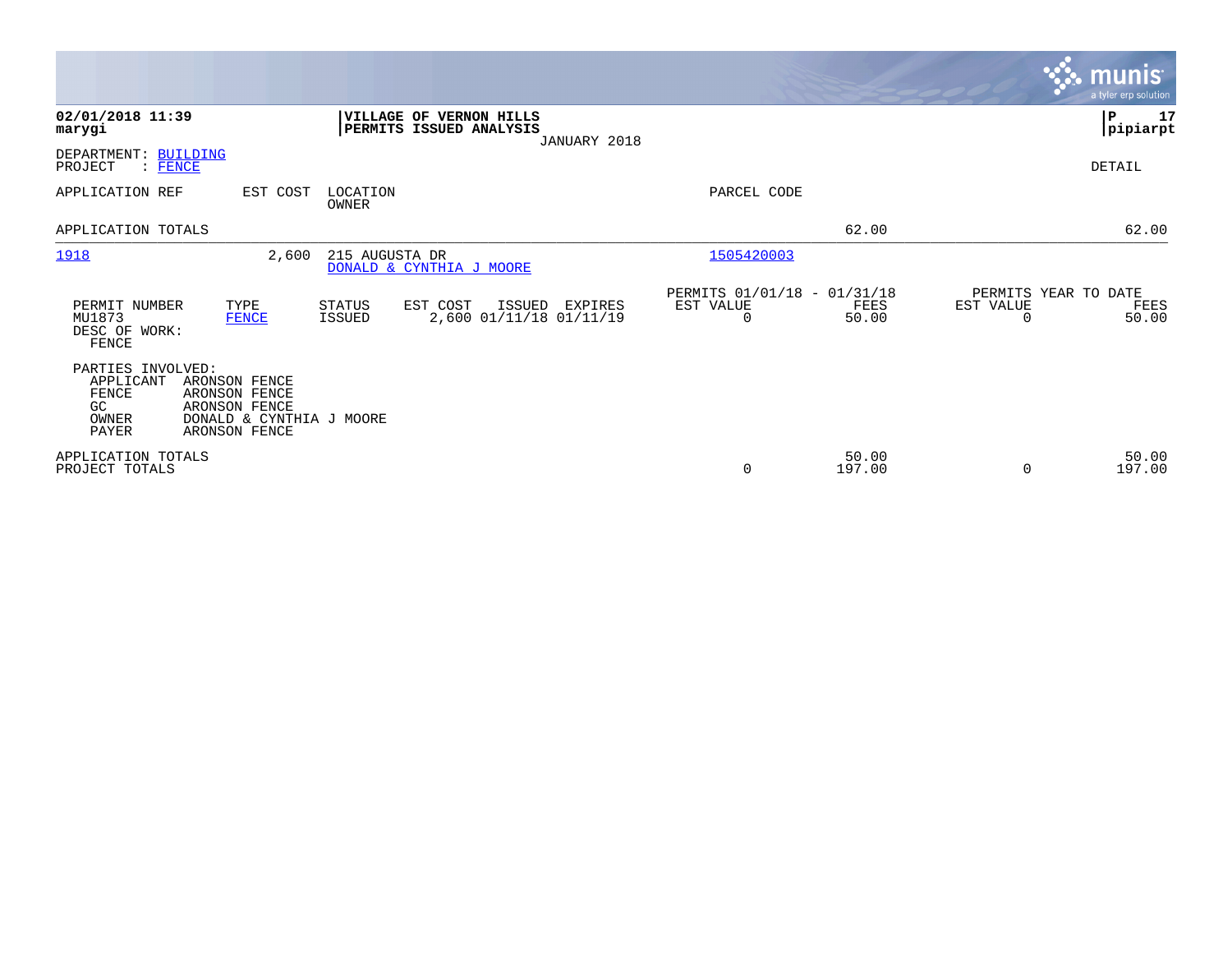|                                                                                                                                                                                                                                                  |                                               |                                               |                  |                                                  | munis<br>a tyler erp solution |
|--------------------------------------------------------------------------------------------------------------------------------------------------------------------------------------------------------------------------------------------------|-----------------------------------------------|-----------------------------------------------|------------------|--------------------------------------------------|-------------------------------|
| VILLAGE OF VERNON HILLS<br>02/01/2018 11:39<br>marygi<br>PERMITS ISSUED ANALYSIS                                                                                                                                                                 |                                               |                                               |                  |                                                  | ΙP<br>18<br> pipiarpt         |
| DEPARTMENT: BUILDING<br>PROJECT<br>: FIRE ALARM                                                                                                                                                                                                  | JANUARY 2018                                  |                                               |                  |                                                  | DETAIL                        |
| APPLICATION REF<br>EST COST<br>LOCATION<br>OWNER                                                                                                                                                                                                 |                                               | PARCEL CODE                                   |                  |                                                  |                               |
| 1834<br>28,200<br>1011 WOODLANDS PKY<br>VAN VLISSINGEN & CO                                                                                                                                                                                      |                                               | 1515104007                                    |                  |                                                  |                               |
| EST COST<br>PERMIT NUMBER<br>TYPE<br><b>STATUS</b><br>MU1925<br>FIRE ALARM ISSUED<br>DESC OF WORK:<br>FIRE ALARM                                                                                                                                 | ISSUED<br>EXPIRES<br>28,200 01/26/18 01/26/19 | PERMITS 01/01/18 - 01/31/18<br>EST VALUE<br>0 | FEES<br>1,387.00 | PERMITS YEAR TO DATE<br>EST VALUE<br>$\mathbf 0$ | FEES<br>1,387.00              |
| PARTIES INVOLVED:<br>LAMARCO SYSTEMS<br>ALARM<br>APPLICANT<br>LAMARCO SYSTEMS<br>GC<br>LAMARCO SYSTEMS<br>OCCUPANT<br>SYSMEX CENTER FOR LEARNING<br>OWNER<br>VAN VLISSINGEN & CO<br>PAYER<br>LAMARCO SYSTEMS                                     |                                               |                                               |                  |                                                  |                               |
| APPLICATION TOTALS                                                                                                                                                                                                                               |                                               |                                               | 1,387.00         |                                                  | 1,387.00                      |
| 1905<br>515 EAST TOWNLINE RD<br>4,500<br><b>BANK OF AMERICA</b>                                                                                                                                                                                  |                                               | 1504201009                                    |                  |                                                  |                               |
| EST COST<br>PERMIT NUMBER<br>TYPE<br><b>STATUS</b><br>MU1919<br>FIRE ALARM ISSUED<br>DESC OF WORK:<br>FIRE ALARM                                                                                                                                 | ISSUED EXPIRES<br>4,500 01/25/18 01/25/19     | PERMITS 01/01/18 - 01/31/18<br>EST VALUE<br>0 | FEES<br>355.00   | PERMITS YEAR TO DATE<br>EST VALUE<br>0           | FEES<br>355.00                |
| PARTIES INVOLVED:<br>ADVANTAGE TECHNOLOGIES LLC<br>ALARM<br>APPLICANT<br>ADVANTAGE TECHNOLOGIES LLC<br><b>GC</b><br>ADVANTAGE TECHNOLOGIES LLC<br>OCCUPANT<br>BANK OF AMERICA<br>BANK OF AMERICA<br>OWNER<br>PAYER<br>ADVANTAGE TECHNOLOGIES LLC |                                               |                                               |                  |                                                  |                               |
| APPLICATION TOTALS                                                                                                                                                                                                                               |                                               |                                               | 355.00           |                                                  | 355.00                        |
| 1920<br>6,050<br>225 NORTH MILWAUKEE AVE<br>EVANSTON NORTHWESTERN HEALTHCARE CORP                                                                                                                                                                |                                               | 1503301045                                    |                  |                                                  |                               |
| EST COST<br>PERMIT NUMBER<br>TYPE<br><b>STATUS</b><br>MU1888<br>FIRE ALARM ISSUED<br>DESC OF WORK:<br>FIRE ALARM                                                                                                                                 | ISSUED EXPIRES<br>6,050 01/15/18 01/15/19     | PERMITS 01/01/18 - 01/31/18<br>EST VALUE<br>0 | FEES<br>300.00   | PERMITS YEAR TO DATE<br>EST VALUE<br>0           | FEES<br>300.00                |
| PARTIES INVOLVED:<br>ALARM<br>FIRST SECURITY SYSTEMS<br>APPLICANT<br>FIRST SECURITY SYSTEMS<br>GC<br>FIRST SECURITY SYSTEMS                                                                                                                      |                                               |                                               |                  |                                                  |                               |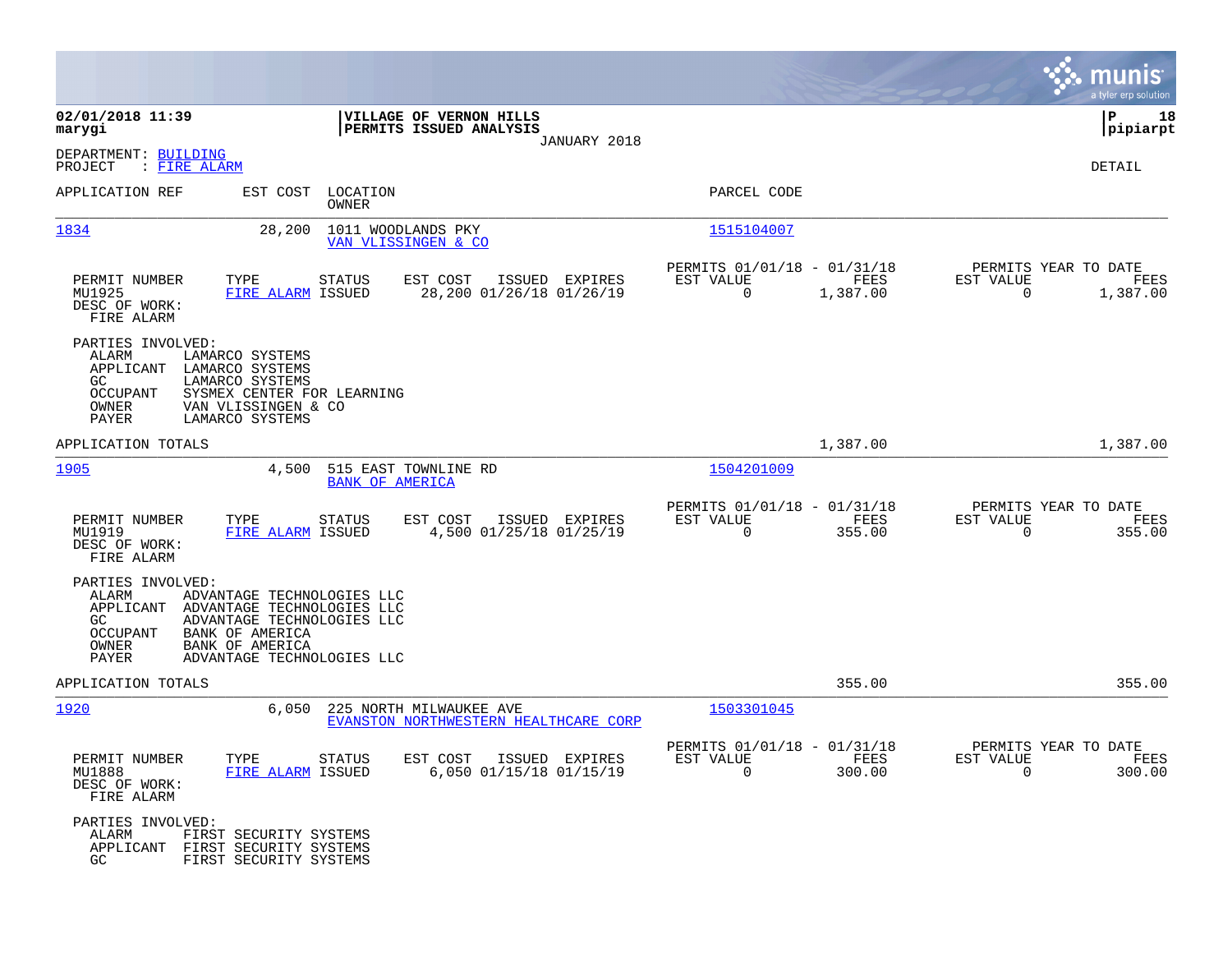|                                                                                                                                                                                                                                                         |                                                      |                    |                                               | munis<br>a tyler erp solution |
|---------------------------------------------------------------------------------------------------------------------------------------------------------------------------------------------------------------------------------------------------------|------------------------------------------------------|--------------------|-----------------------------------------------|-------------------------------|
| 02/01/2018 11:39<br>VILLAGE OF VERNON HILLS<br>PERMITS ISSUED ANALYSIS<br>marygi<br>JANUARY 2018                                                                                                                                                        |                                                      |                    | l P                                           | 19<br> pipiarpt               |
| DEPARTMENT: BUILDING<br>PROJECT<br>: FIRE ALARM                                                                                                                                                                                                         |                                                      |                    | DETAIL                                        |                               |
| APPLICATION REF<br>EST COST<br>LOCATION<br>OWNER<br>OCCUPANT<br>EVANSTON NORTHWESTERN HEALTHCARE CORP<br>OWNER<br>EVANSTON NORTHWESTERN HEALTHCARE CORP<br>PAYER<br>FIRST SECURITY SYSTEMS                                                              | PARCEL CODE                                          |                    |                                               |                               |
| APPLICATION TOTALS                                                                                                                                                                                                                                      |                                                      | 300.00             |                                               | 300.00                        |
| 1922<br>977 LAKEVIEW PARKWAY 100<br>700<br>ORCHARD INVESTMENTS, L.L.P.                                                                                                                                                                                  | 1133302012                                           |                    |                                               |                               |
| PERMIT NUMBER<br>TYPE<br>STATUS<br>EST COST<br>ISSUED<br>EXPIRES<br>MU1886<br>700 01/12/18 01/19/19<br>FIRE ALARM COMPLT<br>DESC OF WORK:<br>FIRE ALARM                                                                                                 | PERMITS 01/01/18 - 01/31/18<br>EST VALUE<br>$\Omega$ | FEES<br>285.00     | PERMITS YEAR TO DATE<br>EST VALUE<br>$\Omega$ | FEES<br>285.00                |
| PARTIES INVOLVED:<br>APPLICANT<br>CONNOR ELECTRIC SERVICE<br>ELECTRICIA CONNOR ELECTRIC SERVICE<br>GC<br>CONNOR ELECTRIC SERVICE<br>OCCUPANT<br>AG BEHAVIORAL HEALTH<br>OWNER<br>ORCHARD INVESTMENTS, L.L.P.<br><b>PAYER</b><br>CONNOR ELECTRIC SERVICE |                                                      |                    |                                               |                               |
| APPLICATION TOTALS<br>PROJECT TOTALS                                                                                                                                                                                                                    | 0                                                    | 285.00<br>2,327.00 | 0                                             | 285.00<br>2,327.00            |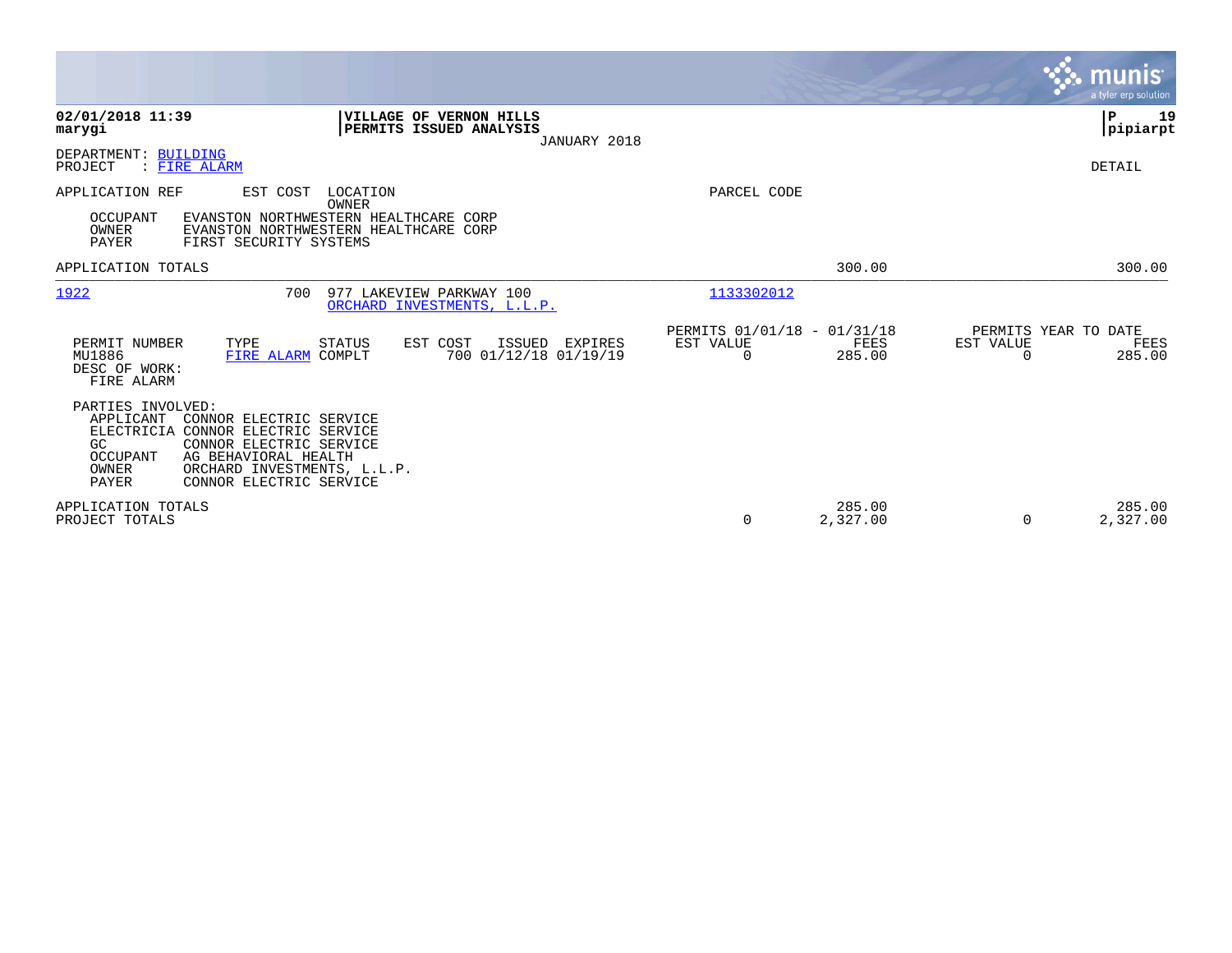|                                                                                                                                                                                                                                                                |                                                                                   |                                                                           | munis<br>a tyler erp solution                                   |
|----------------------------------------------------------------------------------------------------------------------------------------------------------------------------------------------------------------------------------------------------------------|-----------------------------------------------------------------------------------|---------------------------------------------------------------------------|-----------------------------------------------------------------|
| 02/01/2018 11:39<br>marygi                                                                                                                                                                                                                                     | VILLAGE OF VERNON HILLS<br>PERMITS ISSUED ANALYSIS                                |                                                                           | 20<br>ΙP<br> pipiarpt                                           |
| DEPARTMENT: BUILDING<br>PROJECT<br>: FIRE SPRINKLER                                                                                                                                                                                                            | JANUARY 2018                                                                      |                                                                           | DETAIL                                                          |
| APPLICATION REF                                                                                                                                                                                                                                                | EST COST LOCATION<br><b>OWNER</b>                                                 | PARCEL CODE                                                               |                                                                 |
| 1906<br>750                                                                                                                                                                                                                                                    | 977 LAKEVIEW PARKWAY 100<br>ORCHARD INVESTMENTS, L.L.P.                           | 1133302012                                                                |                                                                 |
| PERMIT NUMBER<br>TYPE<br>MU1868<br>FIRE SPR<br>DESC OF WORK:<br>FIRE SPRINKLER                                                                                                                                                                                 | ISSUED EXPIRES<br><b>STATUS</b><br>EST COST<br>750 01/08/18 01/19/19<br>COMPLT    | PERMITS 01/01/18 - 01/31/18<br>FEES<br>EST VALUE<br>$\mathbf 0$<br>287.00 | PERMITS YEAR TO DATE<br>EST VALUE<br>FEES<br>$\Omega$<br>287.00 |
| PARTIES INVOLVED:<br>APPLICANT NORTH SHORE FIRE PROTECTION<br>FIRE SPRIN NORTH SHORE FIRE PROTECTION<br>GC<br>COMMERCIAL BUILDERS SERVICES<br>AG BEHAVIORAL HEALTH<br>OCCUPANT<br>OWNER<br>ORCHARD INVESTMENTS, L.L.P.<br>NORTH SHORE FIRE PROTECTION<br>PAYER |                                                                                   |                                                                           |                                                                 |
| APPLICATION TOTALS                                                                                                                                                                                                                                             |                                                                                   | 287.00                                                                    | 287.00                                                          |
| 1924                                                                                                                                                                                                                                                           | 10,358 875 NORTH MILWAUKEE AVENUE<br>PLACEHOLDER                                  | 1134300013                                                                |                                                                 |
| PERMIT NUMBER<br>TYPE<br>MU1915<br>FIRE SPR<br>DESC OF WORK:<br>FIRE SPRINKLER ON SHELL BLDG K                                                                                                                                                                 | <b>STATUS</b><br>EST COST<br>ISSUED EXPIRES<br>10,358 01/25/18 01/25/19<br>ISSUED | PERMITS 01/01/18 - 01/31/18<br>EST VALUE<br>FEES<br>$\Omega$<br>444.58    | PERMITS YEAR TO DATE<br>EST VALUE<br>FEES<br>444.58<br>$\Omega$ |
| PARTIES INVOLVED:<br>ALARM<br>ABSOLUTE FIRE PROTECTION<br>APPLICANT ABSOLUTE FIRE PROTECTION<br>GC<br>ABSOLUTE FIRE PROTECTION<br>OCCUPANT<br>MELLODY FARM<br>PLACEHOLDER<br>OWNER<br>PAYER<br>ABSOLUTE FIRE PROTECTION                                        |                                                                                   |                                                                           |                                                                 |
| APPLICATION TOTALS                                                                                                                                                                                                                                             |                                                                                   | 444.58                                                                    | 444.58                                                          |
| 1925<br>5,381                                                                                                                                                                                                                                                  | 931 NORTH MILWAUKEE AVENUE<br>PLACEHOLDER                                         | 1134300013                                                                |                                                                 |
| PERMIT NUMBER<br>TYPE<br>MU1917<br>FIRE SPR<br>DESC OF WORK:<br>FIRE SPRINKLERS FOR SHELL BLDG                                                                                                                                                                 | STATUS EST COST ISSUED EXPIRES<br>ISSUED<br>5,381 01/25/18 01/25/19               | PERMITS 01/01/18 - 01/31/18<br>EST VALUE<br>FEES<br>$\Omega$<br>347.00    | PERMITS YEAR TO DATE<br>EST VALUE<br>FEES<br>$\Omega$<br>347.00 |
| PARTIES INVOLVED:<br>APPLICANT ABSOLUTE FIRE PROTECTION<br>FIRE SPRIN ABSOLUTE FIRE PROTECTION<br>ABSOLUTE FIRE PROTECTION<br>GC.                                                                                                                              |                                                                                   |                                                                           |                                                                 |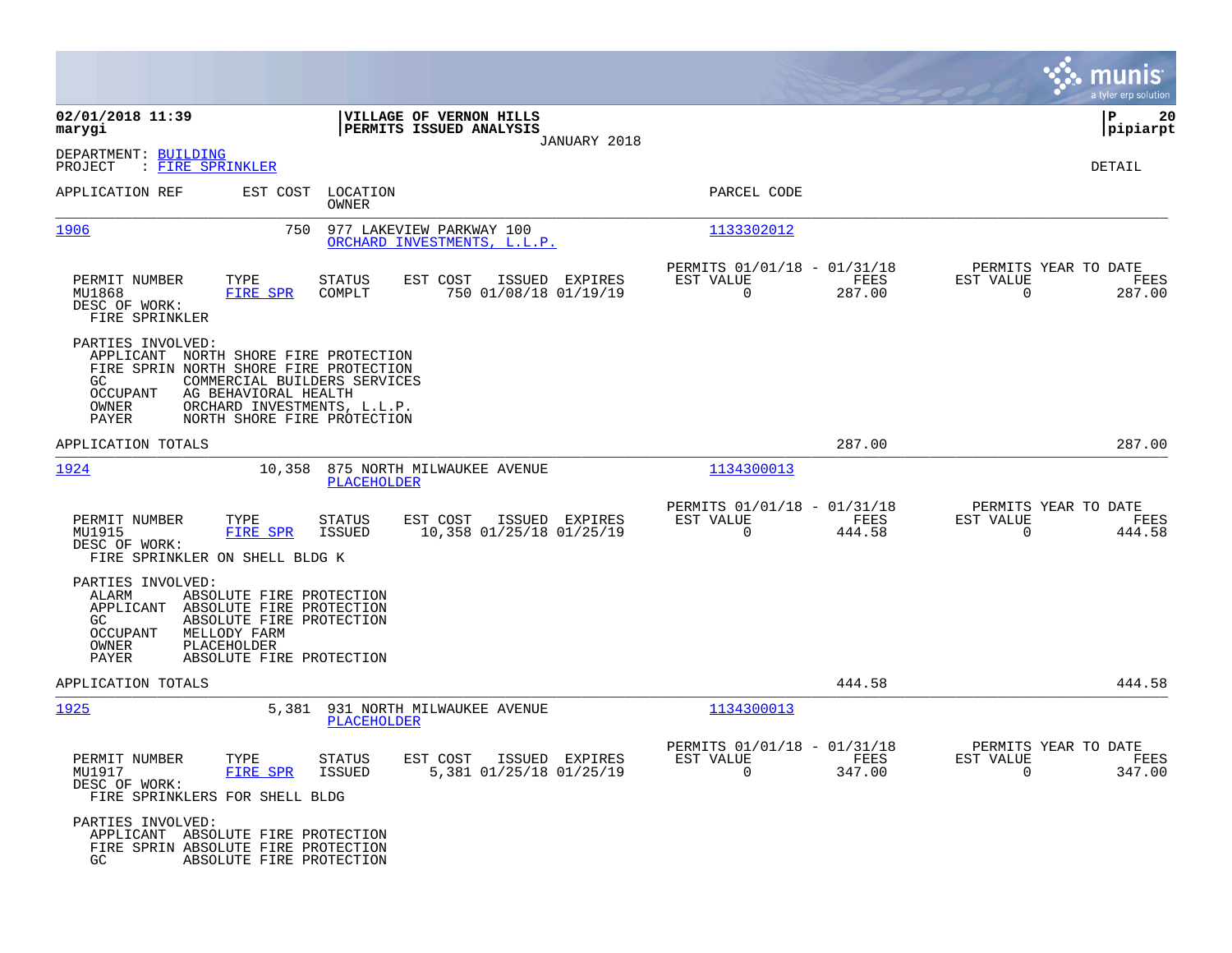|                                                                                                                                                                                                                                  |                                                                    |                                                                           | munis<br>a tyler erp solution                                      |
|----------------------------------------------------------------------------------------------------------------------------------------------------------------------------------------------------------------------------------|--------------------------------------------------------------------|---------------------------------------------------------------------------|--------------------------------------------------------------------|
| 02/01/2018 11:39<br>marygi                                                                                                                                                                                                       | VILLAGE OF VERNON HILLS<br>PERMITS ISSUED ANALYSIS<br>JANUARY 2018 |                                                                           | lР<br>21<br> pipiarpt                                              |
| DEPARTMENT: BUILDING<br>PROJECT<br>: FIRE SPRINKLER                                                                                                                                                                              |                                                                    |                                                                           | <b>DETAIL</b>                                                      |
| APPLICATION REF<br>EST COST LOCATION<br>OWNER                                                                                                                                                                                    |                                                                    | PARCEL CODE                                                               |                                                                    |
| OCCUPANT<br>MELLODY FARM<br>OWNER<br>PLACEHOLDER<br><b>PAYER</b><br>ABSOLUTE FIRE PROTECTION                                                                                                                                     |                                                                    |                                                                           |                                                                    |
| APPLICATION TOTALS                                                                                                                                                                                                               |                                                                    | 347.00                                                                    | 347.00                                                             |
| 1926                                                                                                                                                                                                                             | 11,434 925 NORTH MILWAUKEE AVENUE<br>PLACEHOLDER                   | 1134300013                                                                |                                                                    |
| PERMIT NUMBER<br>TYPE<br><b>STATUS</b><br>MU1914<br>FIRE SPR<br>ISSUED<br>DESC OF WORK:<br>FIRE SPRINKLER FOR SHELL BLDG                                                                                                         | EST COST<br>ISSUED EXPIRES<br>11,434 01/25/18 01/25/19             | PERMITS 01/01/18 - 01/31/18<br>EST VALUE<br>FEES<br>$\mathbf 0$<br>467.34 | PERMITS YEAR TO DATE<br>EST VALUE<br>FEES<br>$\mathbf 0$<br>467.34 |
| PARTIES INVOLVED:<br>APPLICANT ABSOLUTE FIRE PROTECTION<br>FIRE SPRIN ABSOLUTE FIRE PROTECTION<br>GC<br>ABSOLUTE FIRE PROTECTION<br><b>OCCUPANT</b><br>MELLODY FARM<br>OWNER<br>PLACEHOLDER<br>PAYER<br>ABSOLUTE FIRE PROTECTION |                                                                    |                                                                           |                                                                    |
| APPLICATION TOTALS                                                                                                                                                                                                               |                                                                    | 467.34                                                                    | 467.34                                                             |
| <u> 1927</u>                                                                                                                                                                                                                     | 10,313 887 NORTH MILWAUKEE AVENUE<br>PLACEHOLDER                   | 1134300013                                                                |                                                                    |
| PERMIT NUMBER<br>TYPE<br><b>STATUS</b><br><b>FIRE SPR</b><br>MU1916<br>ISSUED<br>DESC OF WORK:<br>FIRE SPRINKLER FOR SHELL BLDG                                                                                                  | EST COST<br>ISSUED EXPIRES<br>10,313 01/25/18 01/25/19             | PERMITS 01/01/18 - 01/31/18<br>EST VALUE<br>FEES<br>0<br>441.13           | PERMITS YEAR TO DATE<br>EST VALUE<br>FEES<br>441.13<br>0           |
| PARTIES INVOLVED:<br>APPLICANT ABSOLUTE FIRE PROTECTION<br>FIRE SPRIN ABSOLUTE FIRE PROTECTION<br>ABSOLUTE FIRE PROTECTION<br>GC<br>OCCUPANT<br>MELLODY FARM<br>OWNER<br>PLACEHOLDER<br>PAYER<br>ABSOLUTE FIRE PROTECTION        |                                                                    |                                                                           |                                                                    |
| APPLICATION TOTALS                                                                                                                                                                                                               |                                                                    | 441.13                                                                    | 441.13                                                             |
| 1943<br>6,000                                                                                                                                                                                                                    | 515 EAST TOWNLINE RD<br><b>BANK OF AMERICA</b>                     | 1504201009                                                                |                                                                    |
| PERMIT NUMBER<br>TYPE<br>STATUS<br>MU1928<br>FIRE SPR<br>ISSUED<br>DESC OF WORK:<br>FIRE SPRINKLER                                                                                                                               | EST COST<br>ISSUED EXPIRES<br>6,000 01/29/18 01/29/19              | PERMITS 01/01/18 - 01/31/18<br>EST VALUE<br>FEES<br>$\mathbf 0$<br>362.00 | PERMITS YEAR TO DATE<br>EST VALUE<br>FEES<br>$\mathbf 0$<br>362.00 |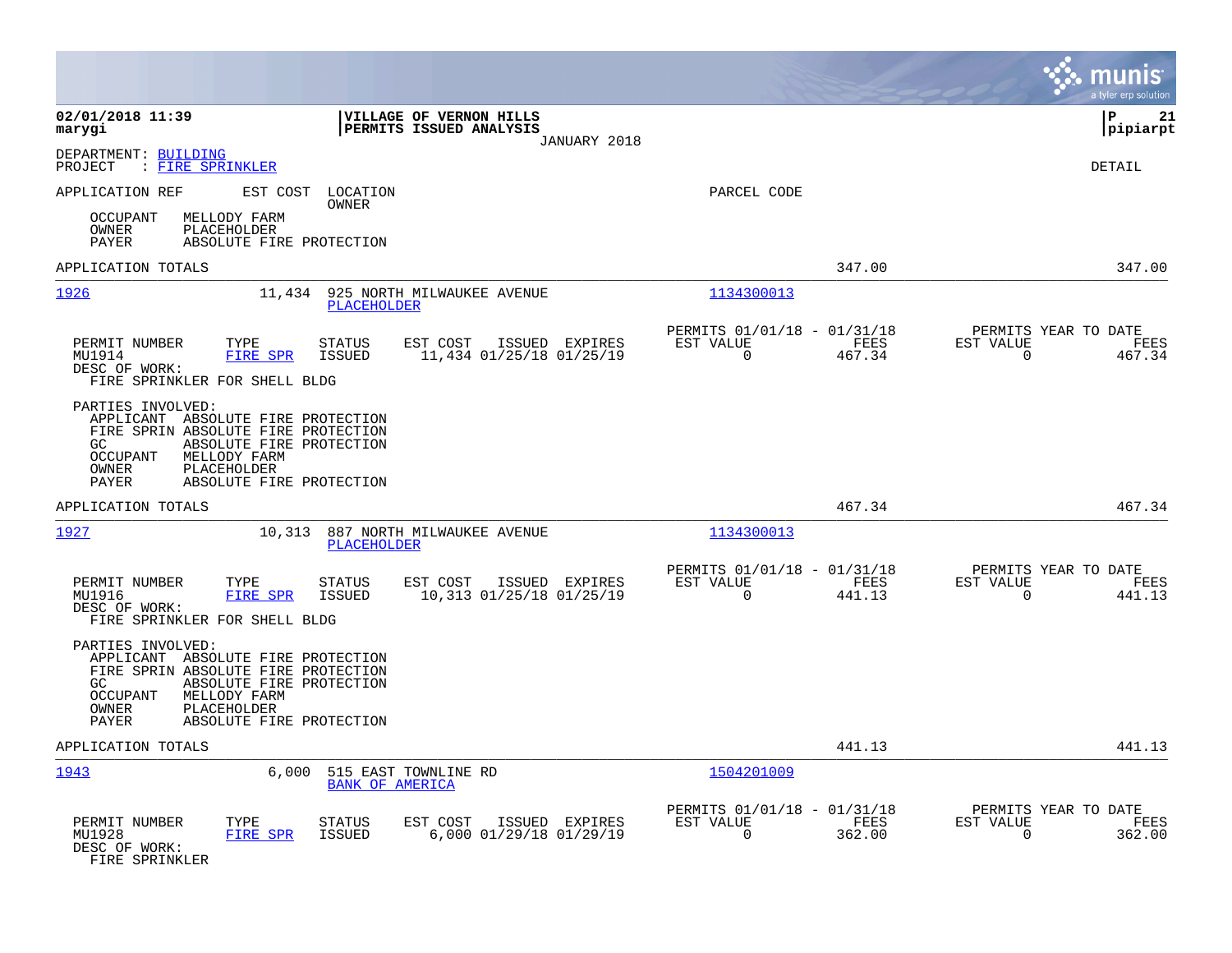|                                                                                                                                                                                                                                                                    |                                                                                   |                                                         |                      |                                               | munis<br>a tyler erp solution   |
|--------------------------------------------------------------------------------------------------------------------------------------------------------------------------------------------------------------------------------------------------------------------|-----------------------------------------------------------------------------------|---------------------------------------------------------|----------------------|-----------------------------------------------|---------------------------------|
| 02/01/2018 11:39<br>marygi                                                                                                                                                                                                                                         | VILLAGE OF VERNON HILLS<br>PERMITS ISSUED ANALYSIS                                |                                                         |                      |                                               | $\mathbf{P}$<br>22<br> pipiarpt |
|                                                                                                                                                                                                                                                                    | <b>JANUARY 2018</b>                                                               |                                                         |                      |                                               |                                 |
| DEPARTMENT: BUILDING<br>: FIRE SPRINKLER<br>PROJECT                                                                                                                                                                                                                |                                                                                   |                                                         |                      |                                               | DETAIL                          |
| APPLICATION REF<br>EST COST<br>PARTIES INVOLVED:<br>APPLICANT<br>SHAMROCK FIRE PROTECTION<br>FIRE SPRIN SHAMROCK FIRE PROTECTION<br>SHAMROCK FIRE PROTECTION<br>GC<br>BANK OF AMERICA<br>OCCUPANT<br>OWNER<br>BANK OF AMERICA<br>PAYER<br>SHAMROCK FIRE PROTECTION | LOCATION<br>OWNER                                                                 | PARCEL CODE                                             |                      |                                               |                                 |
| APPLICATION TOTALS                                                                                                                                                                                                                                                 |                                                                                   |                                                         | 362.00               |                                               | 362.00                          |
| 1947<br>50,000                                                                                                                                                                                                                                                     | 313 EAST TOWNLINE RD<br>TARGET CORPORATION T-0833                                 | 1504110008                                              |                      |                                               |                                 |
| PERMIT NUMBER<br>TYPE<br>MU1909<br><b>FIRE SPR</b><br>DESC OF WORK:<br>FIRE SPRINKLER                                                                                                                                                                              | EST COST<br><b>STATUS</b><br>ISSUED EXPIRES<br>50,000 01/22/18 01/22/19<br>ISSUED | PERMITS 01/01/18 - 01/31/18<br>EST VALUE<br>$\mathbf 0$ | FEES<br>1,738.00     | PERMITS YEAR TO DATE<br>EST VALUE<br>$\Omega$ | FEES<br>1,738.00                |
| PARTIES INVOLVED:<br>APPLICANT<br>HILL FIRE PROTECTION<br>FIRE SPRIN HILL FIRE PROTECTION<br>HILL FIRE PROTECTION<br>GC<br><b>OCCUPANT</b><br>TARGET CORPORATION T-0833<br>OWNER<br>TARGET CORPORATION T-0833<br>PAYER<br>HILL FIRE PROTECTION                     |                                                                                   |                                                         |                      |                                               |                                 |
| APPLICATION TOTALS<br>PROJECT TOTALS                                                                                                                                                                                                                               |                                                                                   | 0                                                       | 1,738.00<br>4,087.05 | $\Omega$                                      | 1,738.00<br>4,087.05            |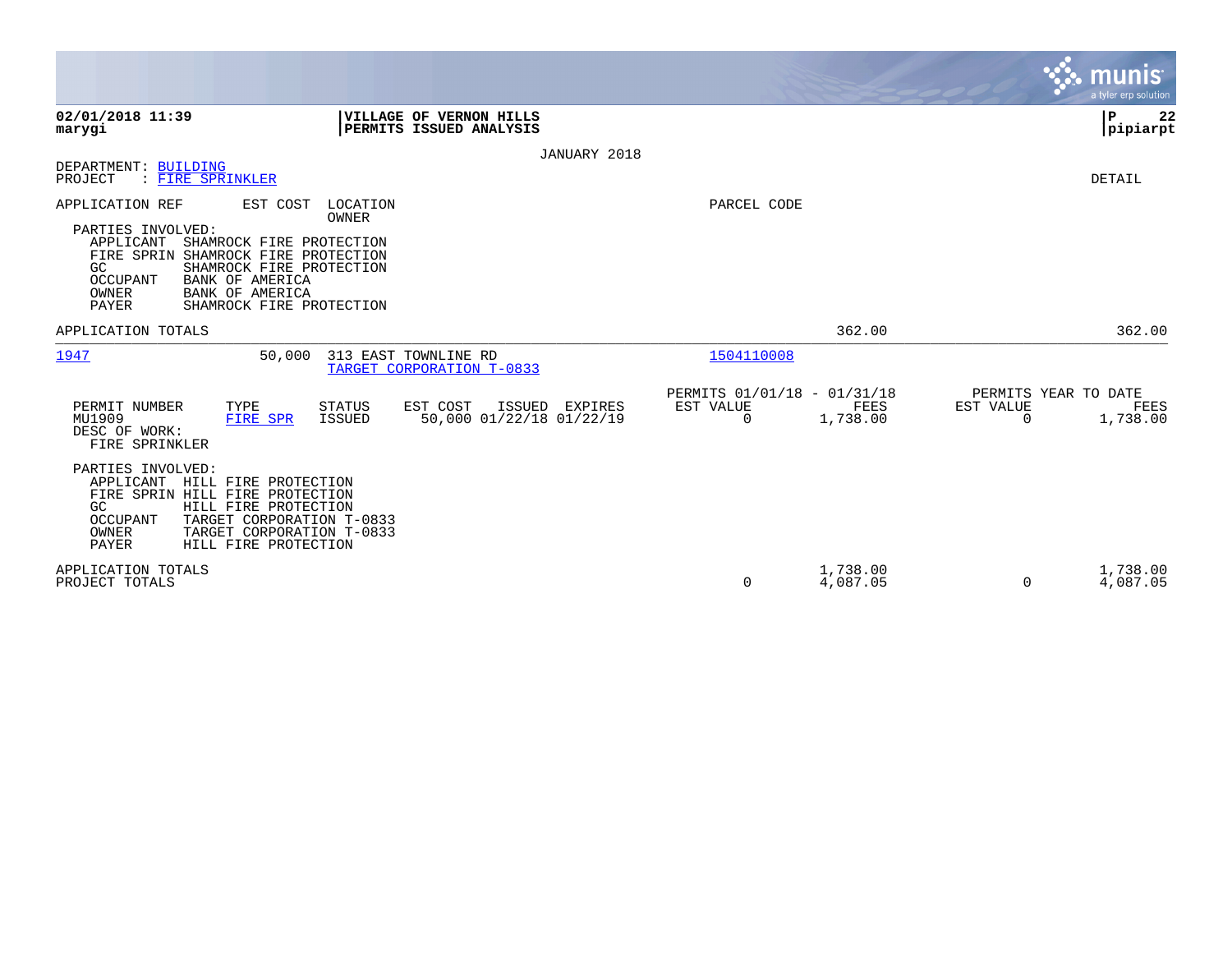|                                                                                                     |                                                                                                                                                                                                                           |                   |                                                                    |                                               |                  |           | munis<br>a tyler erp solution          |
|-----------------------------------------------------------------------------------------------------|---------------------------------------------------------------------------------------------------------------------------------------------------------------------------------------------------------------------------|-------------------|--------------------------------------------------------------------|-----------------------------------------------|------------------|-----------|----------------------------------------|
| 02/01/2018 11:39<br>marygi                                                                          |                                                                                                                                                                                                                           |                   | VILLAGE OF VERNON HILLS<br>PERMITS ISSUED ANALYSIS<br>JANUARY 2018 |                                               |                  |           | ∣P<br>23<br> pipiarpt                  |
| DEPARTMENT: BUILDING<br>PROJECT                                                                     | : LAWN SPRINKLER                                                                                                                                                                                                          |                   |                                                                    |                                               |                  |           | DETAIL                                 |
| APPLICATION REF                                                                                     | EST COST                                                                                                                                                                                                                  | LOCATION<br>OWNER |                                                                    | PARCEL CODE                                   |                  |           |                                        |
| 1939                                                                                                | 56,000                                                                                                                                                                                                                    | PLACEHOLDER       | 1111 NORTH MILWAUKEE AVENUE                                        | 1134300013                                    |                  |           |                                        |
| PERMIT NUMBER<br>MU1910<br>DESC OF WORK:<br>LAWN SPRINKLER                                          | TYPE<br><b>LAWN IRRIG ISSUED</b>                                                                                                                                                                                          | STATUS            | EST COST<br>ISSUED<br>EXPIRES<br>56,000 01/23/18 01/23/19          | PERMITS 01/01/18 - 01/31/18<br>EST VALUE<br>0 | FEES<br>560.00   | EST VALUE | PERMITS YEAR TO DATE<br>FEES<br>560.00 |
| PARTIES INVOLVED:<br>APPLICANT<br>GC.<br><b>OCCUPANT</b><br>OWNER<br><b>PLUMBER</b><br><b>PAYER</b> | P8/FOCUS MELODY FARMS APARTMENT OWNER<br>P8/FOCUS MELODY FARMS APARTMENT OWNER<br>IRRIGATION HALLORAN & YAUCH<br>MELLODY FARM APARTMENTS<br>PLACEHOLDER<br>PROFESSIONAL PLUMBING<br>P8/FOCUS MELODY FARMS APARTMENT OWNER |                   |                                                                    |                                               |                  |           |                                        |
| APPLICATION TOTALS<br>PROJECT TOTALS                                                                |                                                                                                                                                                                                                           |                   |                                                                    | 0                                             | 560.00<br>560.00 |           | 560.00<br>560.00                       |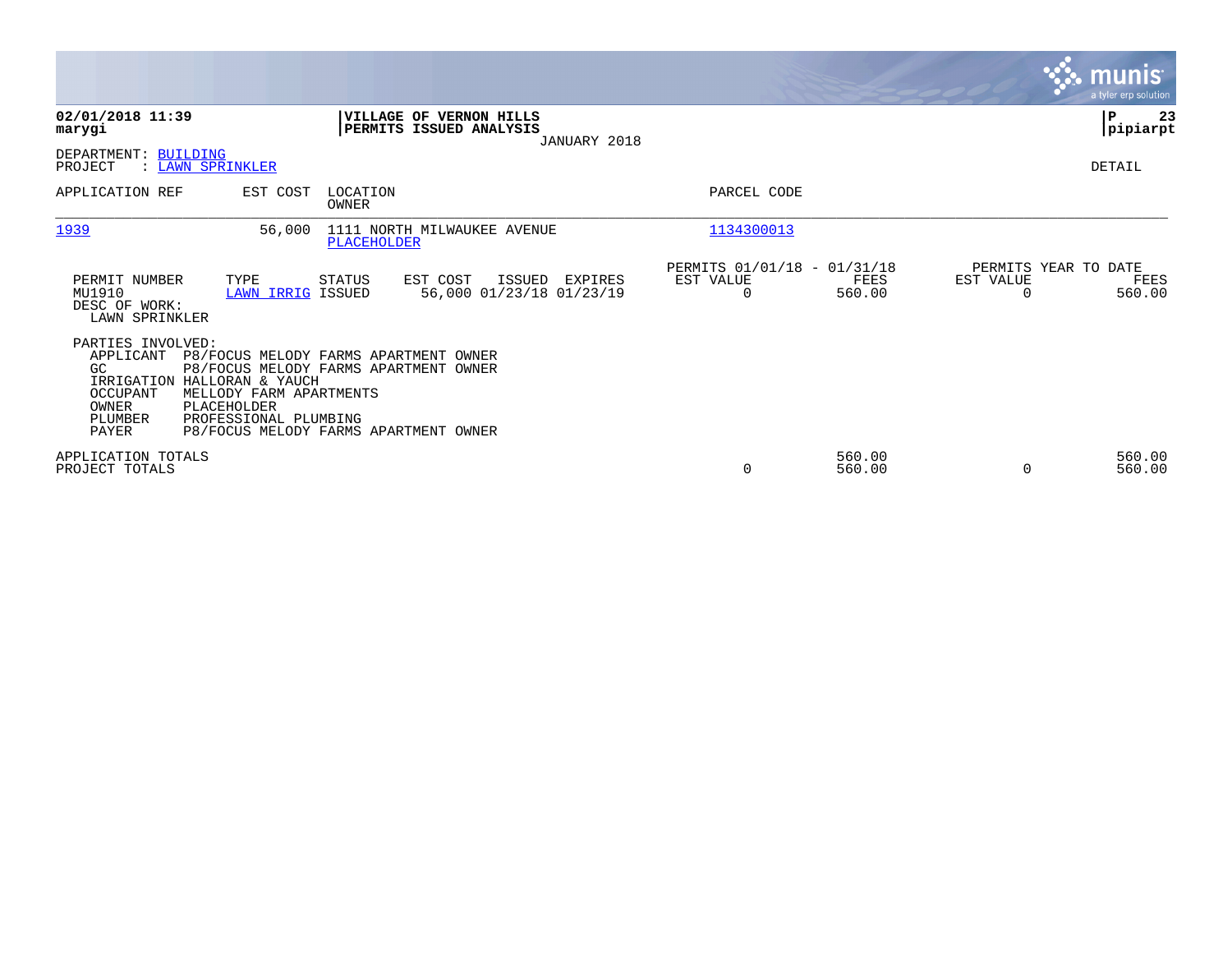|                                                                                 |                                                                                               |                                |                                                           |              |                                                      |                  |           | munis'<br>a tyler erp solution         |
|---------------------------------------------------------------------------------|-----------------------------------------------------------------------------------------------|--------------------------------|-----------------------------------------------------------|--------------|------------------------------------------------------|------------------|-----------|----------------------------------------|
| 02/01/2018 11:39<br>marygi                                                      |                                                                                               |                                | <b>VILLAGE OF VERNON HILLS</b><br>PERMITS ISSUED ANALYSIS | JANUARY 2018 |                                                      |                  |           | 24<br>  P<br> pipiarpt                 |
| DEPARTMENT: BUILDING<br>PROJECT                                                 | : MISC COMMERCIAL                                                                             |                                |                                                           |              |                                                      |                  |           | DETAIL                                 |
| APPLICATION REF                                                                 | EST COST                                                                                      | LOCATION<br>OWNER              |                                                           |              | PARCEL CODE                                          |                  |           |                                        |
| 1951                                                                            | 7,400                                                                                         | 532 HAWTHORN CTR<br>CENTENNIAL |                                                           |              | 1133401086                                           |                  |           |                                        |
| PERMIT NUMBER<br>MU1922<br>DESC OF WORK:                                        | TYPE<br>MISC COMM<br>EXTEND SYNTHETIC ICE PANELS                                              | <b>STATUS</b><br>ISSUED        | EST COST<br>ISSUED<br>7,400 01/26/18 02/01/19             | EXPIRES      | PERMITS 01/01/18 - 01/31/18<br>EST VALUE<br>$\Omega$ | FEES<br>150.00   | EST VALUE | PERMITS YEAR TO DATE<br>FEES<br>150.00 |
| PARTIES INVOLVED:<br>APPLICANT<br>GC<br>GC<br>OCCUPANT<br>OWNER<br><b>PAYER</b> | SKATE ROOM<br>GLOBUS CONSTRUCTION INC<br>SKATE ROOM<br>SKATE ROOM<br>CENTENNIAL<br>SKATE ROOM |                                |                                                           |              |                                                      |                  |           |                                        |
| APPLICATION TOTALS<br>PROJECT TOTALS                                            |                                                                                               |                                |                                                           |              | 0                                                    | 150.00<br>150.00 |           | 150.00<br>150.00                       |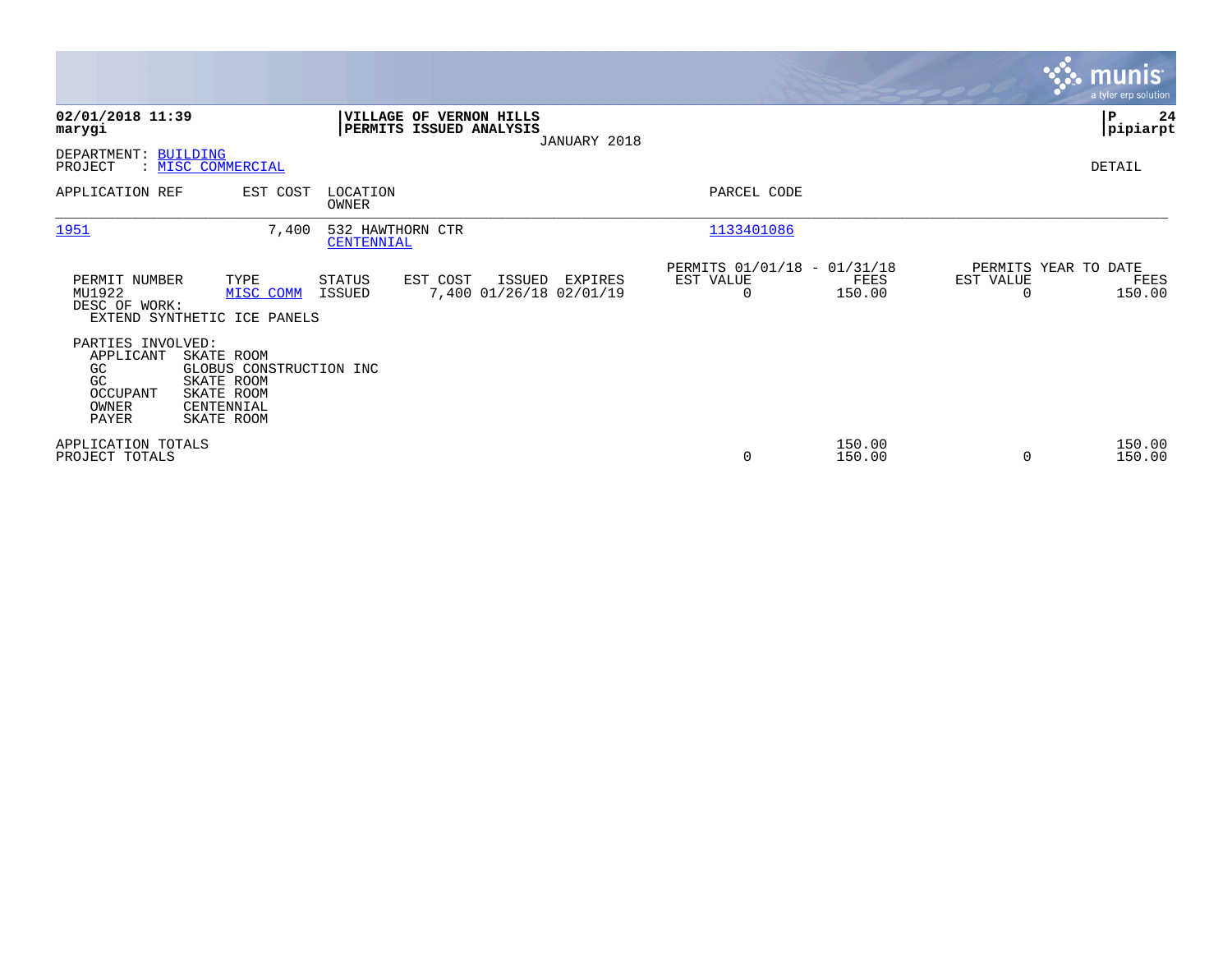|                                                                                                                                                                                 |                                                                                                     |                                    |                                                    |              |                                                      |                  |                                   | <b>munis</b><br>a tyler erp solution |
|---------------------------------------------------------------------------------------------------------------------------------------------------------------------------------|-----------------------------------------------------------------------------------------------------|------------------------------------|----------------------------------------------------|--------------|------------------------------------------------------|------------------|-----------------------------------|--------------------------------------|
| 02/01/2018 11:39<br>marygi                                                                                                                                                      |                                                                                                     |                                    | VILLAGE OF VERNON HILLS<br>PERMITS ISSUED ANALYSIS | JANUARY 2018 |                                                      |                  |                                   | ∣P<br>25<br> pipiarpt                |
| DEPARTMENT: BUILDING<br>PROJECT                                                                                                                                                 | : MISC ELECTRIC COMM                                                                                |                                    |                                                    |              |                                                      |                  |                                   | DETAIL                               |
| APPLICATION REF                                                                                                                                                                 | EST COST                                                                                            | LOCATION<br>OWNER                  |                                                    |              | PARCEL CODE                                          |                  |                                   |                                      |
| 1875                                                                                                                                                                            | 10,000                                                                                              | <b>CUNEO</b><br><b>PLACEHOLDER</b> |                                                    |              | 1133214001                                           |                  |                                   |                                      |
| PERMIT NUMBER<br>MU1880<br>DESC OF WORK:<br>MONUMENT LIGHTING FOR FRONT ENTRY<br>THE RESIDENCE AT CUNEO<br>PARTIES INVOLVED:<br>APPLICANT<br>ELECTRICIA<br>GC<br>OWNER<br>PAYER | TYPE<br>MISC ELEC<br>PULTE HOMES<br>ELMUND & NELSON CO<br>PULTE HOMES<br>PLACEHOLDER<br>PULTE HOMES | STATUS<br>COMPLT                   | EST COST<br>ISSUED<br>10,000 01/11/18 01/11/19     | EXPIRES      | PERMITS 01/01/18 - 01/31/18<br>EST VALUE<br>$\Omega$ | FEES<br>100.00   | PERMITS YEAR TO DATE<br>EST VALUE | FEES<br>100.00                       |
| APPLICATION TOTALS<br>PROJECT TOTALS                                                                                                                                            |                                                                                                     |                                    |                                                    |              | 0                                                    | 100.00<br>100.00 |                                   | 100.00<br>100.00                     |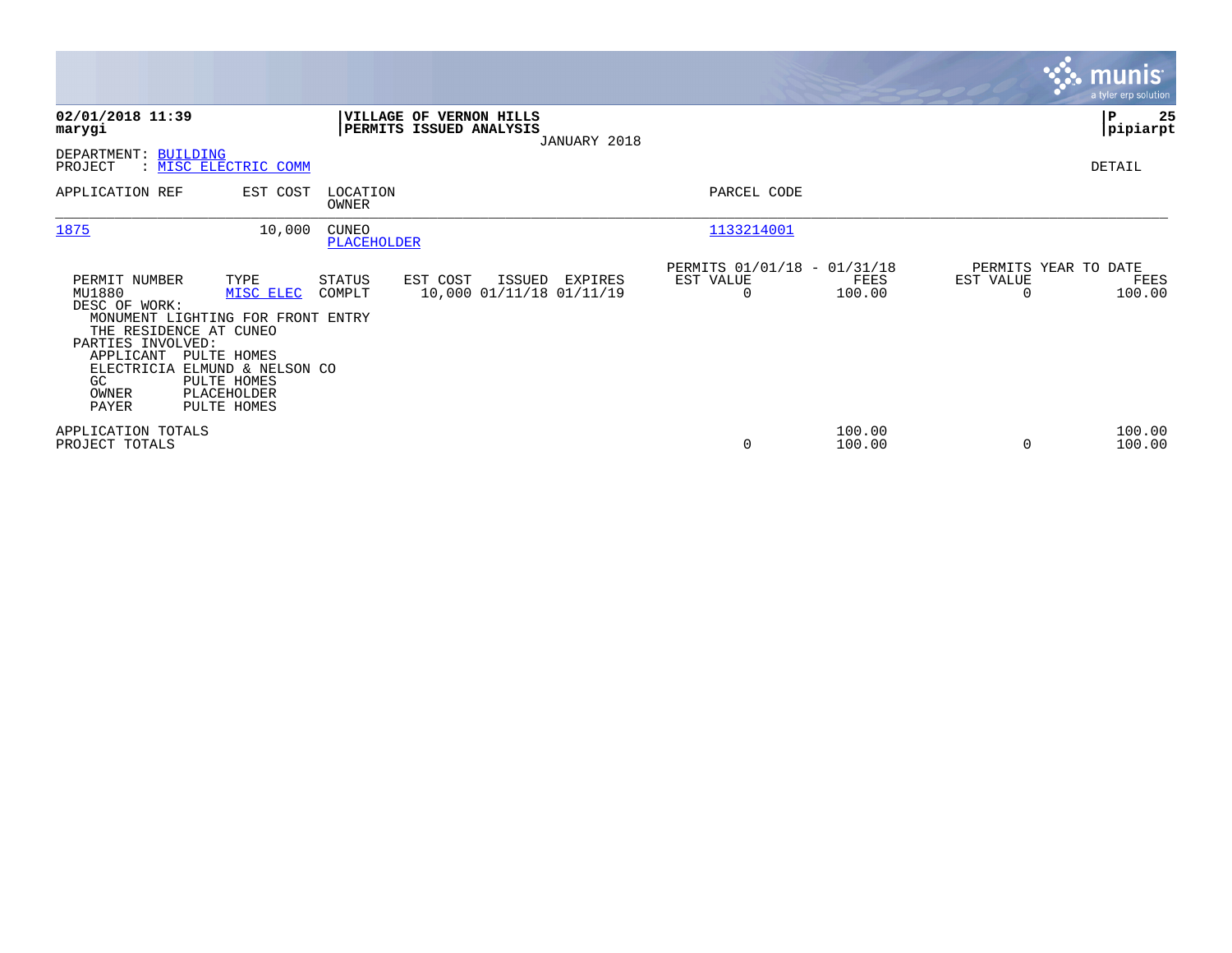|                                                                                                                                                                                                                                                                                                                                                                                                                                                                                                                                                               |                                                                     | munis<br>a tyler erp solution                                              |
|---------------------------------------------------------------------------------------------------------------------------------------------------------------------------------------------------------------------------------------------------------------------------------------------------------------------------------------------------------------------------------------------------------------------------------------------------------------------------------------------------------------------------------------------------------------|---------------------------------------------------------------------|----------------------------------------------------------------------------|
| 02/01/2018 11:39<br>VILLAGE OF VERNON HILLS<br>PERMITS ISSUED ANALYSIS<br>marygi<br>JANUARY 2018                                                                                                                                                                                                                                                                                                                                                                                                                                                              |                                                                     | ΙP<br>26<br>pipiarpt                                                       |
| DEPARTMENT: BUILDING<br>: MISC RESIDENTIAL<br>PROJECT                                                                                                                                                                                                                                                                                                                                                                                                                                                                                                         |                                                                     | DETAIL                                                                     |
| EST COST<br>APPLICATION REF<br>LOCATION<br>OWNER                                                                                                                                                                                                                                                                                                                                                                                                                                                                                                              | PARCEL CODE                                                         |                                                                            |
| 1544<br>103,000<br>15 EDGEWOOD RD<br>TODD & LAURA MANSFIELD                                                                                                                                                                                                                                                                                                                                                                                                                                                                                                   | 1504304005                                                          |                                                                            |
| PERMIT NUMBER<br>TYPE<br><b>STATUS</b><br>EST COST<br>ISSUED EXPIRES<br>MISC RES<br><b>ISSUED</b><br>103,000 01/16/18 01/16/19<br>MU1892<br>DESC OF WORK:<br>REMODEL KITCHEN/LAUNDRY ROOM                                                                                                                                                                                                                                                                                                                                                                     | PERMITS 01/01/18 - 01/31/18<br>EST VALUE<br>$\mathbf 0$<br>1,030.00 | PERMITS YEAR TO DATE<br>FEES<br>EST VALUE<br>FEES<br>$\Omega$<br>1,030.00  |
| PARTIES INVOLVED:<br>APPLICANT NORMANDY CONSTRUCTION CO, INC<br>CARPENTER NORMANDY CONSTRUCTION CO, INC<br>ELECTRICIA CARLY COMPANY<br>NORMANDY CONSTRUCTION CO, INC<br>GC<br>HVAC<br>BILL'S HEATING & A.C.<br>TODD & LAURA MANSFIELD<br>OWNER<br>BILL'S PLUMBING & SEWER<br>PLUMBER<br>PAYER<br>NORMANDY CONSTRUCTION CO, INC                                                                                                                                                                                                                                |                                                                     |                                                                            |
| APPLICATION TOTALS                                                                                                                                                                                                                                                                                                                                                                                                                                                                                                                                            | 1,030.00                                                            | 1,030.00                                                                   |
| 1899<br>13 MONTEBELLO DR<br>70,000<br><b>ASHLEY COVENY</b>                                                                                                                                                                                                                                                                                                                                                                                                                                                                                                    | 1508206002                                                          |                                                                            |
| PERMIT NUMBER<br>TYPE<br><b>STATUS</b><br>EST COST<br>ISSUED EXPIRES<br>MU1855<br>MISC RES<br><b>ISSUED</b><br>70,000 01/02/18 01/02/19<br>DESC OF WORK:<br>REMOVE CLOSET/ADD FULL BATH: 3 FIXTURES<br>MISC ELEC THROUGHOUT<br>PARTIES INVOLVED:<br>APPLICANT VOY-TECH, INC<br>VOY-TECH, INC<br>CARPENTER<br><b>DRYWALL</b><br>VOY-TECH, INC<br>ELECTRICIA MLG ELECTRIC<br>GC.<br>VOY-TECH, INC<br>ABT<br>HVAC<br>INSULATOR<br>VOY-TECH, INC<br>LOW VOLTAG MLG ELECTRIC<br>OWNER<br>ASHLEY COVENY<br>PLUMBER<br>WK PLUMBING & SEWER<br>PAYER<br>VOY-TECH, INC | PERMITS 01/01/18 - 01/31/18<br>EST VALUE<br>$\mathbf 0$<br>700.00   | PERMITS YEAR TO DATE<br>FEES<br>EST VALUE<br>FEES<br>$\mathbf 0$<br>700.00 |
| APPLICATION TOTALS<br>PROJECT TOTALS                                                                                                                                                                                                                                                                                                                                                                                                                                                                                                                          | 700.00<br>$\mathbf 0$<br>1,730.00                                   | 700.00<br>$\Omega$<br>1,730.00                                             |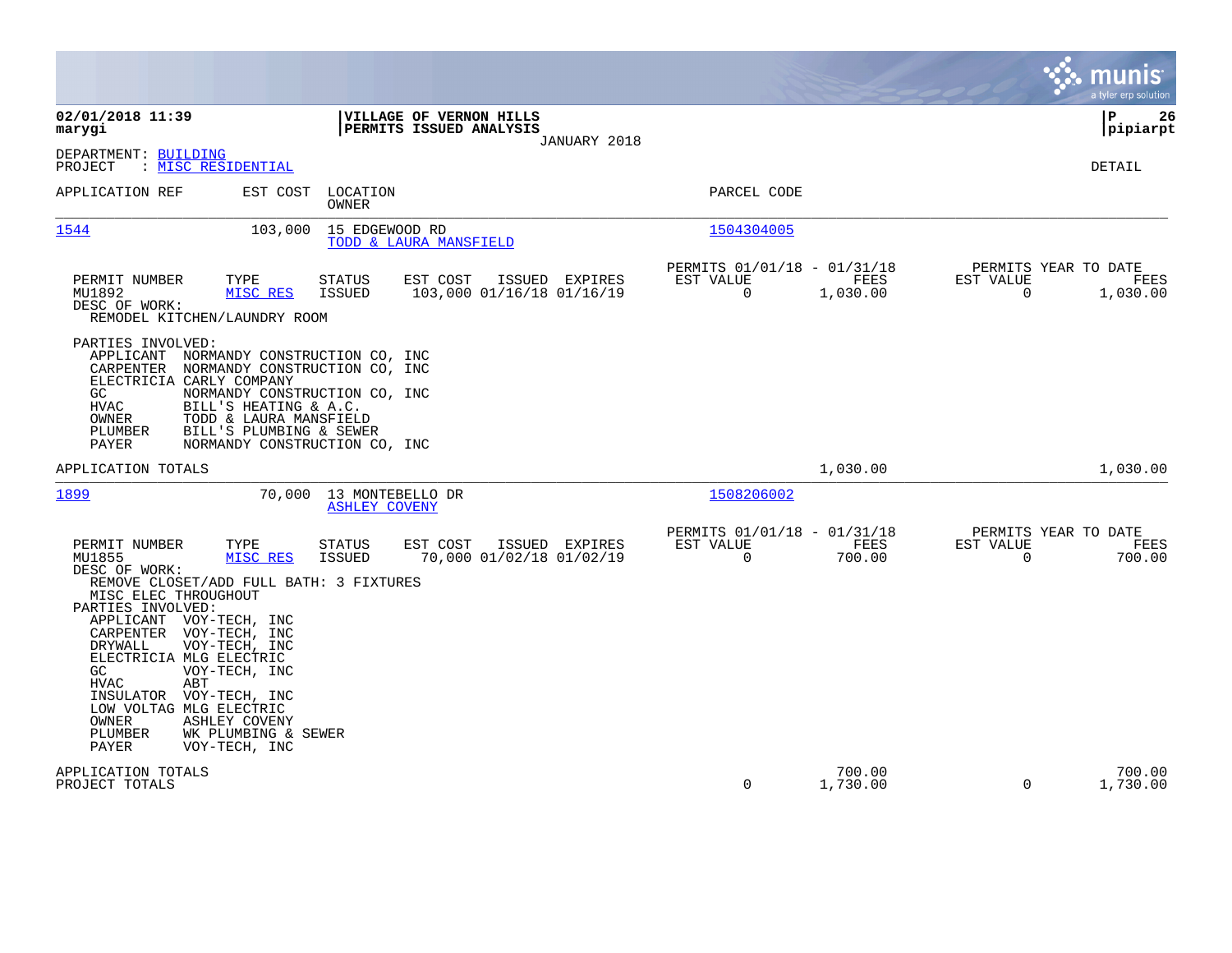|                                                                          |                                                                                                          |                   |                                                    |              |                                                      |                |                                               | <b>munis</b><br>a tyler erp solution |
|--------------------------------------------------------------------------|----------------------------------------------------------------------------------------------------------|-------------------|----------------------------------------------------|--------------|------------------------------------------------------|----------------|-----------------------------------------------|--------------------------------------|
| 02/01/2018 11:39<br>marygi                                               |                                                                                                          |                   | VILLAGE OF VERNON HILLS<br>PERMITS ISSUED ANALYSIS | JANUARY 2018 |                                                      |                |                                               | $\mathbf P$<br>27<br> pipiarpt       |
| DEPARTMENT: BUILDING<br>PROJECT<br>: REROOF                              |                                                                                                          |                   |                                                    |              |                                                      |                |                                               | DETAIL                               |
| APPLICATION REF                                                          | EST COST                                                                                                 | LOCATION<br>OWNER |                                                    |              | PARCEL CODE                                          |                |                                               |                                      |
| 1755                                                                     | 4,800                                                                                                    | ANTHONY J DUNNE   | 418 CHERRY VALLEY RD                               |              | 1508107022                                           |                |                                               |                                      |
| PERMIT NUMBER<br>MU1670<br>DESC OF WORK:<br><b>REROOF</b>                | TYPE<br><b>REROOF</b>                                                                                    | STATUS<br>COMPLT  | EST COST<br>ISSUED<br>4,800 01/11/18 01/11/19      | EXPIRES      | PERMITS 01/01/18 - 01/31/18<br>EST VALUE<br>$\Omega$ | FEES<br>50.00  | PERMITS YEAR TO DATE<br>EST VALUE<br>$\Omega$ | FEES<br>50.00                        |
| PARTIES INVOLVED:<br>APPLICANT<br>GC.<br>OWNER<br>PAYER<br><b>ROOFER</b> | FRANSCISCO TORRES<br>FRANSCISCO TORRES<br>ANTHONY J DUNNE<br>FRANSCISCO TORRES<br>ECLI JEREZ ROOFING INC |                   |                                                    |              |                                                      |                |                                               |                                      |
| APPLICATION TOTALS<br>PROJECT TOTALS                                     |                                                                                                          |                   |                                                    |              | 0                                                    | 50.00<br>50.00 | $\Omega$                                      | 50.00<br>50.00                       |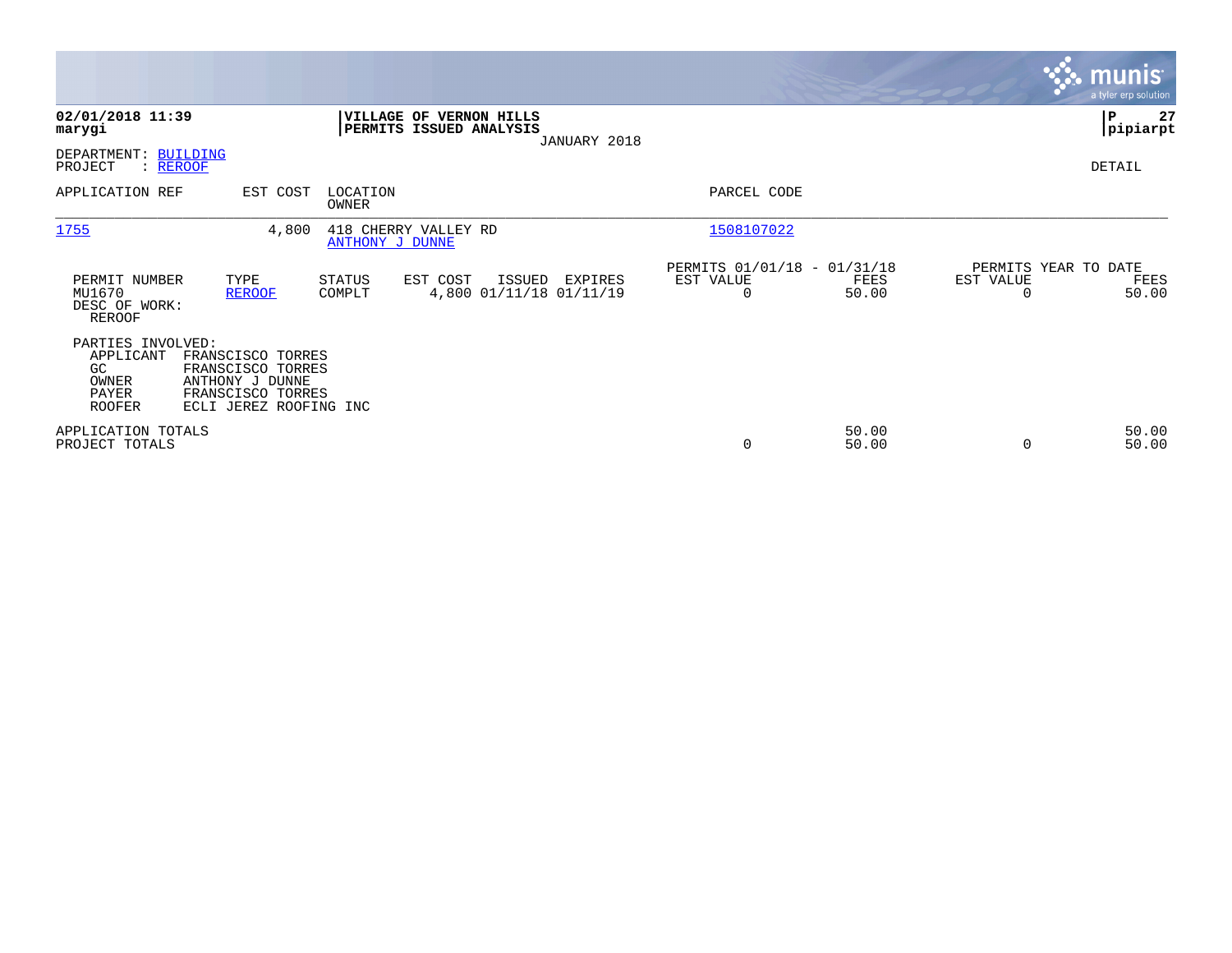|                                                                                                                                                                                                   | munis<br>a tyler erp solution                                                                                                       |               |
|---------------------------------------------------------------------------------------------------------------------------------------------------------------------------------------------------|-------------------------------------------------------------------------------------------------------------------------------------|---------------|
| 02/01/2018 11:39<br>VILLAGE OF VERNON HILLS<br>PERMITS ISSUED ANALYSIS<br>marygi                                                                                                                  | P<br> pipiarpt<br>JANUARY 2018                                                                                                      | 28            |
| DEPARTMENT: BUILDING<br>: SEWER REPAIR<br>PROJECT                                                                                                                                                 | DETAIL                                                                                                                              |               |
| APPLICATION REF<br>EST COST<br>LOCATION<br><b>OWNER</b>                                                                                                                                           | PARCEL CODE                                                                                                                         |               |
| 1923<br>4,000<br>160N WEBSTER PL<br>STEPHEN JARRELL                                                                                                                                               | 1132416006                                                                                                                          |               |
| PERMIT NUMBER<br>TYPE<br><b>STATUS</b><br>EST COST<br>ISSUED EXPIRES<br>4,000 01/02/18 01/02/19<br>MU1854<br><b>SEWER REP</b><br>COMPLT<br>DESC OF WORK:<br>SEWER REPAIR                          | PERMITS 01/01/18 - 01/31/18<br>PERMITS YEAR TO DATE<br>EST VALUE<br>FEES<br>EST VALUE<br>$\Omega$<br>50.00<br>$\mathbf 0$           | FEES<br>50.00 |
| PARTIES INVOLVED:<br>APPLICANT<br>ARROW PLUMBING INC<br>GC<br>ARROW PLUMBING INC<br>STEPHEN JARRELL<br>OWNER<br>PAYER<br>ARROW PLUMBING INC<br><b>SEWER</b><br>ARROW PLUMBING INC                 |                                                                                                                                     |               |
| APPLICATION TOTALS                                                                                                                                                                                | 50.00                                                                                                                               | 50.00         |
| 1954<br>1,800<br>1049 CUMBERLAND CT<br>A CHURILOV S CHURILOVA                                                                                                                                     | 1132408048                                                                                                                          |               |
| PERMIT NUMBER<br>TYPE<br><b>STATUS</b><br>EST COST<br>ISSUED EXPIRES<br>MU1894<br>COMPLT<br>1,800 01/18/18 01/18/19<br>SEWER REP<br>DESC OF WORK:<br>SEWER REPAIR                                 | PERMITS YEAR TO DATE<br>PERMITS 01/01/18 - 01/31/18<br>EST VALUE<br>FEES<br><b>EST VALUE</b><br>$\mathbf 0$<br>50.00<br>$\mathbf 0$ | FEES<br>50.00 |
| PARTIES INVOLVED:<br>SERGIO SEWER & DRAIN<br>APPLICANT<br>GC.<br>SERGIO SEWER & DRAIN<br>OWNER<br>A CHURILOV S CHURILOVA<br>SERGIO SEWER & DRAIN<br>PAYER<br><b>SEWER</b><br>SERGIO SEWER & DRAIN |                                                                                                                                     |               |
| APPLICATION TOTALS<br>PROJECT TOTALS                                                                                                                                                              | 50.00<br>0<br>100.00<br>$\Omega$<br>100.00                                                                                          | 50.00         |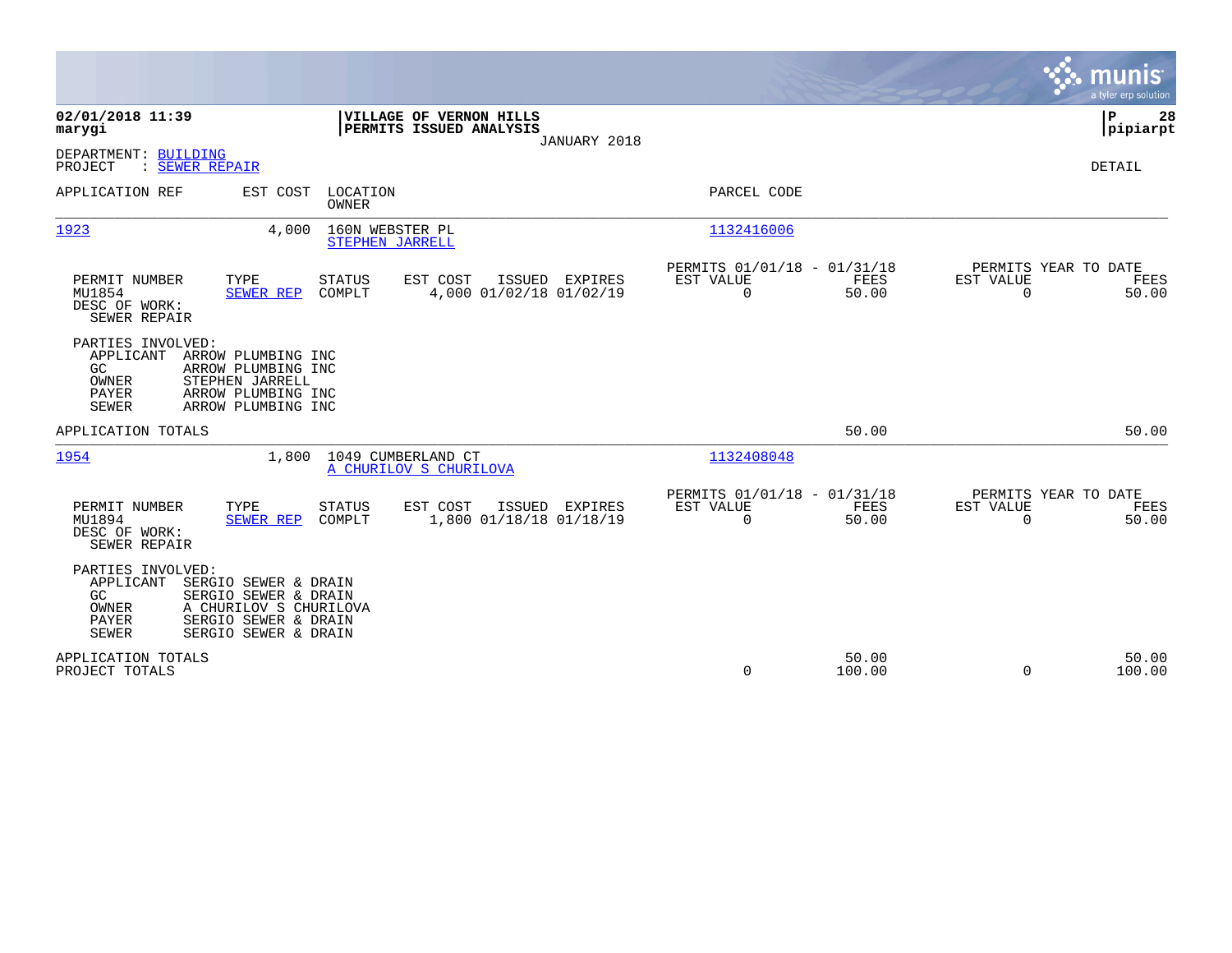|                                                                                                                                                                                                                       |                                                    |                                               |                                                      |                  |                                   | <b>munis</b><br>a tyler erp solution |
|-----------------------------------------------------------------------------------------------------------------------------------------------------------------------------------------------------------------------|----------------------------------------------------|-----------------------------------------------|------------------------------------------------------|------------------|-----------------------------------|--------------------------------------|
| 02/01/2018 11:39<br>marygi                                                                                                                                                                                            | VILLAGE OF VERNON HILLS<br>PERMITS ISSUED ANALYSIS | JANUARY 2018                                  |                                                      |                  |                                   | ∣P<br>29<br> pipiarpt                |
| DEPARTMENT: BUILDING<br>PROJECT<br>: VOICE/DATA                                                                                                                                                                       |                                                    |                                               |                                                      |                  |                                   | DETAIL                               |
| APPLICATION REF<br>EST COST                                                                                                                                                                                           | LOCATION<br>OWNER                                  |                                               | PARCEL CODE                                          |                  |                                   |                                      |
| 1974<br>18,000                                                                                                                                                                                                        | 730 LAKEVIEW PKY<br>CHICAGO TITLE LAND TRUST CO    |                                               | 1504111016                                           |                  |                                   |                                      |
| PERMIT NUMBER<br>TYPE<br>MU1923<br>DESC OF WORK:<br>VOICE/DATA/PHONE                                                                                                                                                  | STATUS<br>EST COST<br><b>VOICE/DATA ISSUED</b>     | ISSUED<br>EXPIRES<br>18,000 01/26/18 01/26/19 | PERMITS 01/01/18 - 01/31/18<br>EST VALUE<br>$\Omega$ | FEES<br>180.00   | PERMITS YEAR TO DATE<br>EST VALUE | FEES<br>180.00                       |
| PARTIES INVOLVED:<br>APPLICANT<br>MORGAN BIRGE & ASSOCIATES<br>GC<br>MORGAN BIRGE & ASSOCIATES<br>LOW VOLTAG MORGAN BIRGE & ASSOCIATES<br>OCCUPANT<br>REMKE INDUSTRIES<br>OWNER<br>PAYER<br>MORGAN BIRGE & ASSOCIATES | CHICAGO TITLE LAND TRUST CO                        |                                               |                                                      |                  |                                   |                                      |
| APPLICATION TOTALS<br>PROJECT TOTALS                                                                                                                                                                                  |                                                    |                                               | 0                                                    | 180.00<br>180.00 | 0                                 | 180.00<br>180.00                     |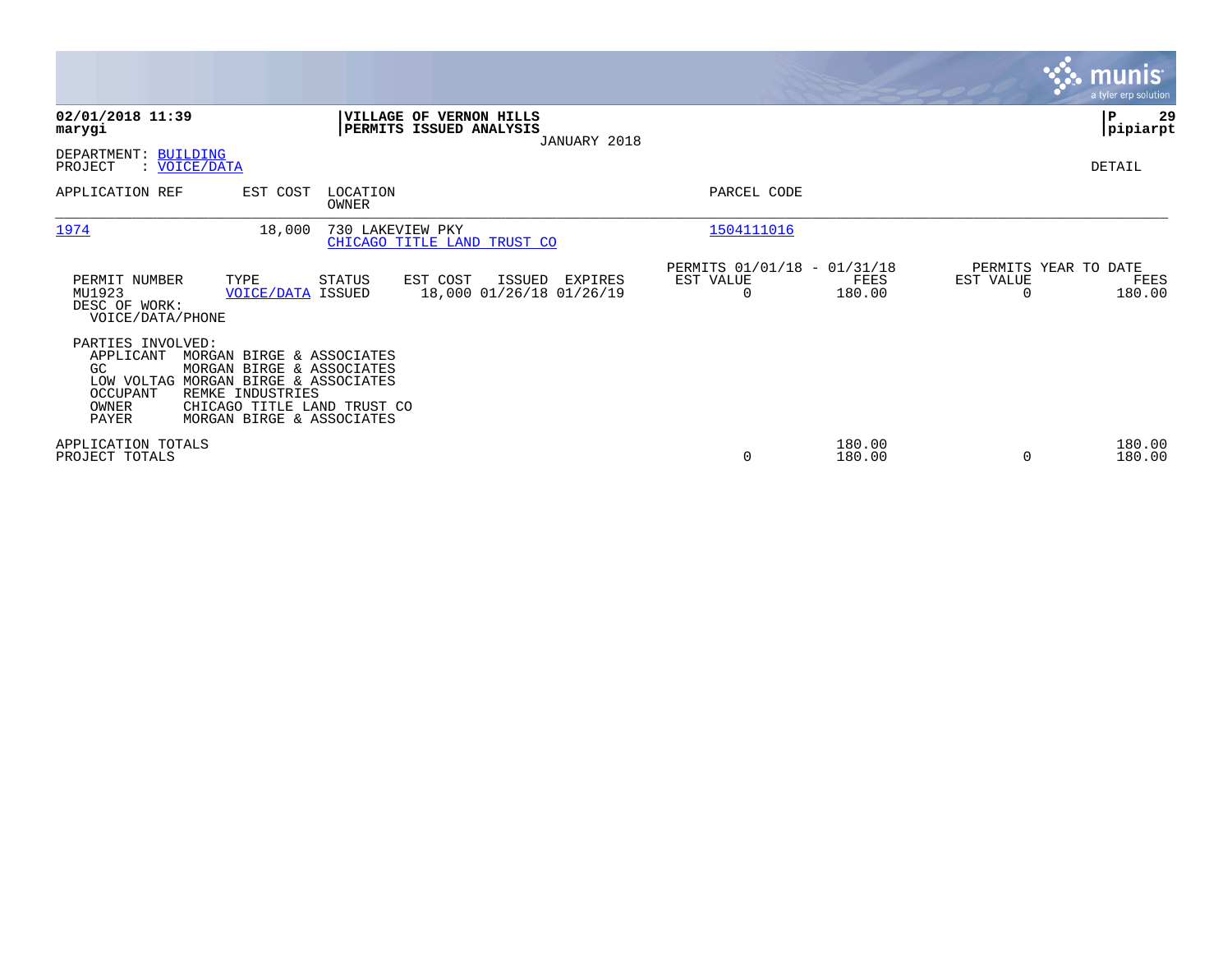|                                                                                  |                                                                                                                                                     |                                                                           | munis<br>a tyler erp solution                                   |
|----------------------------------------------------------------------------------|-----------------------------------------------------------------------------------------------------------------------------------------------------|---------------------------------------------------------------------------|-----------------------------------------------------------------|
| 02/01/2018 11:39<br>marygi                                                       | VILLAGE OF VERNON HILLS<br>PERMITS ISSUED ANALYSIS                                                                                                  | JANUARY 2018                                                              | l P<br>30<br> pipiarpt                                          |
| DEPARTMENT: BUILDING<br>: WATER HEATER<br>PROJECT                                |                                                                                                                                                     |                                                                           | DETAIL                                                          |
| APPLICATION REF                                                                  | EST COST LOCATION<br>OWNER                                                                                                                          | PARCEL CODE                                                               |                                                                 |
| 1909                                                                             | 1,500<br>86 JULIE LN<br>WILLIAM R & LORETTA V PITTMAN                                                                                               | 1506412013                                                                |                                                                 |
| PERMIT NUMBER<br>MU1848<br>DESC OF WORK:<br>WATER HEATER                         | TYPE<br><b>STATUS</b><br>EST COST<br>ISSUED EXPIRES<br>WATER HEAT COMPLT<br>1,500 01/02/18 01/02/19                                                 | PERMITS 01/01/18 - 01/31/18<br>EST VALUE<br>FEES<br>$\overline{0}$<br>.00 | PERMITS YEAR TO DATE<br>EST VALUE<br>FEES<br>$\Omega$<br>.00    |
| PARTIES INVOLVED:<br>APPLICANT<br>GC.<br>OWNER<br>PLUMBER<br><b>DRF</b><br>PAYER | WILLIAM R & LORETTA V PITTMAN<br>WILLIAM R & LORETTA V PITTMAN<br>WILLIAM R & LORETTA V PITTMAN<br>WILLIAM R & LORETTA V PITTMAN                    |                                                                           |                                                                 |
| APPLICATION TOTALS                                                               |                                                                                                                                                     | .00                                                                       | .00                                                             |
| 1934                                                                             | 2,000<br>1431 MAIDSTONE DR<br>ROBERT & JESSICA STEVO                                                                                                | 1132104058                                                                |                                                                 |
| PERMIT NUMBER<br>MU1862<br>DESC OF WORK:<br>WATER HEATER                         | TYPE<br>STATUS<br>EST COST<br>ISSUED EXPIRES<br>2,000 01/04/18 01/04/19<br>WATER HEAT COMPLT                                                        | PERMITS 01/01/18 - 01/31/18<br>EST VALUE<br>FEES<br>$\overline{0}$<br>.00 | PERMITS YEAR TO DATE<br>EST VALUE<br>FEES<br>$\mathbf 0$<br>.00 |
| PARTIES INVOLVED:<br>APPLICANT<br>GC.<br>OWNER<br>PLUMBER<br>PAYER               | ARROW PLUMBING INC<br>ARROW PLUMBING INC<br>ROBERT & JESSICA STEVO<br>ARROW PLUMBING INC<br>ARROW PLUMBING INC                                      |                                                                           |                                                                 |
| APPLICATION TOTALS                                                               |                                                                                                                                                     | .00                                                                       | .00                                                             |
| 1935                                                                             | 930 1100 SWINBURNE PL<br>BRIAN V & BARBARA L PETTERSEN                                                                                              | 1132302010                                                                |                                                                 |
| PERMIT NUMBER<br>MU1864<br>DESC OF WORK:<br>WATER HEATER                         | TYPE<br>STATUS<br>EST COST<br>ISSUED EXPIRES<br>WATER HEAT COMPLT<br>930 01/05/18 01/05/19                                                          | PERMITS 01/01/18 - 01/31/18<br>EST VALUE<br>FEES<br>0<br>.00              | PERMITS YEAR TO DATE<br>EST VALUE<br>FEES<br>0<br>.00           |
| PARTIES INVOLVED:<br>GC<br>OWNER<br>PLUMBER<br>PAYER                             | APPLICANT B. KIESGEN PLUMBING INC<br>B. KIESGEN PLUMBING INC<br>BRIAN V & BARBARA L PETTERSEN<br>B. KIESGEN PLUMBING INC<br>B. KIESGEN PLUMBING INC |                                                                           |                                                                 |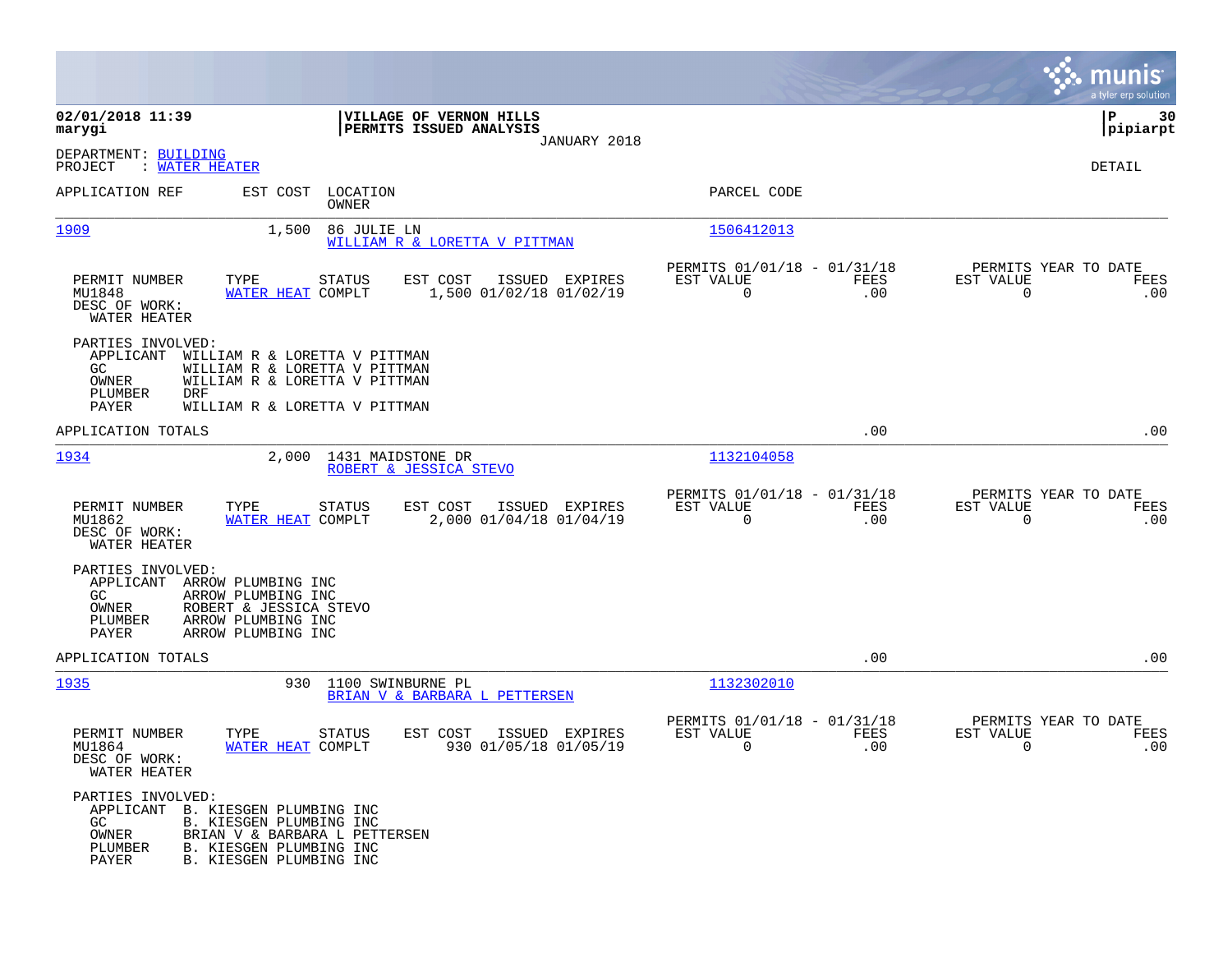|                                                                                                                                                                                               |                                                                        | munis<br>a tyler erp solution                                   |
|-----------------------------------------------------------------------------------------------------------------------------------------------------------------------------------------------|------------------------------------------------------------------------|-----------------------------------------------------------------|
| 02/01/2018 11:39<br>VILLAGE OF VERNON HILLS<br>PERMITS ISSUED ANALYSIS<br>marygi                                                                                                              |                                                                        | l P<br>31<br> pipiarpt                                          |
| JANUARY 2018<br>DEPARTMENT: BUILDING<br>: WATER HEATER<br>PROJECT                                                                                                                             |                                                                        | DETAIL                                                          |
| APPLICATION REF<br>EST COST<br>LOCATION<br>OWNER                                                                                                                                              | PARCEL CODE                                                            |                                                                 |
| APPLICATION TOTALS                                                                                                                                                                            | .00                                                                    | .00                                                             |
| 1936<br>900<br>1285 GEORGETOWN WAY<br>DARRYL KLEIN                                                                                                                                            | 888888888                                                              |                                                                 |
| PERMIT NUMBER<br>TYPE<br>STATUS<br>EST COST<br>ISSUED EXPIRES<br>900 01/05/18 01/05/19<br>MU1865<br>WATER HEAT ISSUED<br>DESC OF WORK:<br>WATER HEATER                                        | PERMITS 01/01/18 - 01/31/18<br>EST VALUE<br>FEES<br>.00<br>0           | PERMITS YEAR TO DATE<br>EST VALUE<br>FEES<br>$\mathbf 0$<br>.00 |
| PARTIES INVOLVED:<br>APPLICANT<br>B. KIESGEN PLUMBING INC<br>GC<br>B. KIESGEN PLUMBING INC<br>DARRYL KLEIN<br>OWNER<br>B. KIESGEN PLUMBING INC<br>PLUMBER<br>B. KIESGEN PLUMBING INC<br>PAYER |                                                                        |                                                                 |
| APPLICATION TOTALS                                                                                                                                                                            | .00                                                                    | .00                                                             |
| <u> 1937</u><br>1,200<br>507 SADDLE BROOK LN<br>DARRYL KLEIN                                                                                                                                  | 8888888888                                                             |                                                                 |
| PERMIT NUMBER<br>TYPE<br>STATUS<br>EST COST<br>ISSUED EXPIRES<br>1,200 01/08/18 01/08/19<br>MU1866<br>WATER HEAT ISSUED<br>DESC OF WORK:<br>WATER HEATER                                      | PERMITS 01/01/18 - 01/31/18<br>EST VALUE<br>FEES<br>$\mathbf 0$<br>.00 | PERMITS YEAR TO DATE<br>EST VALUE<br>FEES<br>$\mathbf 0$<br>.00 |
| PARTIES INVOLVED:<br>APPLICANT<br>ELECTRIC PLUMBING INC<br>GC<br>ELECTRIC PLUMBING INC<br>OWNER<br>DARRYL KLEIN<br>ELECTRIC PLUMBING INC<br>PLUMBER<br>ELECTRIC PLUMBING INC<br>PAYER         |                                                                        |                                                                 |
| APPLICATION TOTALS                                                                                                                                                                            | .00                                                                    | .00                                                             |
| 1948<br>2,300<br>13 MONTEBELLO DR<br><b>ASHLEY COVENY</b>                                                                                                                                     | 1508206002                                                             |                                                                 |
| TYPE STATUS<br>PERMIT NUMBER<br>EST COST ISSUED EXPIRES<br>MU1884<br>WATER HEAT ISSUED<br>2,300 01/12/18 01/12/19<br>DESC OF WORK:<br>WATER HEATER                                            | PERMITS 01/01/18 - 01/31/18<br>EST VALUE<br>FEES<br>$\Omega$<br>.00    | PERMITS YEAR TO DATE<br>EST VALUE<br>FEES<br>.00<br>$\Omega$    |
| PARTIES INVOLVED:<br>APPLICANT ASHLEY COVENY<br>GC<br>ASHLEY COVENY<br>OWNER<br>ASHLEY COVENY                                                                                                 |                                                                        |                                                                 |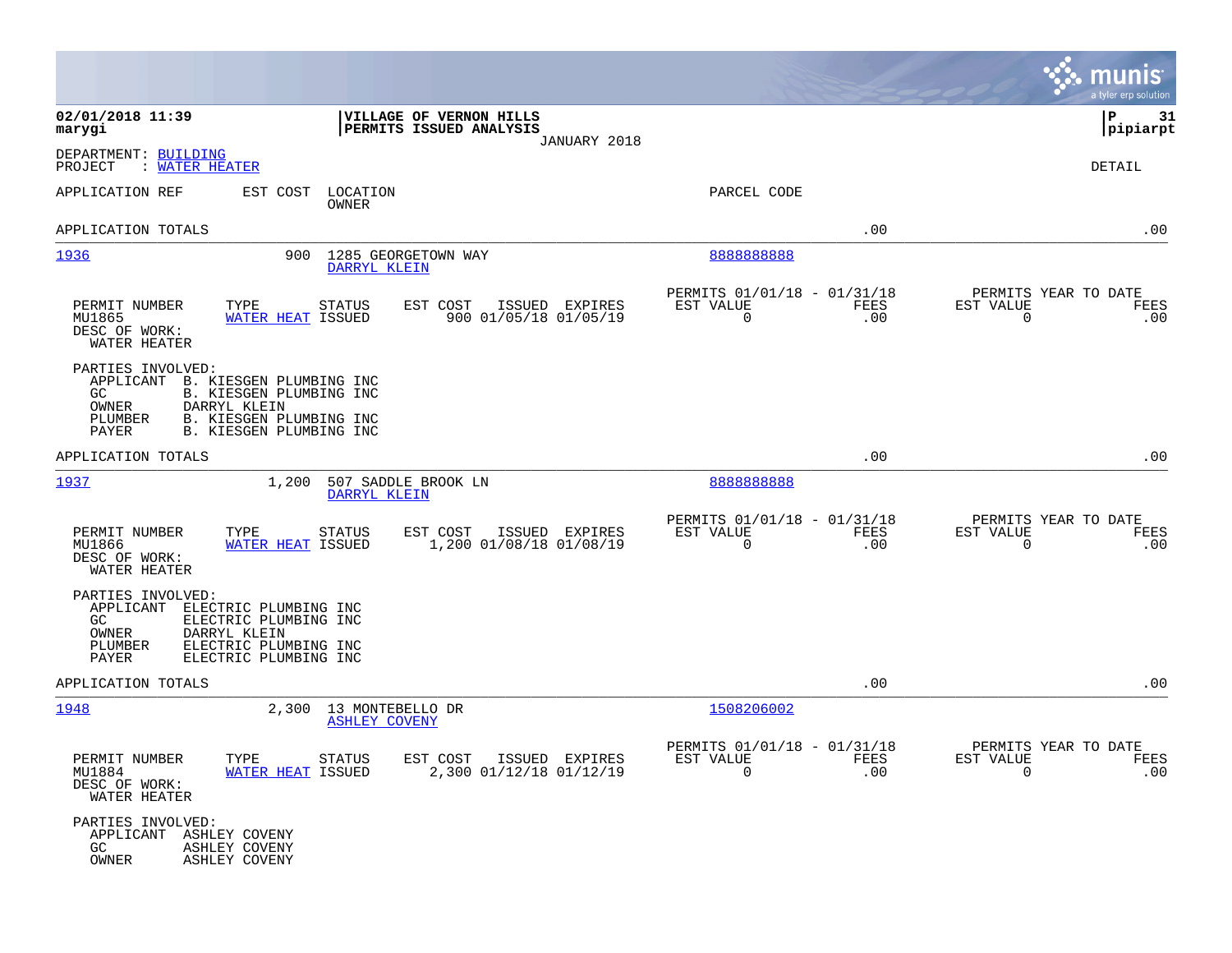|                                                                                                                                                                                                           |                                                                        |                                               |             | munis<br>a tyler erp solution                         |
|-----------------------------------------------------------------------------------------------------------------------------------------------------------------------------------------------------------|------------------------------------------------------------------------|-----------------------------------------------|-------------|-------------------------------------------------------|
| 02/01/2018 11:39<br>marygi                                                                                                                                                                                | VILLAGE OF VERNON HILLS<br>PERMITS ISSUED ANALYSIS<br>JANUARY 2018     |                                               |             | ΙP<br>32<br> pipiarpt                                 |
| DEPARTMENT: BUILDING<br>: WATER HEATER<br>PROJECT                                                                                                                                                         |                                                                        |                                               |             | DETAIL                                                |
| APPLICATION REF<br>EST COST                                                                                                                                                                               | LOCATION<br>OWNER                                                      | PARCEL CODE                                   |             |                                                       |
| PLUMBER<br>ABT<br><b>ASHLEY COVENY</b><br>PAYER                                                                                                                                                           |                                                                        |                                               |             |                                                       |
| APPLICATION TOTALS                                                                                                                                                                                        |                                                                        |                                               | .00         | .00                                                   |
| 1953<br>1,300                                                                                                                                                                                             | 212 BRYANT PL<br>ROBERT E LUNDEEN                                      | 1132401010                                    |             |                                                       |
| PERMIT NUMBER<br>TYPE<br>MU1893<br>WATER HEAT COMPLT<br>DESC OF WORK:<br>WATER HEATER                                                                                                                     | <b>STATUS</b><br>EST COST<br>ISSUED EXPIRES<br>1,300 01/18/18 01/18/19 | PERMITS 01/01/18 - 01/31/18<br>EST VALUE<br>0 | FEES<br>.00 | PERMITS YEAR TO DATE<br>EST VALUE<br>FEES<br>0<br>.00 |
| PARTIES INVOLVED:<br>APPLICANT<br>ROBERT E LUNDEEN<br>GC.<br>ROBERT E LUNDEEN<br>ROBERT E LUNDEEN<br>OWNER<br>PLUMBER<br>ARROW PLUMBING INC<br>PAYER<br>ROBERT E LUNDEEN                                  |                                                                        |                                               |             |                                                       |
| APPLICATION TOTALS                                                                                                                                                                                        |                                                                        |                                               | .00         | .00                                                   |
| 1956<br>1,589                                                                                                                                                                                             | 2000 BROADMOOR LN<br>GREGORY C & KATHLEEN M BURNS                      | 1129204035                                    |             |                                                       |
| PERMIT NUMBER<br>TYPE<br>MU1898<br>WATER HEAT COMPLT<br>DESC OF WORK:<br>WATER HEATER                                                                                                                     | <b>STATUS</b><br>EST COST<br>ISSUED EXPIRES<br>1,589 01/18/18 01/18/19 | PERMITS 01/01/18 - 01/31/18<br>EST VALUE<br>0 | FEES<br>.00 | PERMITS YEAR TO DATE<br>FEES<br>EST VALUE<br>0<br>.00 |
| PARTIES INVOLVED:<br>APPLICANT<br>GREGORY C & KATHLEEN M BURNS<br>GC.<br>GREGORY C & KATHLEEN M BURNS<br>GREGORY C & KATHLEEN M BURNS<br>OWNER<br>PLUMBER<br>ABT<br>PAYER<br>GREGORY C & KATHLEEN M BURNS |                                                                        |                                               |             |                                                       |
| APPLICATION TOTALS                                                                                                                                                                                        |                                                                        |                                               | .00         | .00                                                   |
| 1963<br>1,500                                                                                                                                                                                             | 201 NOBLE CIR<br>JOHN CHOI                                             | 1508401086                                    |             |                                                       |
| PERMIT NUMBER<br>TYPE<br>MU1908<br>WATER HEAT COMPLT                                                                                                                                                      | ISSUED EXPIRES<br><b>STATUS</b><br>EST COST<br>1,500 01/22/18 01/22/19 | PERMITS 01/01/18 - 01/31/18<br>EST VALUE<br>0 | FEES<br>.00 | PERMITS YEAR TO DATE<br>EST VALUE<br>FEES<br>.00<br>0 |
| DESC OF WORK:<br>TANKLESS WATER HEATER                                                                                                                                                                    |                                                                        |                                               |             |                                                       |
| PARTIES INVOLVED:<br>APPLICANT JOHN CHOI                                                                                                                                                                  |                                                                        |                                               |             |                                                       |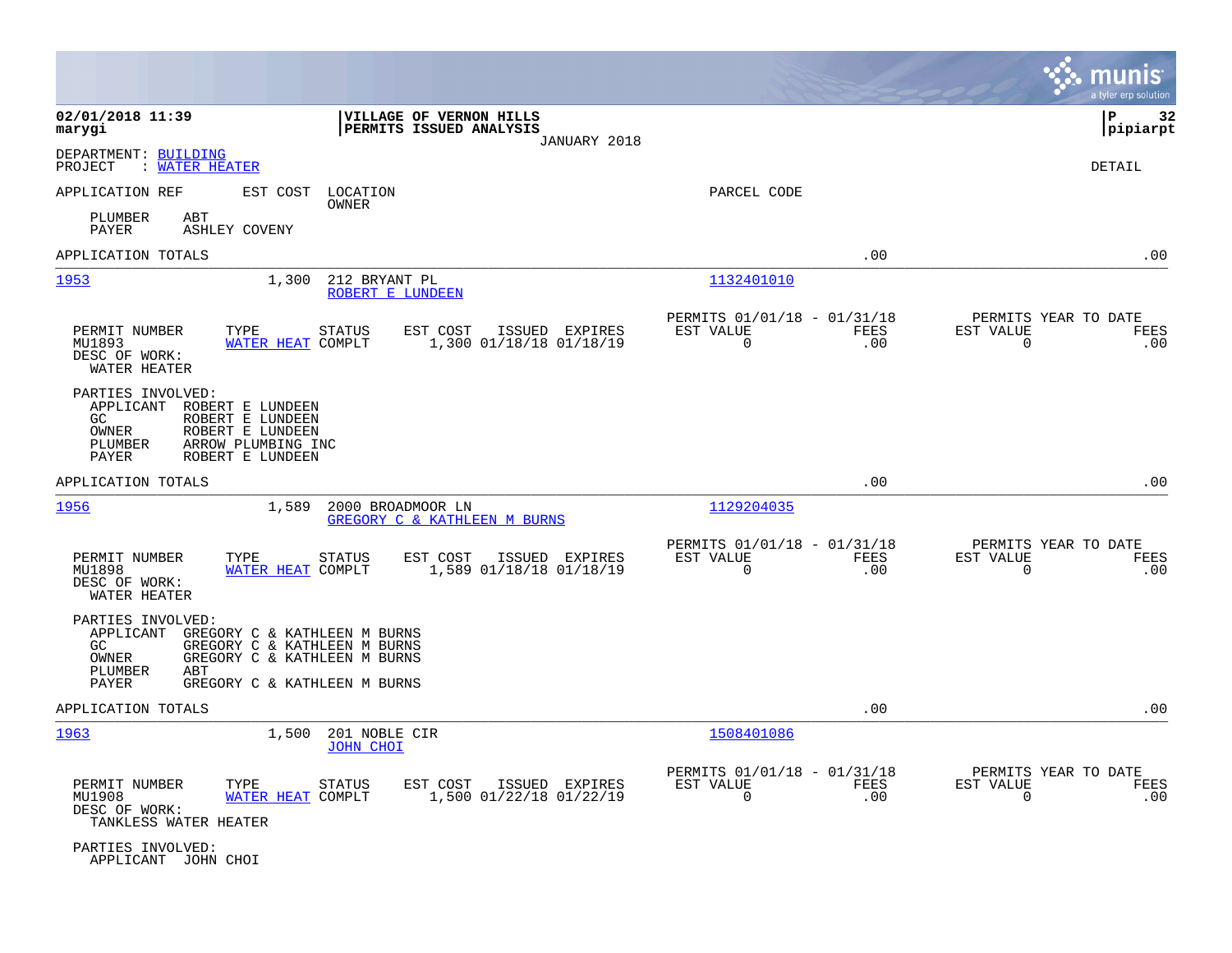|                                                                                                                                                                                         |                                                                                             |                                                                               | munis<br>a tyler erp solution                                   |
|-----------------------------------------------------------------------------------------------------------------------------------------------------------------------------------------|---------------------------------------------------------------------------------------------|-------------------------------------------------------------------------------|-----------------------------------------------------------------|
| 02/01/2018 11:39<br>marygi                                                                                                                                                              | VILLAGE OF VERNON HILLS<br>PERMITS ISSUED ANALYSIS<br>JANUARY 2018                          |                                                                               | l P<br>-33<br> pipiarpt                                         |
| DEPARTMENT: BUILDING<br>: WATER HEATER<br>PROJECT                                                                                                                                       |                                                                                             |                                                                               | <b>DETAIL</b>                                                   |
| APPLICATION REF<br>EST COST<br>GC<br>JOHN CHOI<br>OWNER<br>JOHN CHOI<br>PLUMBER<br>ABT                                                                                                  | LOCATION<br>OWNER                                                                           | PARCEL CODE                                                                   |                                                                 |
| JOHN CHOI<br>PAYER                                                                                                                                                                      |                                                                                             |                                                                               |                                                                 |
| APPLICATION TOTALS                                                                                                                                                                      |                                                                                             | .00                                                                           | .00                                                             |
| 1975<br>1,800                                                                                                                                                                           | 207 APRIL AVE<br>KEVIN R & LYNDA P SMELTZER                                                 | 1505422008                                                                    |                                                                 |
| PERMIT NUMBER<br>TYPE<br>MU1927<br>DESC OF WORK:<br>WATER HEATER                                                                                                                        | STATUS<br>EST COST<br>ISSUED EXPIRES<br>1,800 01/29/18 01/30/19<br>WATER HEAT COMPLT        | PERMITS 01/01/18 - 01/31/18<br>EST VALUE<br><b>FEES</b><br>$\mathbf 0$<br>.00 | PERMITS YEAR TO DATE<br>EST VALUE<br>FEES<br>$\mathbf 0$<br>.00 |
| PARTIES INVOLVED:<br>APPLICANT KEVIN R & LYNDA P SMELTZER<br>KEVIN R & LYNDA P SMELTZER<br>GC.<br>OWNER<br>KEVIN R & LYNDA P SMELTZER<br>PLUMBER<br>PAYER<br>KEVIN R & LYNDA P SMELTZER | DRF TRUSTED PROPERTY SOLUTIONS                                                              |                                                                               |                                                                 |
| APPLICATION TOTALS                                                                                                                                                                      |                                                                                             | .00                                                                           | .00                                                             |
| 1977                                                                                                                                                                                    | 1,300 17 MONTEBELLO DR<br><b>JOSHUA &amp; ANDREA LEVENTHAL</b>                              | 1508206004                                                                    |                                                                 |
| PERMIT NUMBER<br>TYPE<br>MU1929<br>DESC OF WORK:<br>WATER HEATER                                                                                                                        | <b>STATUS</b><br>EST COST<br>ISSUED EXPIRES<br>WATER HEAT ISSUED<br>1,300 01/29/18 01/29/19 | PERMITS 01/01/18 - 01/31/18<br><b>FEES</b><br>EST VALUE<br>$\mathbf 0$<br>.00 | PERMITS YEAR TO DATE<br>EST VALUE<br>FEES<br>$\mathbf 0$<br>.00 |
| PARTIES INVOLVED:<br>APPLICANT<br>JOSHUA & ANDREA LEVENTHAL<br>GC.<br>JOSHUA & ANDREA LEVENTHAL<br>OWNER<br>JOSHUA & ANDREA LEVENTHAL<br>PLUMBER<br>ABT                                 |                                                                                             |                                                                               |                                                                 |
| <b>PAYER</b><br>JOSHUA & ANDREA LEVENTHAL                                                                                                                                               |                                                                                             |                                                                               |                                                                 |
| APPLICATION TOTALS                                                                                                                                                                      |                                                                                             | .00                                                                           | .00                                                             |
| <u> 1978</u><br>1,481                                                                                                                                                                   | 577 ONTARIO ST<br>RULY L LAI                                                                | 1509315005                                                                    |                                                                 |
| PERMIT NUMBER<br>TYPE<br>MU1930<br>DESC OF WORK:<br>WATER HEATER                                                                                                                        | EST COST<br>ISSUED EXPIRES<br>STATUS<br>1,481 01/29/18 01/29/19<br>WATER HEAT COMPLT        | PERMITS 01/01/18 - 01/31/18<br>EST VALUE<br>FEES<br>.00<br>$\Omega$           | PERMITS YEAR TO DATE<br>EST VALUE<br>FEES<br>.00<br>0           |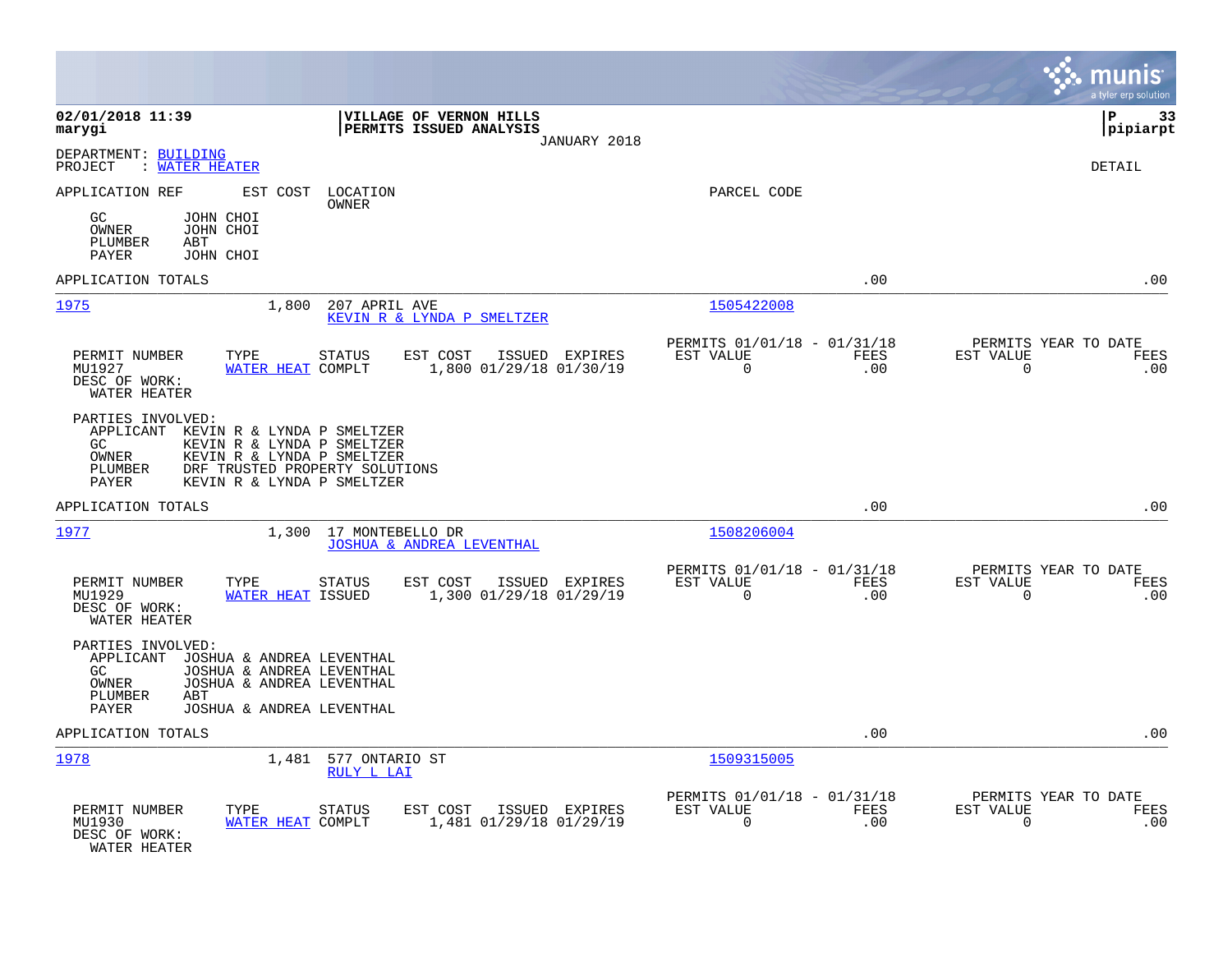|                                                                                                                                                                                                                         |                                                                        | munis<br>a tyler erp solution                                          |
|-------------------------------------------------------------------------------------------------------------------------------------------------------------------------------------------------------------------------|------------------------------------------------------------------------|------------------------------------------------------------------------|
| 02/01/2018 11:39<br><b>VILLAGE OF VERNON HILLS</b><br>PERMITS ISSUED ANALYSIS<br>marygi<br>JANUARY 2018                                                                                                                 |                                                                        | ∣P<br>34<br> pipiarpt                                                  |
| DEPARTMENT: BUILDING<br>: WATER HEATER<br>PROJECT                                                                                                                                                                       |                                                                        | DETAIL                                                                 |
| APPLICATION REF<br>EST COST<br>LOCATION<br><b>OWNER</b><br>PARTIES INVOLVED:<br>APPLICANT<br>RULY L LAI<br>RULY L LAI<br>GC.<br>RULY L LAI<br>OWNER<br>DRF TRUSTED PROPERTY SOLUTIONS<br>PLUMBER<br>PAYER<br>RULY L LAI | PARCEL CODE                                                            |                                                                        |
| APPLICATION TOTALS                                                                                                                                                                                                      | .00                                                                    | .00                                                                    |
| 1983<br>1,250<br>210 SHADOW CREEK CIRCLE<br>ROBERT ARGERSINGER                                                                                                                                                          | 1129201130                                                             |                                                                        |
| TYPE<br>ISSUED EXPIRES<br>PERMIT NUMBER<br><b>STATUS</b><br>EST COST<br>1,250 01/31/18 01/31/19<br>MU1933<br><b>WATER HEAT ISSUED</b><br>DESC OF WORK:<br>WATER HEATER                                                  | PERMITS 01/01/18 - 01/31/18<br>EST VALUE<br>FEES<br>.00<br>0           | PERMITS YEAR TO DATE<br>EST VALUE<br><b>FEES</b><br>$\mathbf 0$<br>.00 |
| PARTIES INVOLVED:<br>APPLICANT ROBERT ARGERSINGER<br>GC.<br>ROBERT ARGERSINGER<br>OWNER<br>ROBERT ARGERSINGER<br>VENTURE PLG<br>PLUMBER<br>PAYER<br>ROBERT ARGERSINGER                                                  |                                                                        |                                                                        |
| APPLICATION TOTALS                                                                                                                                                                                                      | .00                                                                    | .00                                                                    |
| 1984<br>1,300<br>416 TORREY PINES WAY<br><b>MARKELO PAPPAS</b>                                                                                                                                                          | 1132105011                                                             |                                                                        |
| PERMIT NUMBER<br>ISSUED EXPIRES<br>TYPE<br><b>STATUS</b><br>EST COST<br>1,300 01/31/18 01/31/19<br>MU1934<br>WATER HEAT ISSUED<br>DESC OF WORK:<br>WATER HEATER                                                         | PERMITS 01/01/18 - 01/31/18<br>EST VALUE<br>FEES<br>$\mathbf 0$<br>.00 | PERMITS YEAR TO DATE<br>EST VALUE<br>FEES<br>$\mathbf 0$<br>.00        |
| PARTIES INVOLVED:<br>APPLICANT<br>MARKELO PAPPAS<br>MARKELO PAPPAS<br>GC.<br>OWNER<br>MARKELO PAPPAS<br>PLUMBER<br>ABT<br>PAYER<br>EDWARD S & STELLA W LIM                                                              |                                                                        |                                                                        |
| APPLICATION TOTALS<br>PROJECT TOTALS                                                                                                                                                                                    | .00<br>$\Omega$<br>.00                                                 | .00<br>$\Omega$<br>.00                                                 |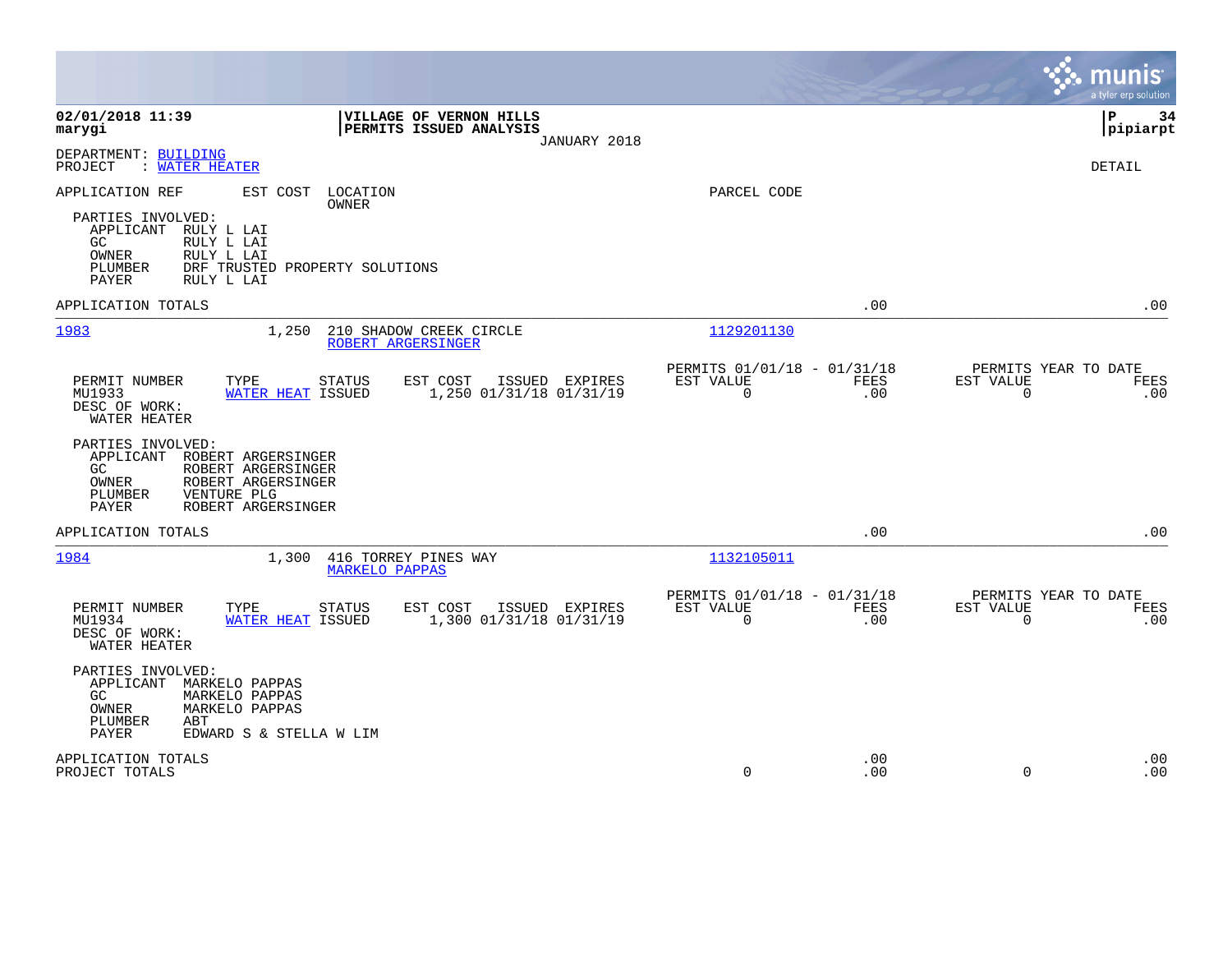|                                                                                                                                                                  |                                                                                                                       |                                                                                                        | munis<br>a tyler erp solution                                                                   |
|------------------------------------------------------------------------------------------------------------------------------------------------------------------|-----------------------------------------------------------------------------------------------------------------------|--------------------------------------------------------------------------------------------------------|-------------------------------------------------------------------------------------------------|
| 02/01/2018 11:39<br>marygi                                                                                                                                       | VILLAGE OF VERNON HILLS<br>PERMITS ISSUED ANALYSIS<br>JANUARY 2018                                                    |                                                                                                        | ΙP<br>35<br> pipiarpt                                                                           |
| DEPARTMENT: BUILDING<br>: CO/CART/KIOSK<br>PROJECT                                                                                                               |                                                                                                                       |                                                                                                        | DETAIL                                                                                          |
| APPLICATION REF<br>EST COST                                                                                                                                      | LOCATION<br><b>OWNER</b>                                                                                              | PARCEL CODE                                                                                            |                                                                                                 |
| 1938                                                                                                                                                             | 1040 HAWTHORN CTR<br>$\Omega$<br><b>CENTENNIAL</b>                                                                    | 1133401086                                                                                             |                                                                                                 |
| TYPE<br>PERMIT NUMBER<br>MU1879<br>CO NO FEE<br>MU1869<br>$CO-C/K$<br>DESC OF WORK:<br>CART: FOLKLORE CRAFTS                                                     | STATUS<br>EST COST<br>ISSUED EXPIRES<br>COMPLT<br>$0$ 01/11/18 01/11/19<br>$0$ 01/09/18 01/11/19<br>COMPLT            | PERMITS 01/01/18 - 01/31/18<br>EST VALUE<br>FEES<br>$\mathbf 0$<br>.00<br>$\mathbf 0$<br>100.00        | PERMITS YEAR TO DATE<br>EST VALUE<br>FEES<br>0<br>.00<br>$\Omega$<br>100.00                     |
| PARTIES INVOLVED:<br>GC.<br>FOLKLORE CRAFTS<br><b>OCCUPANT</b><br>FOLKLORE CRAFTS<br>OWNER<br>CENTENNIAL<br><b>PAYER</b><br>FOLKLORE CRAFTS                      |                                                                                                                       |                                                                                                        |                                                                                                 |
| APPLICATION TOTALS                                                                                                                                               |                                                                                                                       | 100.00                                                                                                 | 100.00                                                                                          |
| 1955                                                                                                                                                             | 1035 HAWTHORN CTR<br>$\Omega$<br>CENTENNIAL                                                                           | 1133401086                                                                                             |                                                                                                 |
| PERMIT NUMBER<br>TYPE<br>MU1904<br>CO NO FEE<br>MU1897<br>$CO-C/K$<br>DESC OF WORK:<br>KIOSK - NRG GLOBAL INC                                                    | <b>STATUS</b><br>EST COST<br>ISSUED EXPIRES<br>$0$ 01/22/18 01/22/19<br>COMPLT<br>$0$ $01/18/18$ $01/18/19$<br>COMPLT | PERMITS 01/01/18 - 01/31/18<br>EST VALUE<br><b>FEES</b><br>$\mathbf 0$<br>.00<br>$\mathbf 0$<br>100.00 | PERMITS YEAR TO DATE<br><b>EST VALUE</b><br>FEES<br>$\mathbf 0$<br>.00<br>$\mathbf 0$<br>100.00 |
| PARTIES INVOLVED:<br>NRG GLOBAL INC<br>APPLICANT<br>NRG GLOBAL INC<br>GC.<br>OCCUPANT<br>NRG GLOBAL INC<br>CENTENNIAL<br>OWNER<br><b>PAYER</b><br>NRG GLOBAL INC |                                                                                                                       |                                                                                                        |                                                                                                 |
| APPLICATION TOTALS<br>PROJECT TOTALS                                                                                                                             |                                                                                                                       | 100.00<br>0<br>200.00                                                                                  | 100.00<br>0<br>200.00                                                                           |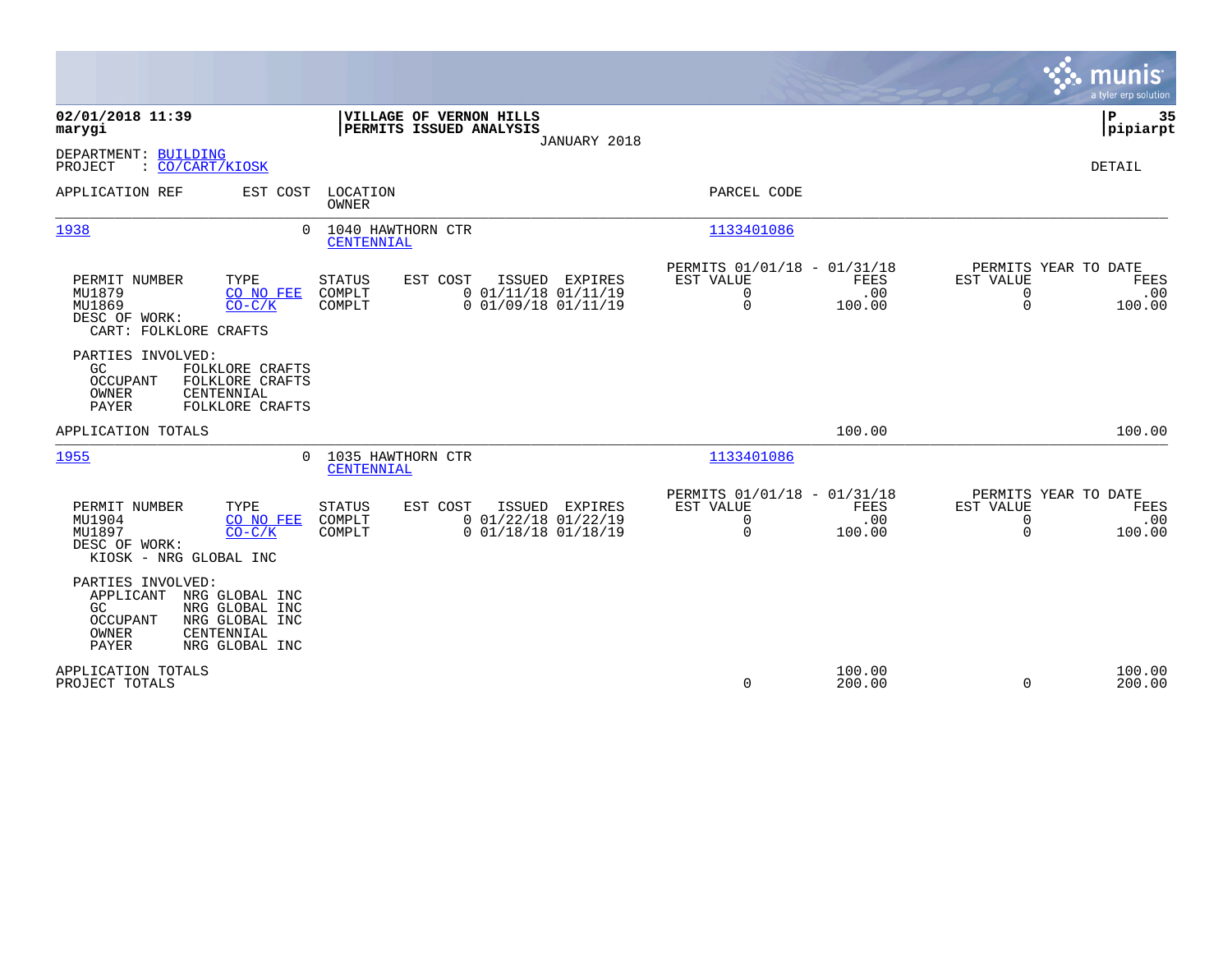|                                                                                                                                                                                                                                                  |                                                                                           |                                                                           | munis<br>a tyler erp solution                                      |
|--------------------------------------------------------------------------------------------------------------------------------------------------------------------------------------------------------------------------------------------------|-------------------------------------------------------------------------------------------|---------------------------------------------------------------------------|--------------------------------------------------------------------|
| 02/01/2018 11:39<br>marygi                                                                                                                                                                                                                       | VILLAGE OF VERNON HILLS<br>PERMITS ISSUED ANALYSIS                                        |                                                                           | l P<br>36<br> pipiarpt                                             |
| DEPARTMENT: BUILDING<br>PROJECT<br>: SIGN                                                                                                                                                                                                        | JANUARY 2018                                                                              |                                                                           | DETAIL                                                             |
| APPLICATION REF<br>EST COST                                                                                                                                                                                                                      | LOCATION<br>OWNER                                                                         | PARCEL CODE                                                               |                                                                    |
| 1812<br>8,900                                                                                                                                                                                                                                    | 700 NORTH MILWAUKEE AVE 139<br>HAWTHORN HILLS SQUARE 1687 LLC                             | 1504201051                                                                |                                                                    |
| PERMIT NUMBER<br>TYPE<br>MU1881<br><b>SIGN</b><br>DESC OF WORK:<br>SIGN: ORANGE THEORY FITNESS                                                                                                                                                   | <b>STATUS</b><br>EST COST<br>ISSUED EXPIRES<br>8,900 01/11/18 01/11/19<br>ISSUED          | PERMITS 01/01/18 - 01/31/18<br>EST VALUE<br>FEES<br>$\mathbf 0$<br>131.00 | PERMITS YEAR TO DATE<br>EST VALUE<br>FEES<br>$\mathbf 0$<br>131.00 |
| PARTIES INVOLVED:<br>APPLICANT<br>INTEGRITY SIGN COMPANY<br>ELECTRICIA INTEGRITY SIGN COMPANY<br>GC<br>INTEGRITY SIGN COMPANY<br>OCCUPANT<br>ORANGE THEORY FITNESS<br>OWNER<br>PAYER<br>INTEGRITY SIGN COMPANY<br>INTEGRITY SIGN COMPANY<br>SIGN | HAWTHORN HILLS SQUARE 1687 LLC                                                            |                                                                           |                                                                    |
| APPLICATION TOTALS                                                                                                                                                                                                                               |                                                                                           | 131.00                                                                    | 131.00                                                             |
| 1879<br>16,435                                                                                                                                                                                                                                   | 313 EAST TOWNLINE RD<br>TARGET CORPORATION T-0833                                         | 1504110008                                                                |                                                                    |
| PERMIT NUMBER<br>TYPE<br>MU1907<br><b>SIGN</b><br>DESC OF WORK:<br>5 SIGNS: SUPER TARGET                                                                                                                                                         | STATUS<br>EST COST<br>ISSUED EXPIRES<br>16,435 01/22/18 01/22/19<br><b>ISSUED</b>         | PERMITS 01/01/18 - 01/31/18<br>EST VALUE<br>FEES<br>$\mathbf 0$<br>583.35 | PERMITS YEAR TO DATE<br>EST VALUE<br>FEES<br>$\mathbf 0$<br>583.35 |
| PARTIES INVOLVED:<br>APPLICANT VOLKAN SIGNS & LIGHTING INC<br>ELECTRICIA VOLKAN SIGNS & LIGHTING INC<br>GC.<br>OCCUPANT<br>SUPER TARGET<br>TARGET CORPORATION T-0833<br>OWNER<br>PAYER<br>SIGN                                                   | VOLKAN SIGNS & LIGHTING INC<br>VOLKAN SIGNS & LIGHTING INC<br>VOLKAN SIGNS & LIGHTING INC |                                                                           |                                                                    |
| APPLICATION TOTALS                                                                                                                                                                                                                               |                                                                                           | 583.35                                                                    | 583.35                                                             |
| 1880<br>5,300                                                                                                                                                                                                                                    | 901 NORTH MILWAUKEE AVENUE 900<br>PLACEHOLDER                                             | 1134300013                                                                |                                                                    |
| PERMIT NUMBER<br>TYPE<br>MU1912<br><b>SIGN</b><br>DESC OF WORK:<br>3 SIGNS: HOME GOODS                                                                                                                                                           | EST COST<br>ISSUED EXPIRES<br>STATUS<br>5,300 01/24/18 01/24/19<br><b>ISSUED</b>          | PERMITS 01/01/18 - 01/31/18<br>EST VALUE<br>FEES<br>$\mathbf 0$<br>341.00 | PERMITS YEAR TO DATE<br>EST VALUE<br>FEES<br>$\mathbf 0$<br>341.00 |
| PARTIES INVOLVED:<br>APPLICANT IDENTITY SIGN & LIGHTING INC                                                                                                                                                                                      |                                                                                           |                                                                           |                                                                    |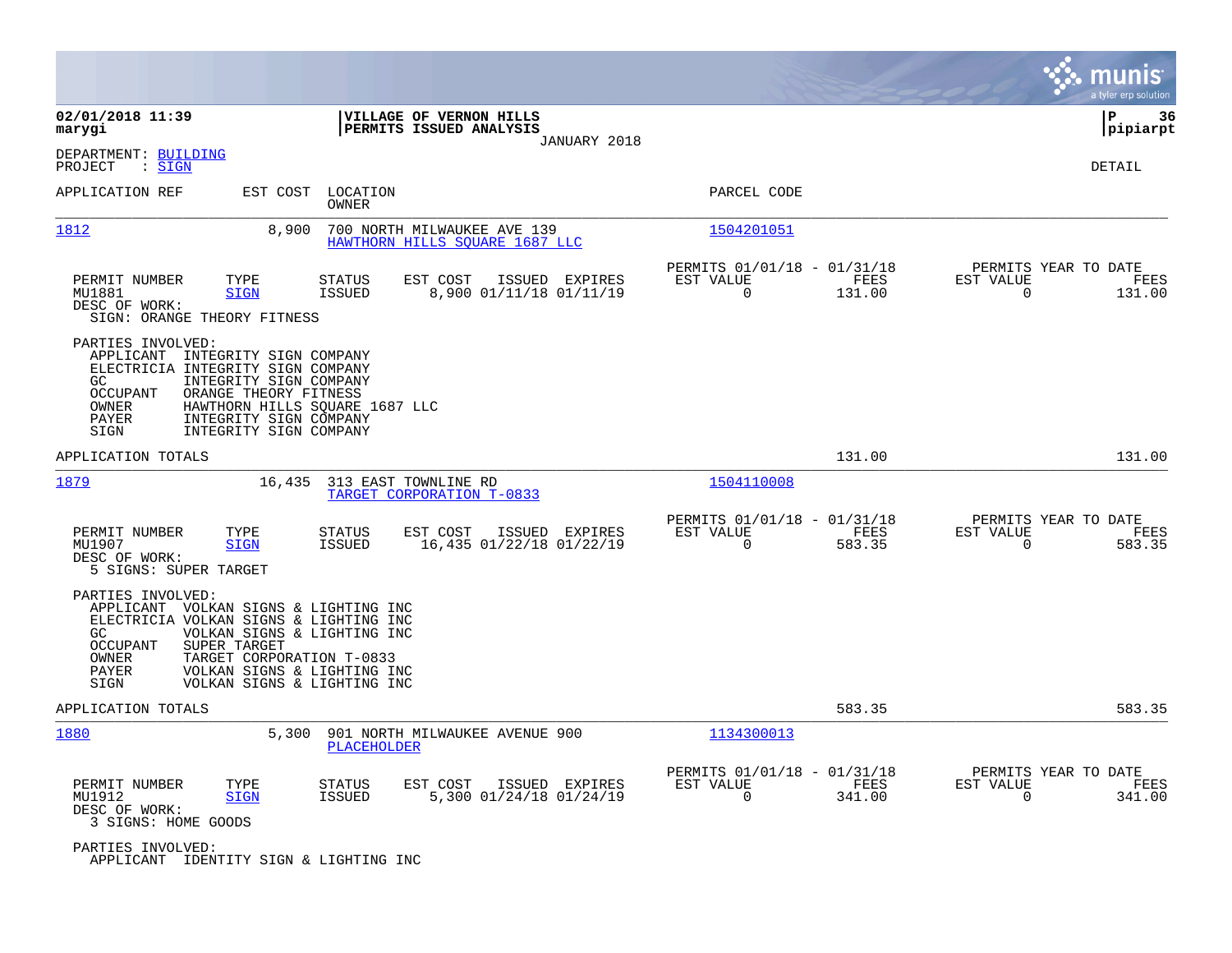|                                                                                                                                                                                                                                                                    |                                                                                                         | munis<br>a tyler erp solution                        |
|--------------------------------------------------------------------------------------------------------------------------------------------------------------------------------------------------------------------------------------------------------------------|---------------------------------------------------------------------------------------------------------|------------------------------------------------------|
| 02/01/2018 11:39<br>VILLAGE OF VERNON HILLS<br>marygi<br>PERMITS ISSUED ANALYSIS                                                                                                                                                                                   | JANUARY 2018                                                                                            | l P<br>37<br> pipiarpt                               |
| DEPARTMENT: BUILDING<br>: SIGN<br>PROJECT                                                                                                                                                                                                                          |                                                                                                         | <b>DETAIL</b>                                        |
| APPLICATION REF<br>EST COST LOCATION<br>OWNER<br>ELECTRICIA IDENTITY SERVICES, LLC<br>GC<br>IDENTITY SIGN & LIGHTING INC<br><b>OCCUPANT</b><br>HOME GOODS<br>OWNER<br>PLACEHOLDER<br>IDENTITY SIGN & LIGHTING INC<br>PAYER<br>SIGN<br>IDENTITY SIGN & LIGHTING INC | PARCEL CODE                                                                                             |                                                      |
| APPLICATION TOTALS                                                                                                                                                                                                                                                 | 341.00                                                                                                  | 341.00                                               |
| 1900<br>1,500<br>701 NORTH MILWAUKEE AVE 244<br>INLAND REAL ESTATE CORPORATION                                                                                                                                                                                     | 1503102018                                                                                              |                                                      |
| PERMIT NUMBER<br>TYPE<br>STATUS<br>EST COST<br>1,500 01/11/18 01/11/19<br>MU1883<br><b>SIGN</b><br><b>ISSUED</b><br>DESC OF WORK:<br>SIGN: SKY ZONE                                                                                                                | PERMITS 01/01/18 - 01/31/18<br>FEES<br>ISSUED EXPIRES<br>EST VALUE<br>EST VALUE<br>$\Omega$<br>248.00   | PERMITS YEAR TO DATE<br>FEES<br>$\Omega$<br>248.00   |
| PARTIES INVOLVED:<br>APPLICANT TFA SIGNS<br>ELECTRICIA J & Y ELECTRIC<br>GC.<br>TFA SIGNS<br><b>OCCUPANT</b><br>SKY ZONE<br>OWNER<br>INLAND REAL ESTATE CORPORATION<br>PAYER<br>TFA SIGNS<br>TFA SIGNS<br>SIGN                                                     |                                                                                                         |                                                      |
| APPLICATION TOTALS                                                                                                                                                                                                                                                 | 248.00                                                                                                  | 248.00                                               |
| 1901<br>500<br>450N BUNKER CT<br>EAST BUNKER COURT, L.L.C.                                                                                                                                                                                                         | 1504202149                                                                                              |                                                      |
| PERMIT NUMBER<br>TYPE<br>EST COST<br>STATUS<br>500 01/19/18 01/19/19<br>MU1902<br><b>SIGN</b><br><b>ISSUED</b><br>DESC OF WORK:<br>SIGN: REAL ESTATE                                                                                                               | PERMITS 01/01/18 - 01/31/18<br>ISSUED EXPIRES<br>EST VALUE<br>FEES<br>EST VALUE<br>$\mathbf 0$<br>75.00 | PERMITS YEAR TO DATE<br>FEES<br>$\mathbf 0$<br>75.00 |
| PARTIES INVOLVED:<br>APPLICANT<br>THE HOLLAND DESIGN GROUP<br>GC.<br>THE HOLLAND DESIGN GROUP<br>OWNER<br>EAST BUNKER COURT, L.L.C.<br>THE HOLLAND DESIGN GROUP<br>PAYER<br>SIGN<br>THE HOLLAND DESIGN GROUP                                                       |                                                                                                         |                                                      |
| APPLICATION TOTALS                                                                                                                                                                                                                                                 | 75.00                                                                                                   | 75.00                                                |
| 1902<br>24,000<br>700 EAST TOWNLINE RD 200<br>CIRCLE H VERNON HILLS, LLC                                                                                                                                                                                           | 1133401015                                                                                              |                                                      |
| PERMIT NUMBER<br>TYPE<br><b>STATUS</b><br>EST COST                                                                                                                                                                                                                 | PERMITS 01/01/18 - 01/31/18<br>ISSUED EXPIRES<br>EST VALUE<br>FEES<br>EST VALUE                         | PERMITS YEAR TO DATE<br>FEES                         |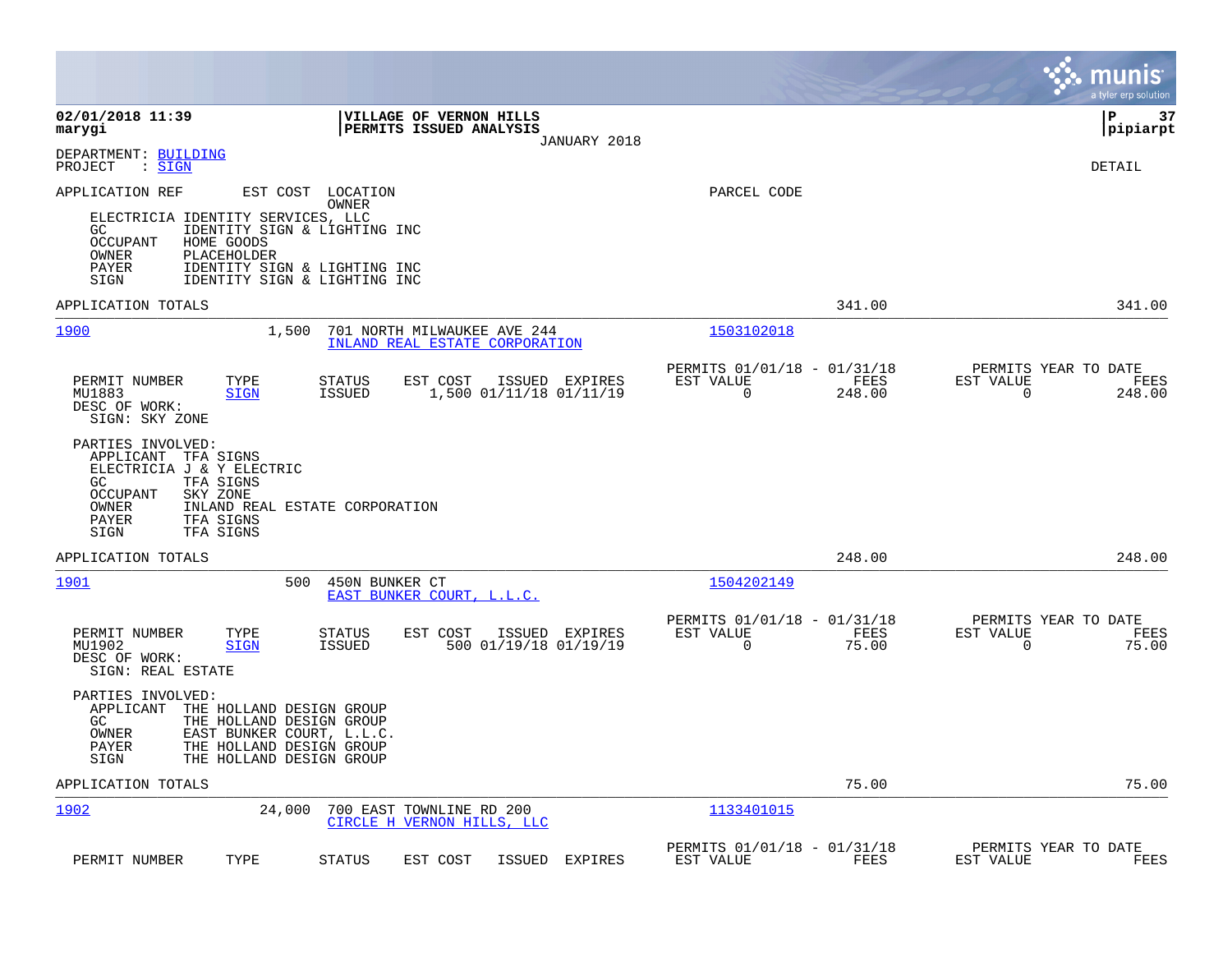|                                                                                                                                                                                                                                                                               |                                                         |                    | munis<br>a tyler erp solution                    |                    |
|-------------------------------------------------------------------------------------------------------------------------------------------------------------------------------------------------------------------------------------------------------------------------------|---------------------------------------------------------|--------------------|--------------------------------------------------|--------------------|
| 02/01/2018 11:39<br>VILLAGE OF VERNON HILLS<br>PERMITS ISSUED ANALYSIS<br>marygi<br>JANUARY 2018                                                                                                                                                                              |                                                         |                    | l P                                              | 38<br> pipiarpt    |
| DEPARTMENT: BUILDING<br>$\mathrel{\mathop:} \mathsf{SIGN}$<br>PROJECT                                                                                                                                                                                                         |                                                         |                    | DETAIL                                           |                    |
| APPLICATION REF<br>EST COST LOCATION<br>OWNER                                                                                                                                                                                                                                 | PARCEL CODE                                             |                    |                                                  |                    |
| MU1891<br><b>ISSUED</b><br>24,000 01/16/18 01/16/19<br><b>SIGN</b><br>DESC OF WORK:<br>SIGN: VERIZON                                                                                                                                                                          | $\mathbf 0$                                             | 354.00             | $\Omega$                                         | 354.00             |
| PARTIES INVOLVED:<br>APPLICANT SCOUT SERVICES<br>ELECTRICIA ICON IDENTITY SOLUTIONS<br>GC<br>ICON IDENTITY SOLUTIONS<br><b>OCCUPANT</b><br>VERIZON<br>OWNER<br>CIRCLE H VERNON HILLS, LLC<br>PAYER<br>ICON IDENTITY SOLUTIONS<br>SIGN<br>ICON IDENTITY SOLUTIONS              |                                                         |                    |                                                  |                    |
| APPLICATION TOTALS                                                                                                                                                                                                                                                            |                                                         | 354.00             |                                                  | 354.00             |
| 1907<br>2,970<br><b>CUNEO</b><br><b>PLACEHOLDER</b>                                                                                                                                                                                                                           | 1133214001                                              |                    |                                                  |                    |
| PERMIT NUMBER<br>TYPE<br><b>STATUS</b><br>EST COST<br>ISSUED EXPIRES<br>MU1870<br><b>SIGN</b><br>ISSUED<br>2,970 01/10/18 01/10/19<br>DESC OF WORK:<br>SIGNS FOR FLAG POLE, MODEL SIGNS                                                                                       | PERMITS 01/01/18 - 01/31/18<br>EST VALUE<br>$\Omega$    | FEES<br>126.00     | PERMITS YEAR TO DATE<br>EST VALUE<br>$\Omega$    | FEES<br>126.00     |
| PARTIES INVOLVED:<br>APPLICANT<br>PULTE HOMES<br>GC<br>PULTE HOMES<br>OWNER<br>PLACEHOLDER<br>SIGN<br>SIGN NOW                                                                                                                                                                |                                                         |                    |                                                  |                    |
| APPLICATION TOTALS                                                                                                                                                                                                                                                            |                                                         | 126.00             |                                                  | 126.00             |
| 1930<br>2,500<br>706 NORTH DEERPATH DR<br>DEERPATH ATRIUM OFFICE CENTER LLC                                                                                                                                                                                                   | 1505211001                                              |                    |                                                  |                    |
| PERMIT NUMBER<br>TYPE<br><b>STATUS</b><br>EST COST<br>ISSUED EXPIRES<br>MU1900<br><b>SIGN</b><br><b>ISSUED</b><br>2,500 01/18/18 01/18/19<br>DESC OF WORK:<br>GROUND SIGN: CANON                                                                                              | PERMITS 01/01/18 - 01/31/18<br>EST VALUE<br>$\mathbf 0$ | FEES<br>128.00     | PERMITS YEAR TO DATE<br>EST VALUE<br>$\mathbf 0$ | FEES<br>128.00     |
| PARTIES INVOLVED:<br>APPLICANT<br>SIGNARAMA BUFFALO GROVE<br>GC.<br>SIGNARAMA BUFFALO GROVE<br>CANON MEDICAL RESEARCH USA, INC<br><b>OCCUPANT</b><br>OWNER<br>DEERPATH ATRIUM OFFICE CENTER LLC<br>SIGNARAMA BUFFALO GROVE<br><b>PAYER</b><br>SIGNARAMA BUFFALO GROVE<br>SIGN |                                                         |                    |                                                  |                    |
| APPLICATION TOTALS<br>PROJECT TOTALS                                                                                                                                                                                                                                          | 0                                                       | 128.00<br>1,986.35 | $\Omega$                                         | 128.00<br>1,986.35 |